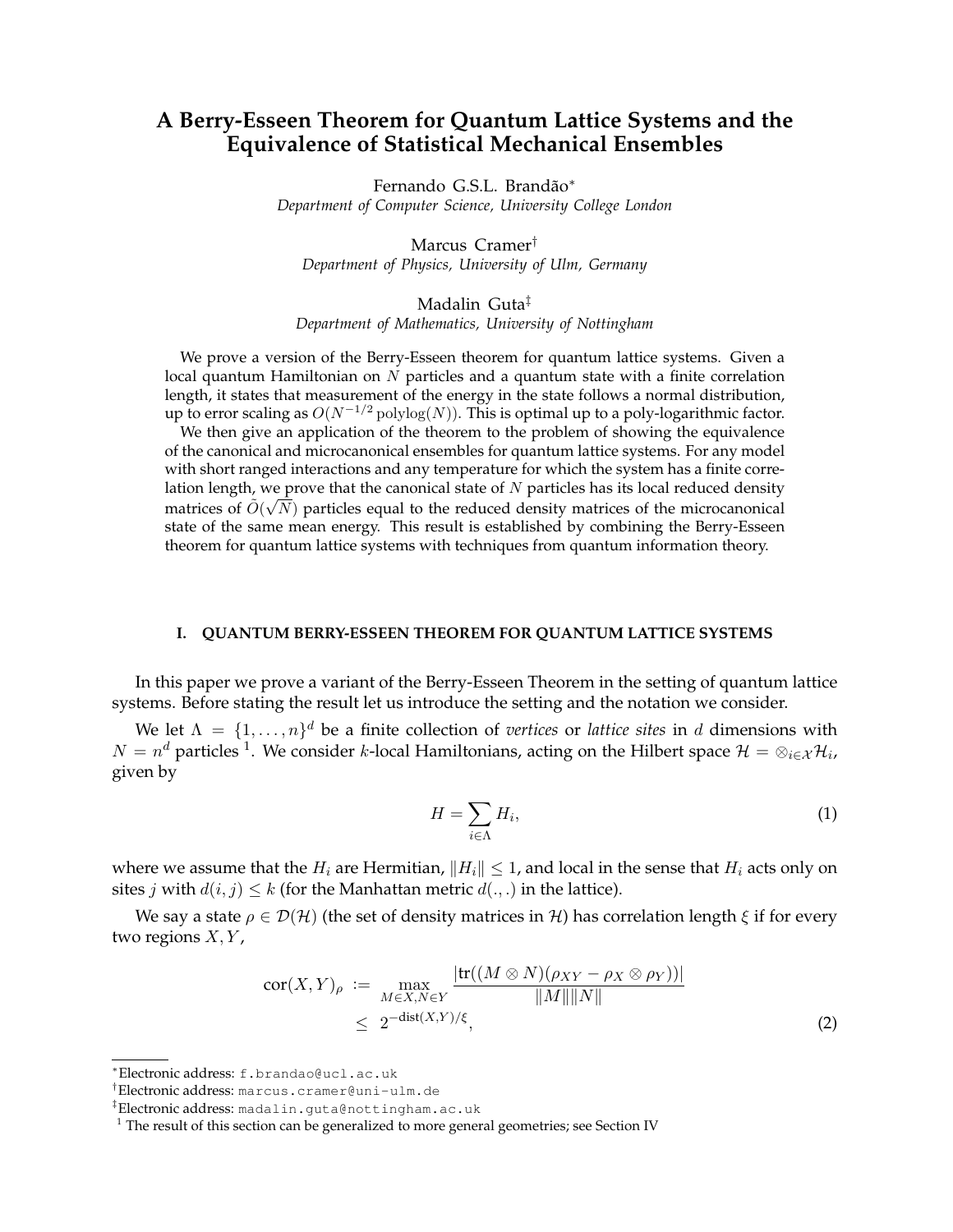where

$$
dist(X, Y) := \min_{x \in X, y \in Y} dist(x, y).
$$
\n(3)

Write the spectral decomposition of  $H$  as

$$
H = \sum_{k} E_{k} |E_{k}\rangle\langle E_{k}| \tag{4}
$$

with  $E_0 \leq E_1 \leq \ldots \leq E_{2^N}$ .

Define the function

$$
f(\xi, k, s) := \left(1 + \frac{\xi}{k}\right)^{2d} k^{d/2} \left(\max\left\{\frac{1}{s}, \frac{1}{s^3}\right\} + e^{-1/\xi} \xi^D \max\left\{\frac{1}{s^2}, s^3\right\}\right) \tag{5}
$$

Our main result is the following:

**Theorem 1.** Let H be a k-local Hamiltonian in  $\Lambda = [n]^d$  with  $N = n^d$  particles and  $\rho$  a state with *correlation length* ξ > 0*. Let*

$$
\mu = tr(\rho H), \quad \sigma = tr(\rho (H - \mu)^2)^{1/2}, \quad s = \frac{\sigma}{N^{1/2} k^{d/2}}.
$$
 (6)

*Then*

$$
\sup_{y} |F(y) - G(y)| \le Cf(\xi, k, s) \frac{\log^{2d}(N)}{\sqrt{N}} \tag{7}
$$

*where* C > 0 *depends only on the dimension of the lattice,*

$$
F(y) := \sum_{k: E_k \le y} \langle E_k | \rho | E_k \rangle,\tag{8}
$$

*and*

$$
G(y) := \frac{1}{\sqrt{2\pi\sigma^2}} \int_{-\infty}^{y} dz \, e^{-\frac{(z-\mu)^2}{2\sigma^2}}.
$$
 (9)

is the Gaussian cumulative distribution with mean  $\mu$  and variance  $\sigma^2.$ 

**Comparison with Previous Work:** Quantum central limit theorems, so the fact that  $\sup_y |F(y) - F(y)|$  $G(y)$  goes to zero as N goes to infinity, have been proven in [4, 5]. To the best of our knowledge, the rate of convergence has, in the present context, not been considered so far. Of course, the classical Berry-Esseen bound for sums of random variables has a long tradition starting in the 1940-ties with [1, 6]; see [7] and references therein for more recent work on the subject.

**Proof Idea:** We closely follow the classical proof for sums of random variables in Refs [2] and [3]. Our main innovation is to introduce auxiliary operators that will allow us to, despite noncommutativity, arrive at the same scaling. We also give a method for bounding the error when approximating products of matrix exponentials in terms of their Taylor expansion, which may be of independent interest.

Theorem 1, in addition to its own value in quantum statistics, has an interesting application to the equivalence of canonical and microcanonical ensembles for quantum many-body systems, which we now consider.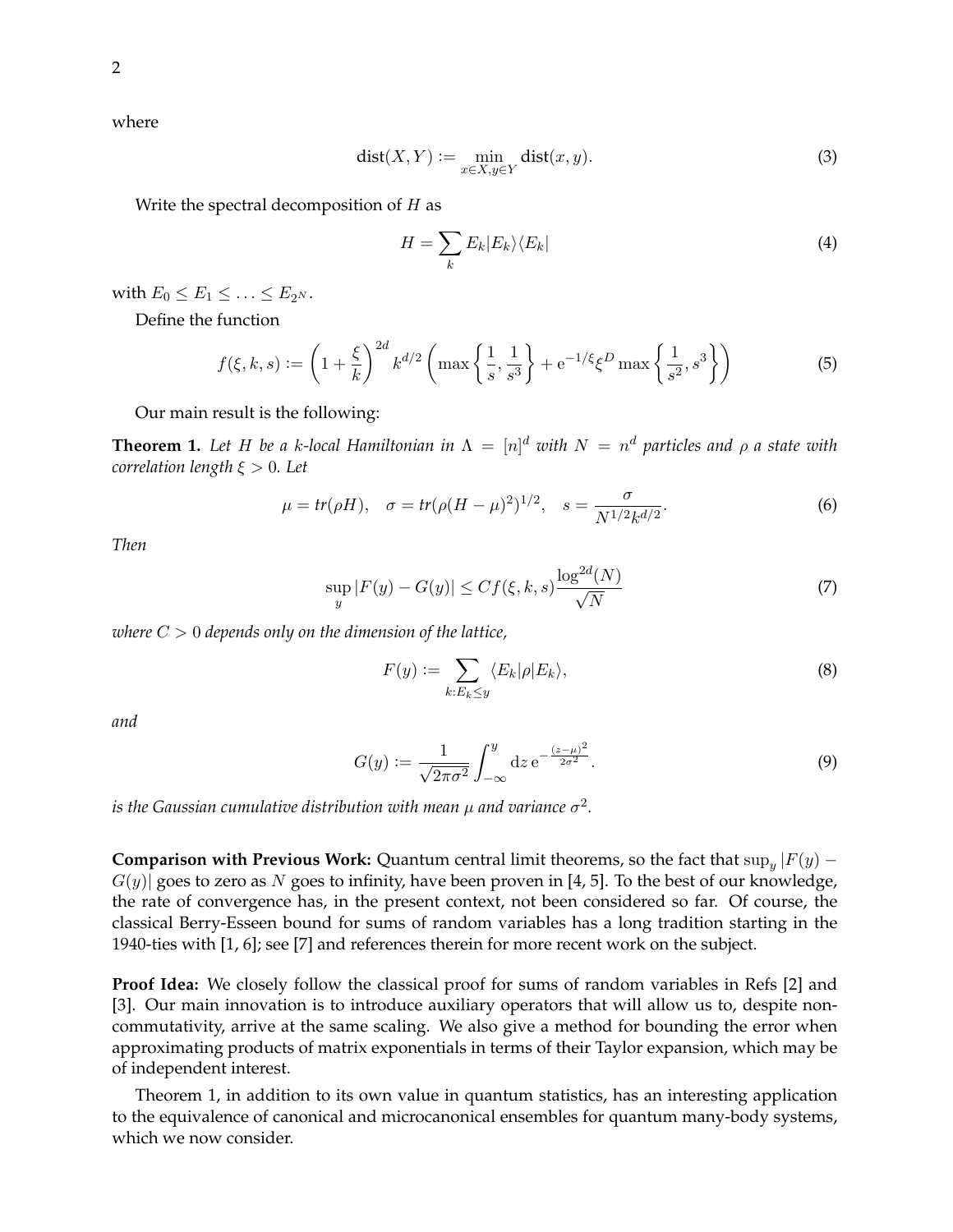#### **II. EQUIVALENCE OF STATISTICAL MECHANICS ENSEMBLES**

In statistical mechanics there are two main ensembles (at zero chemical potential) that can be used to compute equilibrium properties of large systems: the microcanonical and the canonical ensemble. Roughly, the first describes the physics of a system that is isolated and has total fixed energy. The second describes the physics of a system that is at thermal equilibrium with a large environment at fixed temperature  $T$ . It turns out that in many cases the two ensembles give the same predictions for very large systems. There is a long sequence of studies aiming at elucidating under what conditions the two ensembles can be used interchangeably (see e.g. [15–20] and discussion below).

In textbooks the canonical ensemble is commonly introduced by considering the microcanonical ensemble of the system and a large environment and restricting to observables of the system only. Then under the assumption that the interactions of the system and environment are very weak, the canonical ensemble emerges. However in many situations the assumption of weak coupling is not justified. It is therefore an important question to find more general conditions for the equivalence of the two ensembles. In this section we give such condition: we show that short ranged interactions and a finite correlation length already lead to the equivalence of ensembles for every sufficiently large finite volume.

Let  $\rho_T := e^{-H/T}/Z(T)$  be the canonical state at temperature  $T$  (also known as Gibbs state or thermal state) and  $Z(T) := \text{tr}(e^{-H/T})$  the partition function (we set Boltzmann constant to unit). In the canonical ensemble at temperature  $T$ , averages are computed using  $\rho_T$ .

Define the energy density at temperature  $T$  as

$$
u(T) := \frac{1}{N} \text{tr}(H\rho_T),\tag{10}
$$

the entropy density at temperature  $T$  as

$$
s(T) := \frac{1}{N} S(\rho_T),\tag{11}
$$

and the specific heat capacity at temperature  $T$  as

$$
c(T) := \frac{du(T')}{dT'}\bigg|_{T'=T} = \frac{1}{NT^2} \left( \text{tr}(H^2 \rho_T) - \text{tr}(H \rho_T)^2 \right). \tag{12}
$$

Note that if  $\rho_T$  has a correlation length  $\xi$ , then  $c(T) \leq O(\xi)$ .

Let

$$
M_{e,\delta} := \{k : |E_k - eN| \le \delta\sqrt{N}\},\tag{13}
$$

and define the microcanonical state of mean energy  $e$  and energy spread  $\delta$  $N$  by

$$
\tau_{e,\delta} := \frac{1}{|M_{e,\delta}|} \sum_{k \in M_{e,\delta}} |E_k\rangle \langle E_k|.
$$
\n(14)

In the microcanonical ensemble averages are computed using  $\tau_{e,\delta}$ .

We can now state the main result of this section. It shows that for general quantum many-body systems at non-critical temperatures (meaning that the canonical, Gibbs, state has a finite correlation length), the canonical ensemble gives essentially the same predictions as the microcanonical tion length), the canonical ensemble gives essentially the same predictions as the microcanonical<br>ensemble, for every observable that acts on roughly  $\sqrt{N}$  particles, with N the total number of particles of the system.

Given a region  $R$ , we denote by  ${\rm tr}_{\Lambda\setminus R}$  the partial trace over the complement of  $R$  in  $\Lambda$ .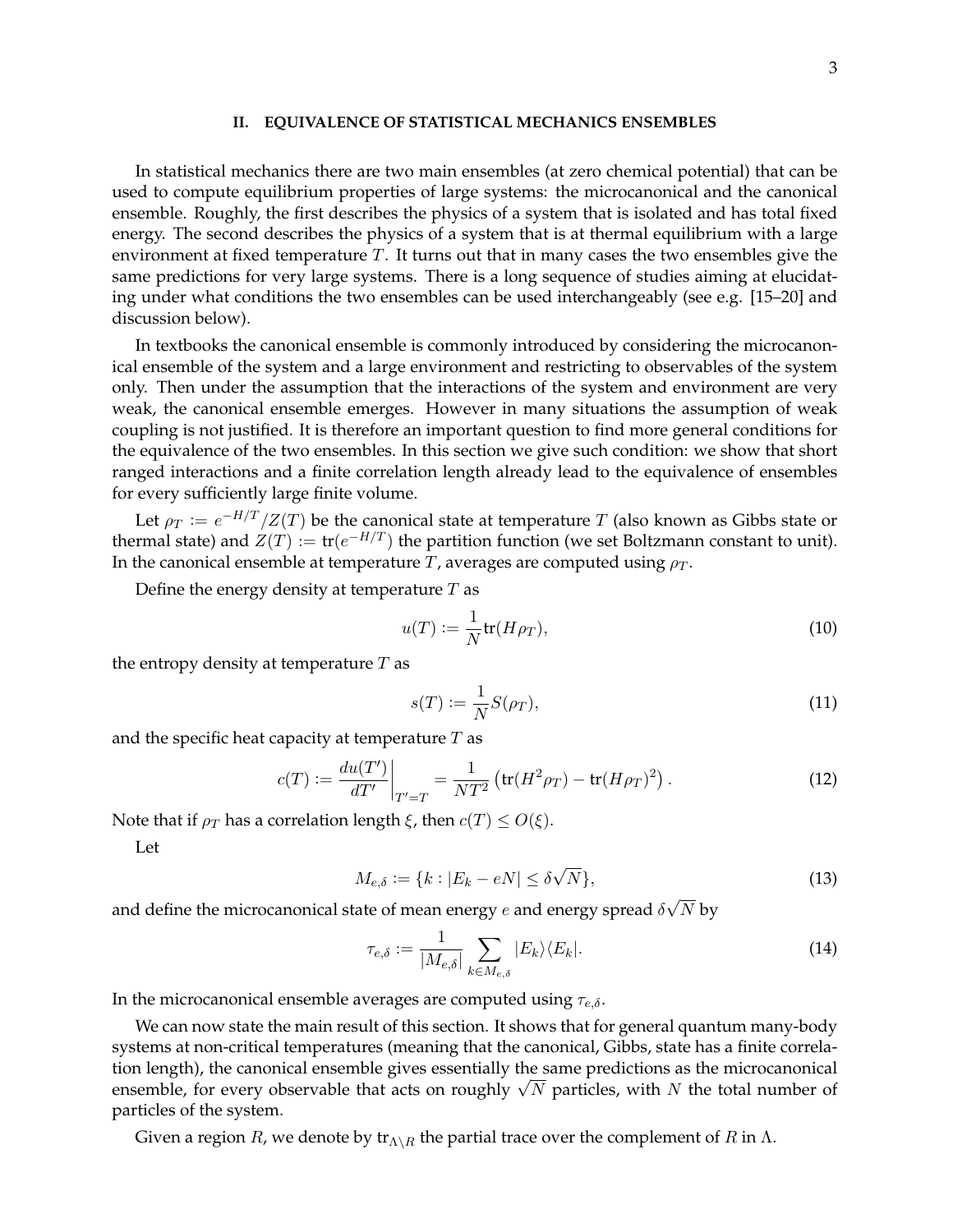**Theorem 2.** Let  $C_l$  be the set of all hypercubes contained in  $\Lambda := \{1, \ldots, n\}^d$  of volume  $l^d$ . Let H be a *k*-local Hamiltonian on Λ. Suppose that T is such that the Gibbs state  $ρ<sub>T</sub>$  has correlation length  $ξ$ . Let  $N := n^d$  and

$$
E := \left\{ e : |eN - tr(H\rho_T)| \le \frac{1}{4} T c(T)^{\frac{1}{2}} \sqrt{N} \right\}.
$$
 (15)

Set  $\nu := 4\pi f(\xi, k, c(T)^{\frac{1}{2}}k^{-d/2})Tc(T)^{\frac{1}{2}}$ . Let  $\delta$  be any number such that  $\frac{\nu \log^{2d}(N)}{\sqrt{N}} \leq \delta \leq \frac{1}{8}$  $\frac{1}{8}Tc(T)^{\frac{1}{2}}.$ *Then for every triple*  $(\varepsilon, l, e)$  *such that*  $\varepsilon > 0$ *,* 

$$
l \le \left(\frac{T\varepsilon^2}{12\nu} \frac{N}{\log^{2d}(N)}\right)^{\frac{1}{2d}},\tag{16}
$$

*and*  $e \in E$ *:* 

$$
\mathop{\mathbb{E}}_{C \in \mathcal{C}_l} \left\| \operatorname{tr}_{\Lambda \setminus C}(\tau_{e,\delta}) - \operatorname{tr}_{\Lambda \setminus C}(\rho_T) \right\|_1 \leq \varepsilon,\tag{17}
$$

where the expectation is taken uniformly over  $\mathcal{C}_l.$ 

We note that the condition of a finite correlation length is necessary. Indeed as shown in [8], the two ensembles differ in the Ising model close to criticality, when the correlation length diverges, for regions of size  $O(log(N))$ . It is an open question if a similar result can be obtained for critical systems and small enough regions, assuming that correlations decay algebraically; in our proof it is important that the correlations decay exponentially.

Any system is expected to have a finite correlation length whenever it is away from a critical point. One dimensional systems always have a finite correlation length at any temperature [9], while in any dimensions there is a critical temperature (depending only on the geometry of the lattice) above which every system has a finite correlation length [10]  $^2$ .

We also note we do not need to take the average over regions  $R \in \mathcal{R}_l$  if we assume the Hamiltonian is translation invariant, as in this case  $\sigma_R$  is the same for all  $R \in \mathcal{R}_l$ .

**Beyond Microcanonical States:** How crucial is the use of the microcanonical ensemble? It turns out that Theorem 2 can be generalized to a much larger class of states. In a nutshell all that is required is that the state is concentrated around a given energy and has sufficiently large entropy. To state the condition precisely, define the max-relative entropy of two states  $\pi$  and  $\sigma$  [12]:

$$
S_{\max}(\pi||\sigma) := \{\min \lambda : \rho \le 2^{\lambda}\sigma\},\tag{18}
$$

and its smooth version

$$
S_{\max}^{\varepsilon}(\pi||\sigma) := \min_{\tilde{\pi} \in B_{\varepsilon}(\pi)} D_{\max}(\tilde{\pi}||\sigma), \tag{19}
$$

with  $B_{\varepsilon}(\pi) := {\{\tilde{\pi} : \|\pi - \tilde{\pi}\|_1 \leq \varepsilon\}}.$ 

Then we have

 $2$  Ref. [10] proves a finite correlation length in the high temperature phase for a different correlation function than the one used in Eq. (2). But using [11] one can show that the two notions are equivalent in the high temperature regime.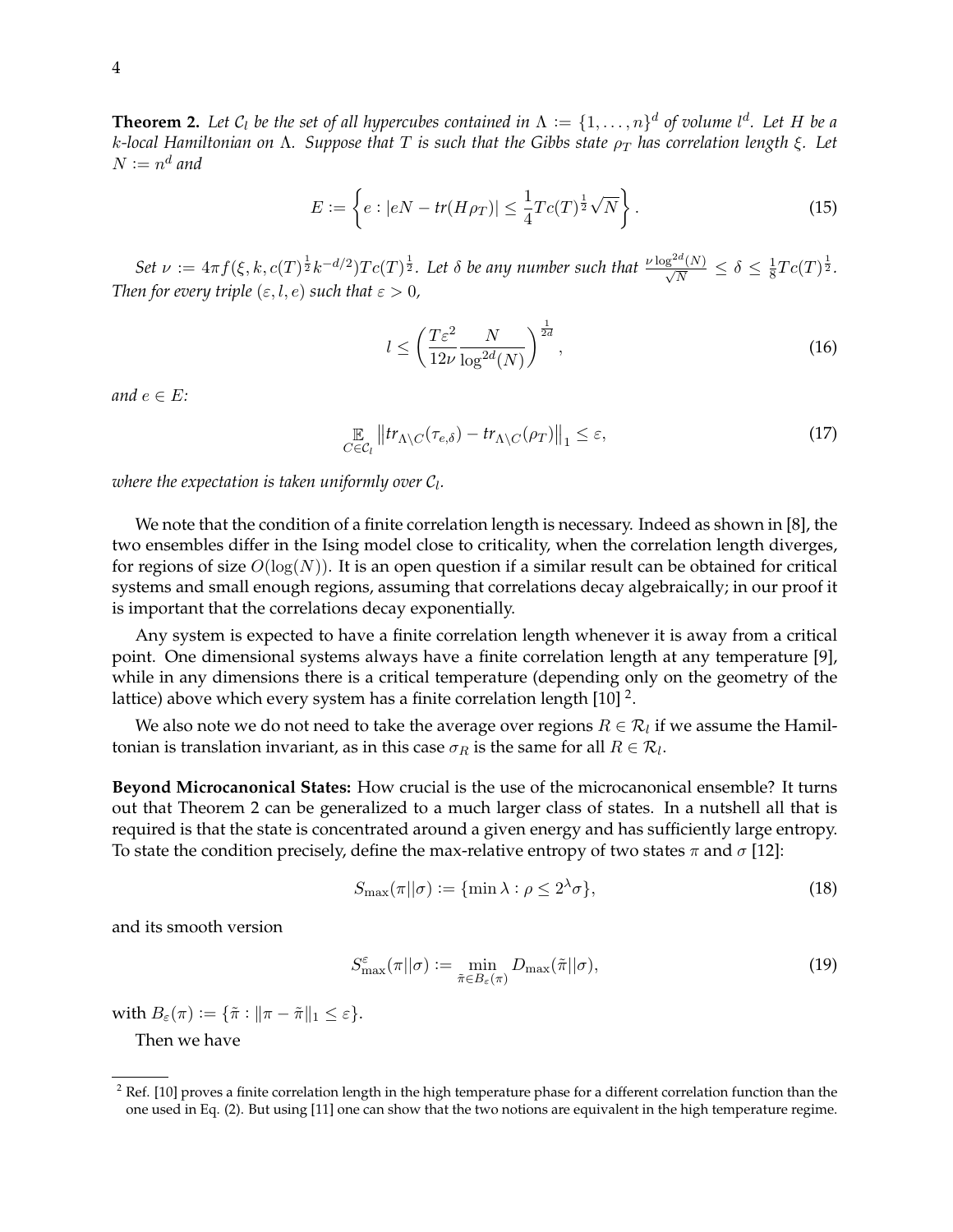**Corollary 3.** Let  $C_l$  be the set of all hypercubes contained in  $\Lambda := \{1, \ldots, n\}^d$  of volume  $l^d$ . Let H be a *k*-local Hamiltonian on Λ. Suppose that T is such that the Gibbs state  $ρ<sub>T</sub>$  has correlation length  $ξ$ . Let  $N := n^d$  and

$$
E := \left\{ e : |eN - tr(H\rho_T)| \le \frac{1}{4} T c(T)^{\frac{1}{2}} \sqrt{N} \right\}.
$$
 (20)

Set  $\nu := 4\pi f(\xi, k, c(T)^{\frac{1}{2}}k^{-d/2})Tc(T)^{\frac{1}{2}}$ . Let  $\delta$  be any number such that  $\frac{\nu \log^{2d}(N)}{\sqrt{N}} \leq \delta \leq \frac{1}{8}$  $\frac{1}{8}Tc(T)^{\frac{1}{2}}.$ *Consider a triple*  $(\varepsilon, l, e)$  *such that*  $1/4 \geq \varepsilon > 0$ *,* 

$$
l \le \left(\frac{T\varepsilon^2}{12\nu} \frac{N}{\log^{2d}(N)}\right)^{\frac{1}{2d}},\tag{21}
$$

*and*  $e \in E$ *. Then* 

1. For every  $\pi$  such that  $S_{\text{max}}^{\varepsilon}(\pi||\tau_{e,\delta}) \leq n^{\frac{1}{2d}}$ ,

$$
\mathop{\mathbb{E}}_{C \in \mathcal{C}_l} \left\| \operatorname{tr}_{\Lambda \setminus C}(\pi) - \operatorname{tr}_{\Lambda \setminus C}(\rho_T) \right\|_1 \leq 2\varepsilon,\tag{22}
$$

*2.* For states  $|\psi\rangle$  drawn from the Haar measure in span $\{|E_k\rangle : k \in M_{e,\delta}\}\$ , with probability 1 −  $2^{-O(\varepsilon^{-2}|M_{e,\delta}|)},$ 

$$
\mathop{\mathbb{E}}_{C \in \mathcal{C}_l} \left\| \operatorname{tr}_{\Lambda \setminus C} (|\psi\rangle \langle \psi|) - \operatorname{tr}_{\Lambda \setminus C} (\rho_T) \right\|_1 \leq 2\varepsilon,\tag{23}
$$

The second part of the corollary is a direct consequence of Theorem 2 and the result of [13] that a generic state in a energy subspace is equal to the microcanonical state in small regions.

**Comparison with Previous Work:** The problem of equivalence of ensembles was considered already in the foundational work of Boltzmann and Gibbs. See [14] for a historical perspective. An intuitive explanation for the equivalence in non-critical temperatures is the following: Whenever there is a finite correlation length, the specific heat capacity is a constant. Then as the energy is extensive, we find that it is concentrated around its mean value. However this argument is too simplistic. Indeed it is easy to see that for large enough n,  $\tau_{e,\delta}$  and  $\rho_T$  (with  $e = u(T)$ ) are almost orthogonal. Therefore any meaningful argument for equivalence of ensembles must go beyond the distribution of energies and somehow restrict the kind of observables considered (e.g. observables acting in small regions).

The most fruitful direction so far has been to consider systems in the thermodynamical limit. In this regime one can prove the equivalence of ensembles on the level of thermodynamical functions [15, 17–19] (showing that the thermodynamical limits of the entropy density of the microcanonical ensemble is the Legendre transform of the limit of the free energy density) and also on the level of states, as we do here, both for classical [16] and, only very recently, also for quantum systems [20]. However the price of considering the thermodynamical limit – instead of the physically relevant regime of very large but finite sizes – is that no finite bounds can be obtained on the size of the regions on which the states are close.

In this respect Theorem 2 goes beyond the earlier work in several aspects:

• It covers the general case of non translation-invariant models.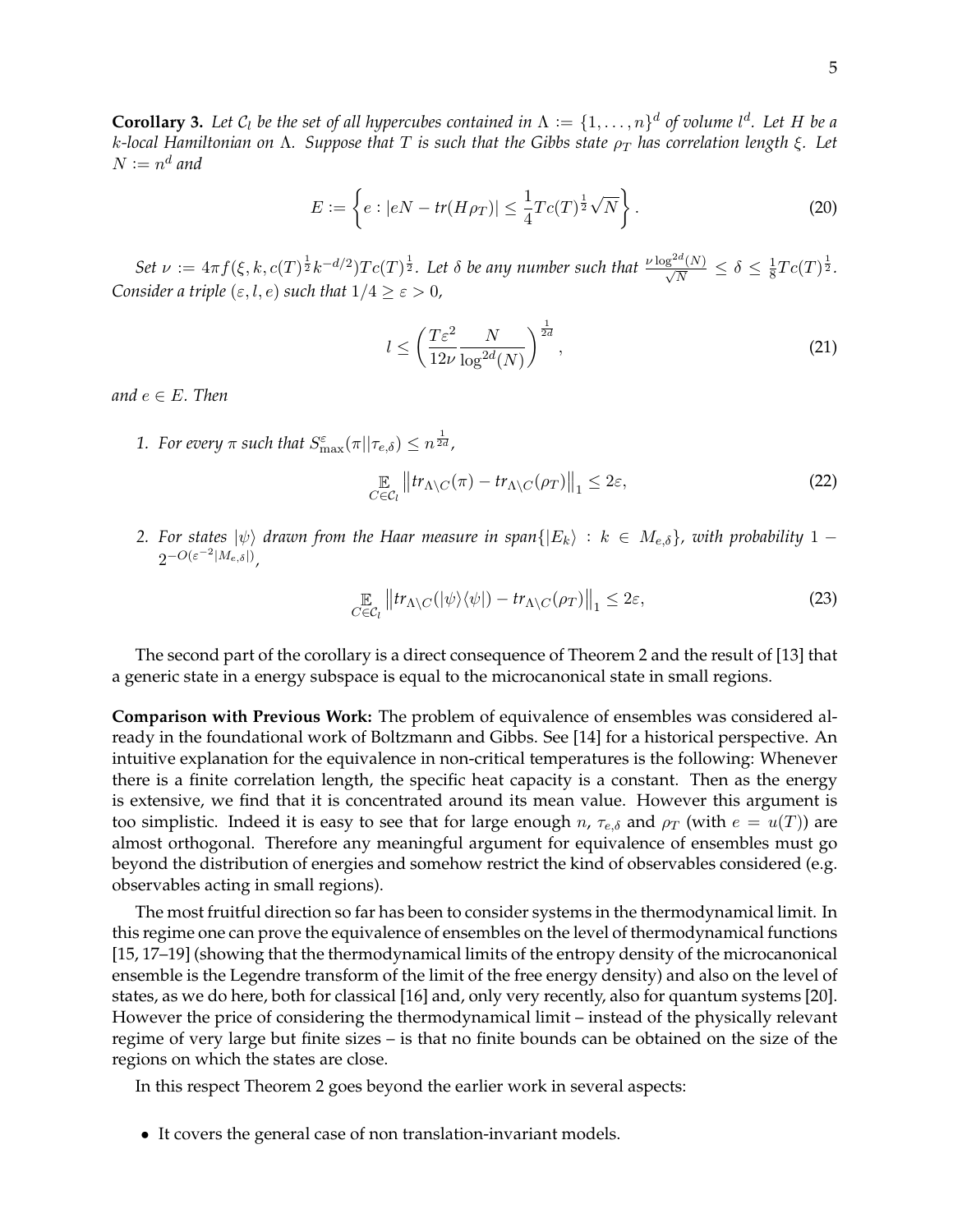- It is based on the assumption of a finite correlation length, which is simpler than the assumption of a unique phase region employed in [18–20].
- It gives explicit finite size bounds; for quite big regions of order  $\tilde{O}(\sqrt{2})$  $(N)$  the two ensembles already look the same.
- It shows that the equivalence holds true even for microcanonical states with very small energy spread, of order  $O(\log^d(N))$  and substantially smaller than the value  $O(N^{1/2})$  that could have been expected.
- It shows that that any two microcanonical states  $\tau_{e,\delta}$  and  $\tau_{e',\delta'}$  are locally equivalent whenever  $|e-e'|\leq O(\sqrt{N})$  and  $O(\log^d(N))\leq \delta+\delta'\leq \tilde O(\sqrt{N})$  (when  $\rho_{T(e)}$  has a finite correlation length).
- It covers more general states than the microcanonical, showing that the important condition is that the state is concentrated around a fixed energy and has sufficiently large entropy.

It is an interesting open question how small  $\delta$  can be taken. We note that the eigenstate thermalization hypothesis (ETH) states that even for  $\delta = 0$ , i.e. for a single eigenstate, one should have thermal expectation values for regions small enough [21]. However, while believed to hold true for several systems, there are known counterexamples to ETH – for instance systems with many-body localization.

As we outline next, the proof of Theorem 2 is based on our quantum Berry-Essen theorem and ideas of quantum information theory. Thus the result gives a new application of quantum information to statistical mechanics, complementing recent studies in this direction (e.g. [13, 22, 23]).

**Proof Idea:** The proof of Theorem 2 is very different from the approach followed in [18–20], being based on a combination of Theorem 1 and arguments from quantum information theory. We note that the close-to-optimal error of  $\tilde{O}(N^{-\frac{1}{2}})$  in Eq. (7) is crucial; if it were instead  $\Omega(N^{-1/2+\nu})$  for any  $\nu > 0$  our proof would fail.

A quick summary of the argument is the following: First using Theorem 1 we show in Lemma 4 that

$$
S_{\max}(\tau_{e,\delta}||\rho_T) \le O(\log^d(N)).\tag{24}
$$

We then consider a partition of the lattice  $[n]^d$  into regions  $A_1,...,A_m$  and  $R$ , where each  $A_i$  is a d-dimensional cube of size  $l^d$  separated from each other by a distance of  $2\xi l^d$  and  $R$  is composed of the remaining sites of the lattice (see Fig 1). Denote  $\rho_{A_1...A_m} := \text{tr}_R(\rho_T)$  and  $\tau_{A_1...A_m} := \text{tr}_R(\tau_{e,\delta})$ . Then by the data processing inequality for  $S_{\text{max}}$  and Eq. (24):

$$
S_{\max}(\tau_{A_1...A_m}||\rho_{A_1...A_m}) \le O(\log^d(N)).\tag{25}
$$

From the fact that  $\rho_T$  has a finite correlation length we show in Lemma 6 that  $\|\rho_{A_1...A_m} - \rho_{A_1} \otimes$  $\ldots\otimes\rho_{A_m}\|_1\leq m2^{-l^d}.$  Then in Lemma 5 we show that this bound together with Eq. (25) implies that

$$
S_{\max}^{\varepsilon}(\tau_{A_1\ldots A_m}||\rho_{A_1}\otimes\ldots\otimes\rho_{A_m})\leq O(\log^d(N)).\tag{26}
$$

for  $\varepsilon = O(e^{\nu \log^2(d)/T}) m^{1/2} 2^{-l^d/2}$ .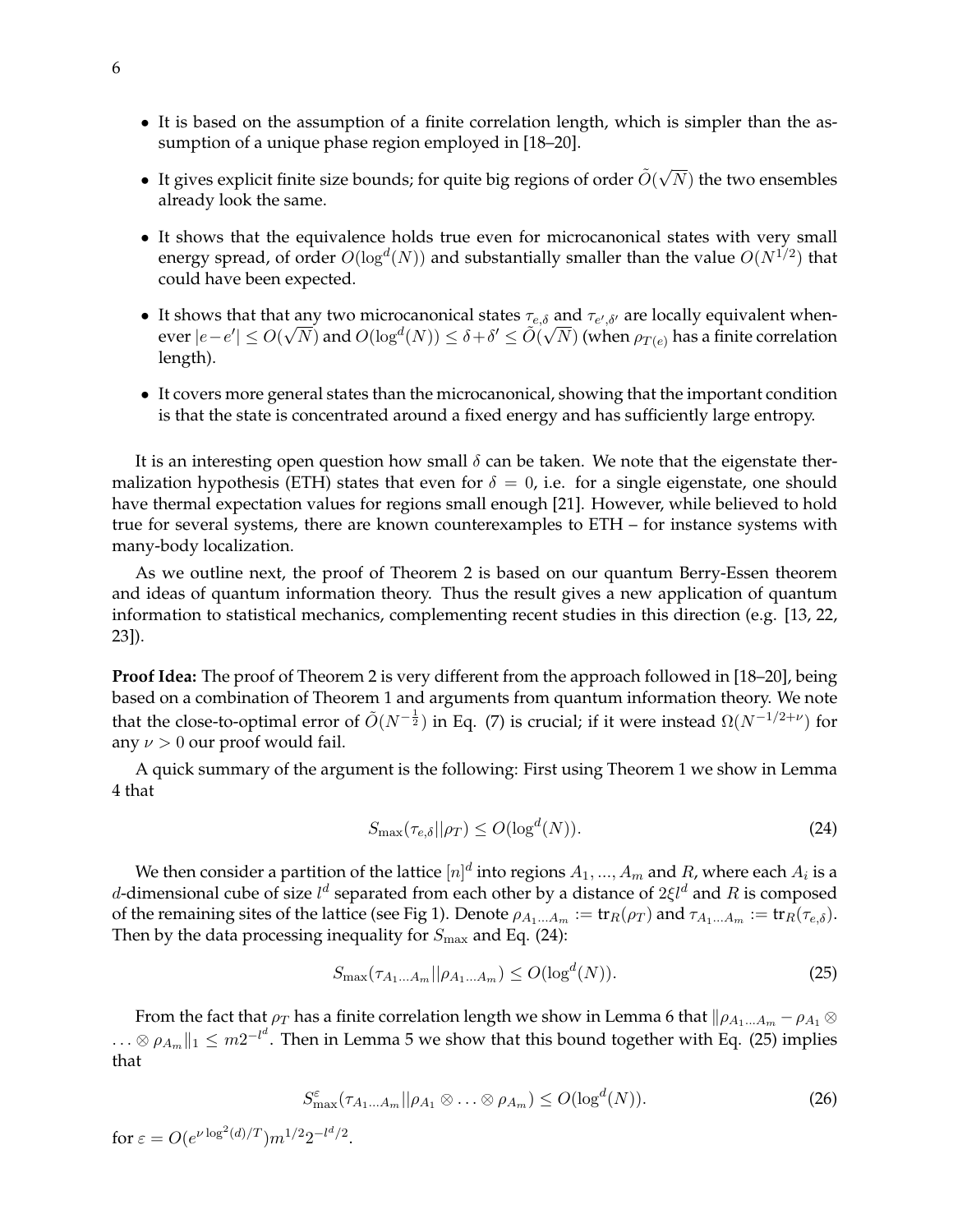

FIG. 1: Depiction of regions  $A_1, \ldots, A_m$ , each of linear size l and distance  $2\xi l^d$  from each other, and their complement R.

The final part of the proof is to argue that the equation above implies that for most  $i$ ,  $\tau_{A_i}$  is close to  $\rho_{A_i}$ . We do so by making use of basic properties of the quantum entropy and relative entropy, in particular the subadditivity of entropy and Pinsker's inequality. Indeed with

$$
S(\rho||\sigma) := \text{tr}(\rho(\log \rho - \log \sigma))
$$
\n(27)

the relative entropy and

$$
S^{\varepsilon}(\rho||\sigma) := \min_{\tilde{\rho} \in B_{\varepsilon}(\rho)} S(\tilde{\rho}||\sigma),
$$
\n(28)

we find that Eq. (26) also holds for  $S^\varepsilon(\tau_{A_1...A_m}||\rho_{A_1}\otimes\ldots\otimes\rho_{A_m})$ . Then by subadditivity of the von Neumann entropy we can show that

$$
\mathbb{E}\limits_{i} S^{\varepsilon}(\tau_{A_i}||\rho_{A_i}) \le O\left(\frac{\log^d(N)}{m}\right). \tag{29}
$$

The result then follows from Pinsker's inequality, which gives

$$
2\ln(2)\sqrt{S^{\varepsilon}(\tau_{A_i}||\rho_{A_i})} \ge ||\tau_{A_i} - \rho_{A_i}||_1 - \varepsilon.
$$
\n(30)

### **III. EQUIVALENCE OF STATISTICAL ENSEMBLES: PROOF OF THEOREM 2**

We begin with the following lemma:

**Lemma 4.** Let H be a k-local Hamiltonian in  $\Lambda = [n]^d$ , with  $N = n^d$  particles. Let  $T > 0$  be such that  $\rho_T$ *has a finite correlation length. Let*  $\nu := 4\pi f(\xi, k, c(T)^{1/2}k^{-d/2})c(T)^{1/2}T$ ,  $\delta = \frac{\nu \log^{2d}(N)}{N^{1/2}}$  $\frac{\log^{2}e^{-\left(N\right)}}{N^{1/2}}$ , and e be such *that*  $|e - u(T)| \leq \frac{c(T)^{\frac{1}{2}}T}{4\sqrt{N}}$  $\frac{(1)^2 I}{4\sqrt{N}}$ . Then

$$
S_{\max}(\tau_{e,\delta}||\rho_T) \le \frac{2\nu}{T} \log^d(N) + \frac{1}{2} \log(N). \tag{31}
$$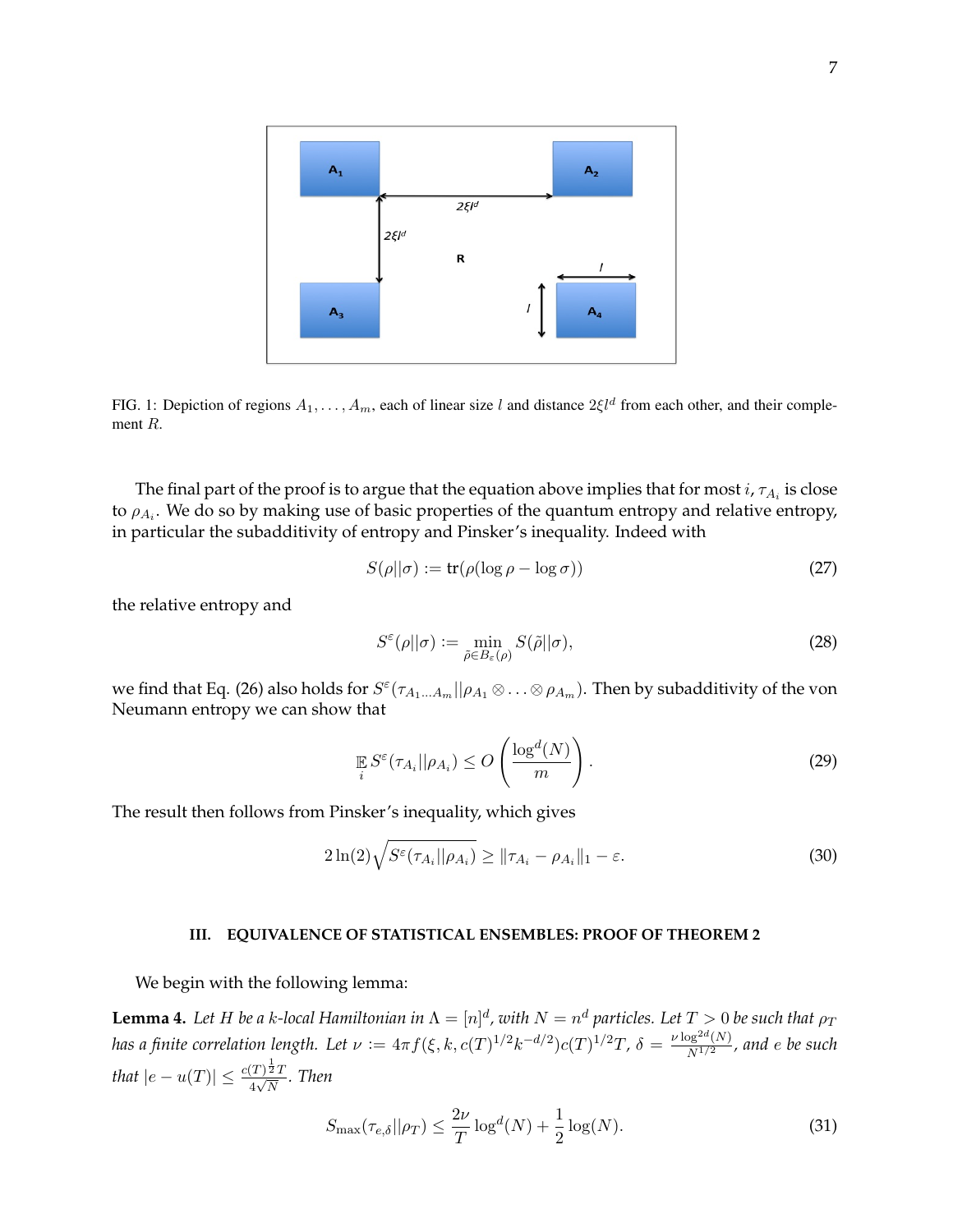*Proof.* Define

$$
Z(T, e, \delta) := \sum_{k \in M_{e, \delta}} e^{-E_k/T}.
$$
\n(32)

Using Theorem 1,

$$
\frac{Z(T, e, \delta)}{Z(T)} = \text{tr}\left(\rho_T \sum_{k \in M_{e,\delta}} |E_k\rangle \langle E_k|\right)
$$
  
=  $F(eN + \delta\sqrt{N}) - F(eN - \delta\sqrt{N})$   
 $\ge G(eN + \delta\sqrt{N}) - G(eN - \delta\sqrt{N}) - 2f(\xi, k, s) \frac{\log^{2d}(N)}{\sqrt{N}}$  (33)

with  $F(y)$  given by Eq. (8), with  $\rho = \rho_T$ , and  $f(\xi, k, s)$  given by Eq. (5). Since  $\sigma^2 = \text{tr}(H^2 \rho_T)$  –  $tr(H\rho_T)^2 = c(T)T^2N$ , we get  $s = c(T)^{1/2}Tk^{-d/2}$ .

We have

$$
G(eN + \delta\sqrt{N}) - G(eN - \delta\sqrt{N}) = \text{erf}\left(\frac{eN + \delta\sqrt{N} - u(T)N}{\sigma}\right) - \text{erf}\left(\frac{eN - \delta\sqrt{N} - u(T)N}{\sigma}\right)
$$

$$
= \text{erf}\left(\frac{1}{4} + \frac{\delta}{C(T)^{\frac{1}{2}}T}\right) - \text{erf}\left(\frac{1}{4} - \frac{\delta}{C(T)^{\frac{1}{2}}T}\right)
$$

$$
=: M.
$$
(34)

where

$$
erf(x) := \frac{1}{\sqrt{\pi}} \int_0^x e^{-t^2/2} dt.
$$
 (35)

Using the Maclaurin series erf $(z) = 2\pi^{-1/2} (z - \frac{1}{3})$  $\frac{1}{3}z^3 + \frac{1}{10}z^5 - \frac{1}{42}z^7 + \ldots$ 

$$
M \ge 3f(\xi, k, s) \frac{\log^{2d}(N)}{\sqrt{N}},\tag{36}
$$

and from Eq. (33)

$$
\frac{Z(T,e,\delta)}{Z(T)} \ge 2f(\xi,k,s)\frac{\log^{2d}(N)}{\sqrt{N}}.\tag{37}
$$

Since for every  $k \in M_{en,\delta}$ ,

$$
\frac{1}{|M_{e,\delta}|} \le e^{2\nu \log^d(N)/T} \frac{e^{-E_k/T}}{Z(T,e,\delta)}.
$$
\n(38)

we find

$$
\tau_{e,\delta} \le e^{2\nu \log^d(N)/T} \frac{1}{Z(T,e,\delta)} \sum_{k \in M_{e,\delta}} e^{-E_k/T} |E_k\rangle \langle E_k|
$$
  
\n
$$
\le N^{1/2} e^{2\nu \log^d(N)/T} \frac{1}{Z(T)} \sum_{k \in M_{e,\delta}} e^{-E_k/T} |E_k\rangle \langle E_k|
$$
  
\n
$$
\le \sqrt{N} e^{2\nu \log^d(N)/T} \rho_T,
$$
\n(39)

from which Eq. (31) follows.  $\square$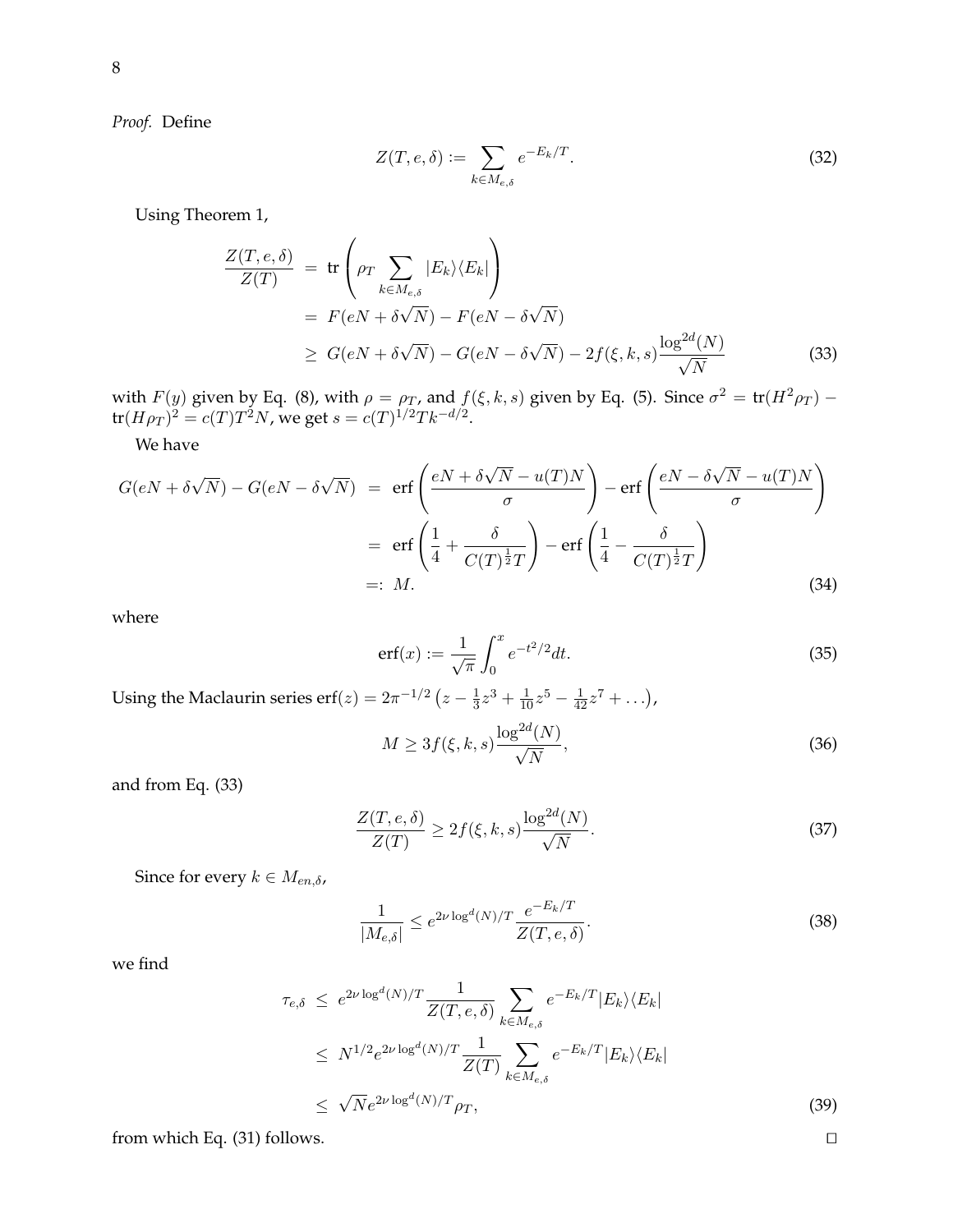**Lemma 5.** Let H be a local Hamiltonian in  $\Lambda = [n]^d$ , with  $N = n^d$  particles. Let  $T > 0$  be such that  $\rho_T$ *has correlation length*  $\xi$ . Let  $\nu > 0$ ,  $\delta = \nu \frac{\log^d(N)}{N^{1/2}}$  $\frac{\log^{d}(N)}{N^{1/2}}$ , and e be such that  $|e - u(T)| \leq \frac{c(T)^{1/2}T}{4N^{1/2}}$  $\frac{(1)^n (1)}{4N^{1/2}}$ . Consider a partition of the lattice  $[n]^d$  into regions  $A_1,...,A_m$  and  $R$ , where each  $A_i$  is a d-dimensional cube of size l $^d$ *separated from each other by a distance of* 2ξl<sup>d</sup> *and* R *is composed of the remaining sites of the lattice (see Fig 1). Let*  $\rho_{A_1...A_m} := tr_R(\rho_T)$  *and*  $\tau_{A_1...A_m} := tr_R(\tau_{e,\delta})$ *. Then* 

$$
S_{\max}^{\kappa}(\tau_{A_1\ldots A_m}||\rho_{A_1}\otimes\ldots\otimes\rho_{A_m})\leq \frac{2\nu}{T(1-\kappa)}\log^d(N)+\frac{1}{2(1-\kappa)}\log(N) \tag{40}
$$

*with*

$$
\kappa := 8N^{1/4} e^{\nu \log^d(N)/T} m^{1/2} 2^{-l^d} 2^{l^d/2}.
$$
\n(41)

*Proof.* By Lemma 4 and the monotonicity of  $S_{\text{max}}$  under partial trace,

$$
S_{\max}(\tau_{A_1\ldots A_m}||\rho_{A_1}\otimes\ldots\otimes\rho_{A_m})\leq \frac{2\nu}{T}\log^d(N)+\frac{1}{2}\log(N). \tag{42}
$$

By Lemma 6,

$$
\left\|\operatorname{tr}_R(\rho_T) - \operatorname{tr}_{\Lambda \setminus A_1}(\rho_T) \otimes \ldots \otimes \operatorname{tr}_{\Lambda \setminus A_m}(\rho_T)\right\|_1 \le m2^{-2l^d} 2^{l^d}.
$$
 (43)

The statement then follow from Lemma 8.

 $\Box$ 

We are now in position to prove Theorem 2. The idea is to combine Lemma 5 with basic properties of the quantum relative entropy. Given two quantum states  $\rho$  and  $\sigma$ , the relative entropy is defined as

$$
S(\rho||\sigma) := \text{tr}(\rho(\log(\rho) - \log(\sigma))). \tag{44}
$$

It satisfies the following properties

• (Pinsker's inequality)

$$
S(\rho || \sigma) \ge \frac{1}{2\ln(2)} || \rho - \sigma ||_1^2. \tag{45}
$$

• (Relation with  $S_{\text{max}}$  [12])

$$
S(\rho||\sigma) \le S_{\text{max}}(\rho||\sigma). \tag{46}
$$

• (super-additivity)

$$
S(\rho_{A_1\ldots A_m}||\sigma_{A_1}\otimes\ldots\otimes\sigma_{A_m})\geq \sum_{k=1}^m S(\rho_{A_i}||\sigma_{A_i})
$$
\n(47)

The third property is a easy consequence of subadditivity of entropy. Indeed:

$$
S(\rho_{A_1\ldots A_m}||\sigma_{A_1}\otimes\ldots\otimes\sigma_{A_m}) = -S(\rho_{A_1\ldots A_m}) - \text{tr}(\rho_{A_1\otimes\ldots\otimes A_m}\log(\sigma_{A_1}\otimes\ldots\otimes\sigma_{A_m}))
$$
  

$$
\geq -\sum_{k=1}^m S(\rho_{A_i}) - \text{tr}(\rho_{A_1\ldots A_m}\log(\sigma_{A_1}\otimes\ldots\otimes\sigma_{A_m}))
$$
  

$$
= \sum_{k=1}^m S(\rho_{A_i}||\sigma_{A_i}).
$$
 (48)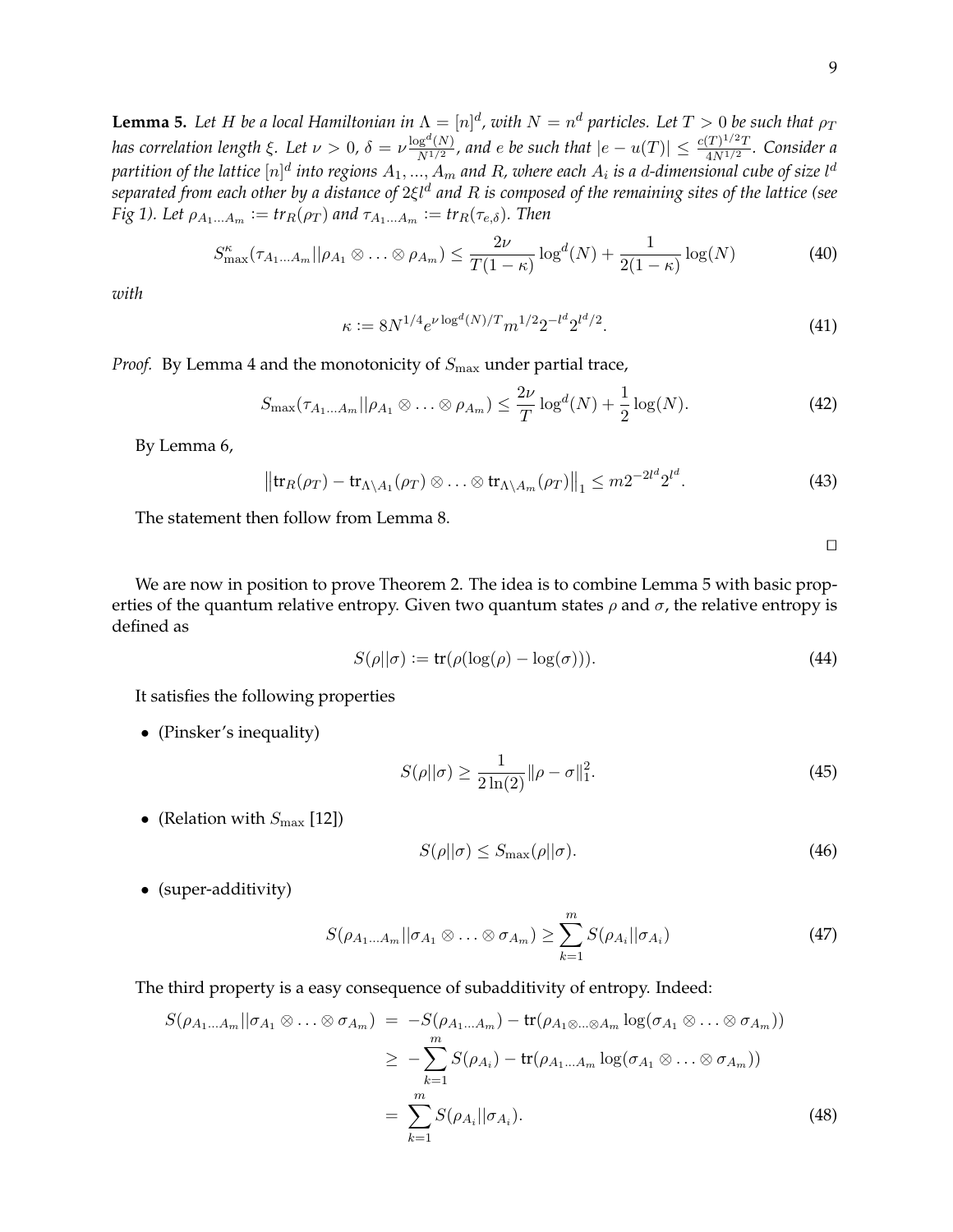**Theorem 2 (restatement).** Let  $C_l$  be the set of all hypercubes contained in  $\Lambda := \{1, \ldots, n\}^d$  of volume  $l^d$ . *Let H be a k-local Hamiltonian on* Λ*. Suppose that T is such that the Gibbs state ρ*<sub>*T*</sub> *has correlation length* ξ. Let  $N \mathrel{\mathop:}= n^d$  and

$$
E := \left\{ e : |eN - tr(H\rho_T)| \le \frac{1}{4} T c(T)^{\frac{1}{2}} \sqrt{N} \right\}.
$$
 (49)

Set  $\nu := 4\pi f(\xi, k, c(T)^{\frac{1}{2}}k^{-d/2})Tc(T)^{\frac{1}{2}}$ . Let  $\delta$  be any number such that  $\frac{\nu \log^{2d}(N)}{\sqrt{N}} \leq \delta \leq \frac{1}{8}$  $\frac{1}{8}Tc(T)^{\frac{1}{2}}.$ *Then for every triple*  $(\varepsilon, l, e)$  *such that*  $\varepsilon > 0$ *,* 

$$
l \le \left(\frac{T\varepsilon^2}{12\nu} \frac{N}{\log^{2d}(N)}\right)^{\frac{1}{2d}},\tag{50}
$$

*and*  $e \in E$ *:* 

$$
\mathop{\mathbb{E}}_{C \in \mathcal{C}_l} \left\| \operatorname{tr}_{\Lambda \setminus C}(\tau_{e,\delta}) - \operatorname{tr}_{\Lambda \setminus C}(\rho_T) \right\|_1 \le \varepsilon,\tag{51}
$$

where the expectation is taken uniformly over  $\mathcal{C}_l.$ 

*Proof.* We prove the statement of the theorem with  $\delta = \frac{\nu \log^{2d}(N)}{N^{1/2}}$  $\frac{\log^{10}(N)}{N^{1/2}}$ . The case of larger  $\delta$  will then follow by a simple averaging argument.

As in Lemma 5, consider a partition of the lattice  $[n]^d$  into regions  $A_1, ..., A_m$  and R, where each  $A_i$  is a d-dimensional cube of size  $l^d$  separated from each other by a distance of  $2\xi l^d$  and  $R$  is composed of the remaining sites of the lattice (see Fig 1).

By Lemma 5 and Eq. (46) there is a  $\pi_{A_1...A_l}$  s.t.  $\|\pi_{A_1...A_l} - \tau_{A_1...A_l}\|_1 \leq \kappa$ 

$$
S(\pi_{A_1\ldots A_l}||\rho_{A_1}\otimes\ldots\otimes\rho_{A_l})\leq \frac{2\nu}{T(1-\kappa)}\log^d(N)+\frac{1}{2(1-\nu)}\log(N)\tag{52}
$$

By Eq. (47)

$$
\sum_{k=1}^{m} S(\pi_{A_k} || \rho_{A_k}) \le S(\pi_{A_1...A_l} || \rho_{A_1} \otimes ... \otimes \rho_{A_l}) \le 3\nu \log^{d}(N)/T.
$$
 (53)

Noting that  $m = N/(l^d + (2\xi)^d l^{d^2})$ ,

$$
\mathop{\mathbb{E}}_k S(\pi_{A_k}||\rho_{A_k}) \le \frac{3\nu}{T} \log^d(N) \frac{l^{d^2}}{N}.
$$
\n
$$
(54)
$$

Using Pinsker's inequality (Eq. 45) and the convexity of  $x \mapsto x^2$ ,

$$
\mathop{\mathbb{E}}_{k} \|\pi_{A_{k}} - \rho_{A_{k}}\|_{1} \leq \sqrt{\frac{3\nu}{T} \log^{d}(N) \frac{l^{d^{2}}}{N}}.
$$
\n(55)

Finally, by Eq. (40),

$$
\mathbb{E}_{k} \|\tau_{A_{k}} - \rho_{A_{k}}\|_{1} \leq \sqrt{\frac{3\nu}{T} \log^{d}(N) \frac{l^{d^{2}}}{N}} + 2N^{1/2} e^{2c \log^{d}(N)/T} m 2^{-l^{d}}.
$$
\n(56)

Choosing l as in Eq. (50) we find that the L.H.S. of the equation above is smaller than  $\varepsilon$ .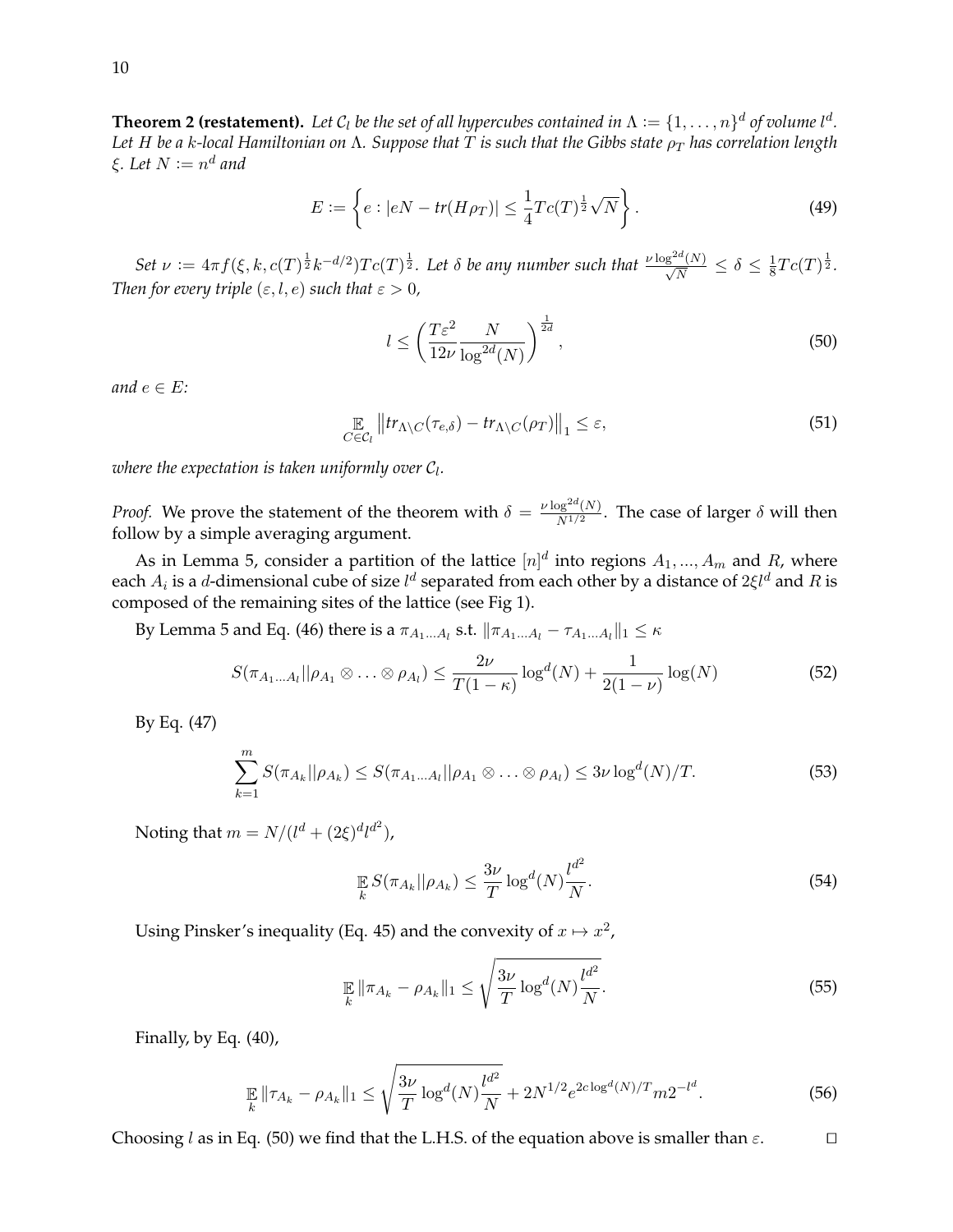The following auxiliary lemmas were used in the proofs above.

**Lemma 6.** Let 
$$
\pi_{A_1,...,A_m} \in \mathcal{D}((\mathbb{C}^D)^{\otimes m})
$$
 be such that for every  $j \in [l]$ ,  
\n
$$
cor(A_1,...,A_{j-1}:A_j) \leq \varepsilon.
$$
\n(57)

*Then*

$$
\|\pi_{A_1,\ldots,A_m}-\pi_{A_1}\otimes\ldots\otimes\pi_{A_m}\|_1\leq mD^2\varepsilon.
$$
\n(58)

*Proof.* By Lemma 7, for every  $j \in [l]$ ,

$$
\left\|\pi_{A_1,\dots,A_{j-1},A_j} - \pi_{A_1,\dots,A_{j-1}} \otimes \pi_{A_j}\right\|_1 \le D^2 \text{cor}(A_1,\dots,A_{j-1}:A_j) \le D^2 \varepsilon. \tag{59}
$$

Then by a telescoping sum and triangle inequality,

$$
\|\pi_{A_1,\dots,A_m} - \pi_{A_1} \otimes \dots \otimes \pi_{A_m}\|_1 = \left\|\sum_{j=1}^m (L_j - L_{j-1})\right\|
$$
  

$$
\leq \sum_{j=1}^m \|\pi_{A_1,\dots,A_j} - \pi_{A_1,\dots,A_{j-1}} \otimes \pi_{A_j}\|_1 \leq mD^2\varepsilon,
$$
 (60)

with

$$
L_j := \pi_{A_1,\ldots,A_j} \otimes \pi_{A_{j+1}} \otimes \ldots \otimes \pi_{A_m}.
$$
\n
$$
(61)
$$

 $\Box$ 

**Lemma 7.** [Lemma 20 of [24]] For every  $L \in \mathcal{B}(\mathbb{C}^r \otimes \mathbb{C}^R)$  with  $r \leq R$ ,

$$
||L||_1 \le r^2 \max_{||X||, ||Y|| \le 1} |tr((X \otimes Y)L)|. \tag{62}
$$

The second Lemma was first proven by Datta and Renner in [25], in a different formulation, and appeared in a form equivalent to the one bellow as Lemma C.5 of [26].

**Lemma 8.** *Let*  $\rho, \sigma \in \mathcal{D}(\mathbb{H})$  *be such that* 

$$
D_{\max}(\rho||\sigma) \le \lambda. \tag{63}
$$

*Let*  $\tilde{\sigma} \in B_{\varepsilon}(\sigma)$ *. Then* 

$$
D_{\max}^{2^{\lambda}4\sqrt{\varepsilon}}(\rho||\tilde{\sigma}) \le \frac{\lambda}{1 - 42^{\lambda}\sqrt{\varepsilon}}
$$
\n(64)

*Proof.* The statement follows from Lemma C.5 of [26] with  $Y = 2^{\lambda} \sigma$  and  $\Delta := 2^{\lambda} |\sigma - \tilde{\sigma}|$ .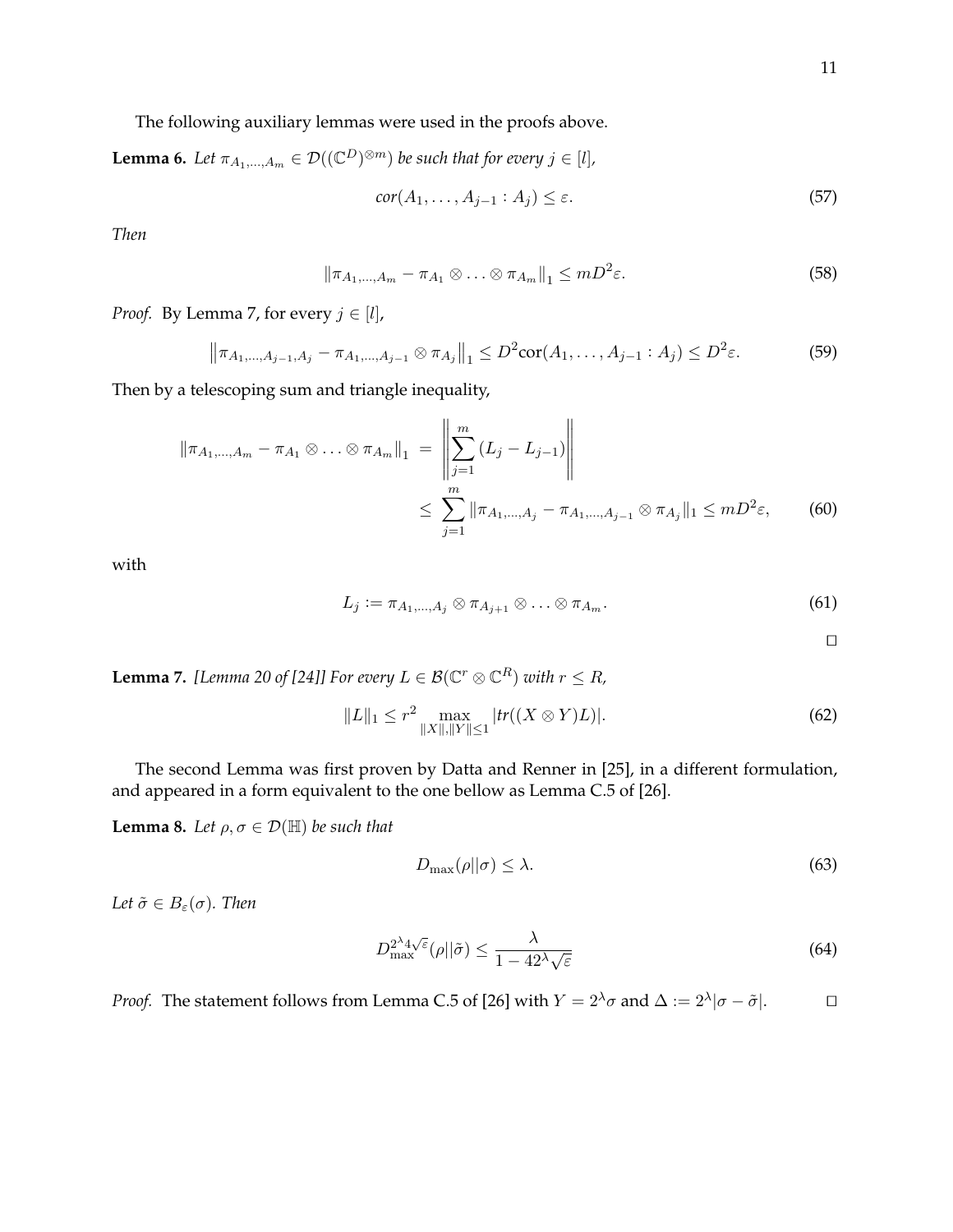#### **IV. QUANTUM BERRY-ESSEEN: PROOF OF THEOREM 1**

To facilitate the exposition we will use a slightly different notation in this section from the rest of the paper.

We let X a finite collection of *vertices* or *lattice sites* equipped with a metric  $d : X \times X \to \mathbb{N}$  and consider operators acting on the Hilbert space  $\mathcal{H} = \otimes_{i \in \mathcal{X}} \mathcal{H}_i$  of the form

$$
\hat{\mathcal{X}} = \sum_{i \in \mathcal{X}} \hat{X}_i,\tag{65}
$$

where we assume that the  $\hat{X}_i$  are hermitian, bounded,  $\|\hat{X}_i\| \leq x/2$ , and local in the sense that there is a  $R\in\mathbb{N}$  such that  $\hat{X}_i$  acts only on sites  $j$  with  $d(i,j)\stackrel{\scriptstyle <}{\leq} R.$ 

We will need the notion of dimension of  $\mathcal{X}$ : We call D the dimension of  $\mathcal{X}$  if it is the smallest  $D > 0$  such that there is a constant  $c_D > 0$  such that for every  $l > 0$ 

$$
\left| \left\{ i \in \mathcal{X} \, \middle| \, d(i,j) = l \right\} \right| = \sum_{\substack{i \in \mathcal{X} \\ d(i,j) = l}} 1 \le c_D l^{D-1}.
$$
\n
$$
(66)
$$

We will assume that  $D \geq 1$ . For subsets  $A, B \subset \mathcal{X}$ , we denote the distance between them as

$$
d(\mathcal{A}, \mathcal{B}) = \min_{\substack{i \in \mathcal{A} \\ j \in \mathcal{B}}} d(i, j). \tag{67}
$$

We let  $\hat{\varrho}$  a state acting on  $\mathcal{H}$ , write

$$
\langle \cdot \rangle = \text{tr}[\hat{\varrho} \cdot] \tag{68}
$$

and denote

$$
\mu = \langle \hat{\mathcal{X}} \rangle, \quad \sigma = \langle (\hat{\mathcal{X}} - \mu)^2 \rangle^{1/2}, \quad s = \frac{\sigma}{x |\mathcal{X}|^{1/2} R^{D/2}}, \tag{69}
$$

assuming that  $s > 0$ . We assume that the state  $\hat{\varrho}$  is such that there is  $l_0 \in \mathbb{N}$ ,  $l_0 > 0$ , and a non-increasing  $f : \{l_0 + 1, l_0 + 1, ...\} \to \mathbb{R}_{\geq 0}$  such that for all operators  $\hat{A} = \hat{A} \otimes id_{\mathcal{X} \setminus \mathcal{A}}$  and  $\hat{B} = \hat{B} \otimes id_{\mathcal{X} \setminus \mathcal{B}}$  with  $d(\mathcal{A}, \mathcal{B}) > l_0$  we have

$$
\left| \langle \hat{A}\hat{B} \rangle - \langle \hat{A} \rangle \langle \hat{B} \rangle \right| \leq ||\hat{A}|| ||\hat{B}|| f(d(\mathcal{A}, \mathcal{B})). \tag{70}
$$

We write

$$
c[f] = \left(1 + \sum_{l=1}^{\infty} f(l+l_0)l^{D-1}\right)^{1/2}.
$$
 (71)

Write

$$
\hat{\mathcal{X}} = \sum_{n} x_n |n\rangle\langle n| \tag{72}
$$

and consider

$$
F(y) = \sum_{n:x_n \le y} \langle n|\hat{\varrho}|n\rangle.
$$
 (73)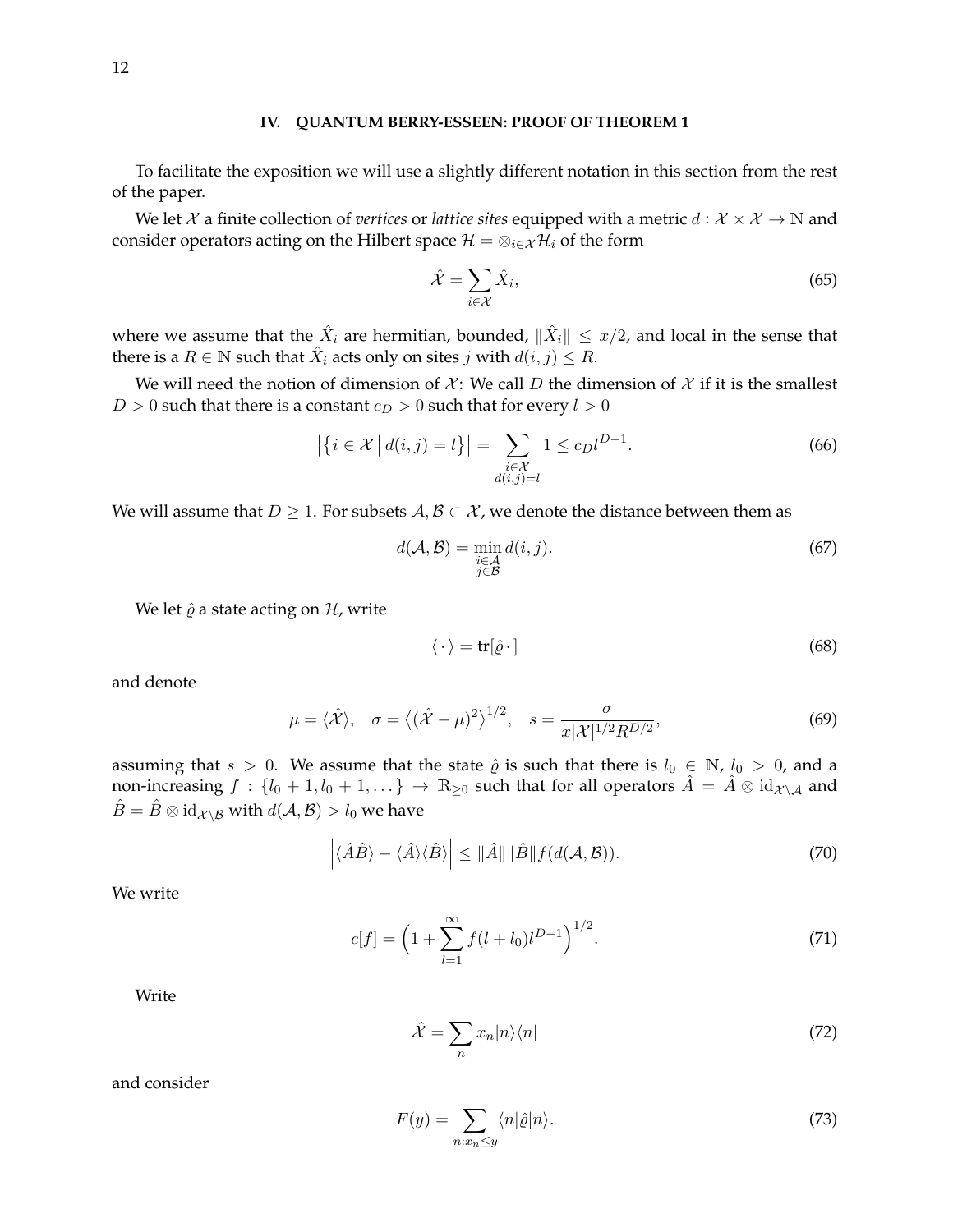Define

$$
\Delta = \sup_{y} |F(y) - G(y)| \tag{74}
$$

for the Gaussian cumulative distribution

$$
G(y) = \frac{1}{\sqrt{2\pi\sigma^2}} \int_{-\infty}^{y} dz \, e^{-\frac{(z-\mu)^2}{2\sigma^2}}.
$$
 (75)

We prove

**Theorem 9.** Let  $\hat{\varrho}$  such that  $f(l) = e^{-l/\xi}$  for some  $\xi > 0$  and let  $\log(|\mathcal{X}|) > \max\{1, (\frac{l_0}{4R})^{5/3}\}$ . Then

$$
\Delta \le C \left( \max\left\{ 1, \frac{1}{s^2} \right\} + c[f]s + e^{-1/\xi} \xi^D \max\left\{ \frac{1}{s}, s^2 \right\} \right) R^{D/2} \frac{1}{s|\mathcal{X}|^{1/2}} \left( \frac{\xi}{R} \log(|\mathcal{X}|) + \frac{\log(|\mathcal{X}|)}{\log(\log(|\mathcal{X}|))} \right)^{2D},\tag{76}
$$

*where* C > 0 *depends only on the dimension of the lattice.*

*Proof.* We first note that

$$
\Delta = \sup_{y} |F(\sigma y + \mu) - G(\sigma y + \mu)| = \sup_{y} \Big| \sum_{n: \frac{x_n - \mu}{\sigma} \le y} \langle n | \hat{\varrho} | n \rangle - \frac{1}{\sqrt{2\pi}} \int_{-\infty}^{y} dz \, e^{-\frac{z^2}{2}} \Big|.
$$
 (77)

We will employ Esseen's integral bound [1]

$$
\Delta \le \frac{c_1}{T} + \int_0^T \mathrm{d}t \, \frac{\left|\varphi(t) - \mathrm{e}^{-t^2/2}\right|}{|t|},\tag{78}
$$

where  $T > 0$ , otherwise arbitrary,  $c_1$  is an absolute constant, and  $\varphi$  is the Fourier-Stieltjes transform of  $F(\sigma y + \mu)$ , i.e., the characteristic function

$$
\varphi(t) = \int_{-\infty}^{\infty} e^{ity} dF(\sigma y + \mu) = \sum_{n} \langle n | \hat{\varrho} | n \rangle e^{it(\frac{x_n}{\sigma} - \mu)} = \langle e^{it(\hat{\mathcal{X}}/\sigma - \mu)} \rangle =: \langle e^{it\hat{\mathcal{Y}}} \rangle,
$$
(79)

where

$$
\hat{\mathcal{Y}} = \frac{1}{\sigma} \sum_{i \in \mathcal{X}} (\hat{X}_i - \langle \hat{X}_i \rangle) =: \frac{1}{\sigma} \sum_{i \in \mathcal{X}} \hat{Y}_i, \quad \langle \hat{\mathcal{Y}} \rangle = 0, \quad \left\langle \left( \sum_{i \in \mathcal{X}} \hat{Y}_i \right) \right\rangle = \sigma^2, \quad \|\hat{Y}_i\| \leq x. \tag{80}
$$

To not overburden notation, we redefine  $\mathcal{X}:=\mathcal{Y}$  and  $\hat{X}_i\coloneqq\hat{Y}_i.$ 

In order to apply Esseen's bound, the goal is to bound  $|\varphi(t)-{\rm e}^{-t^2/2}|$ , which we do along the lines of [2, 3], setting up a differential equation for  $\varphi(t)$  and bounding its derivative. The main difference to [2, 3] will be to introduce auxiliary operators (operators  $\hat{R}_n(t)$  and  $\hat{S}_n(t)$  below) in order to be able to bound the non-commuting terms.

Throughout, we denote the support of an operator  $\hat O(t)=\hat O(t)\otimes{\rm id}_{\cal X\backslash S_{\hat O(t)}}$  by  $\cal S_{\hat O(t)}$  and its  $n$ -th derivative by  $\hat O^{(n)}(t).$  We let  $t\geq 0.$  We have

$$
\frac{\mathrm{d}}{\mathrm{d}t}\varphi(t) = \mathrm{i}\langle \hat{\mathcal{X}}e^{\mathrm{i}\hat{\mathcal{X}}t} \rangle = \frac{\mathrm{i}}{\sigma} \sum_{j \in \mathcal{X}} \langle \hat{X}_j e^{\mathrm{i}\hat{\mathcal{X}}t} \rangle.
$$
\n(81)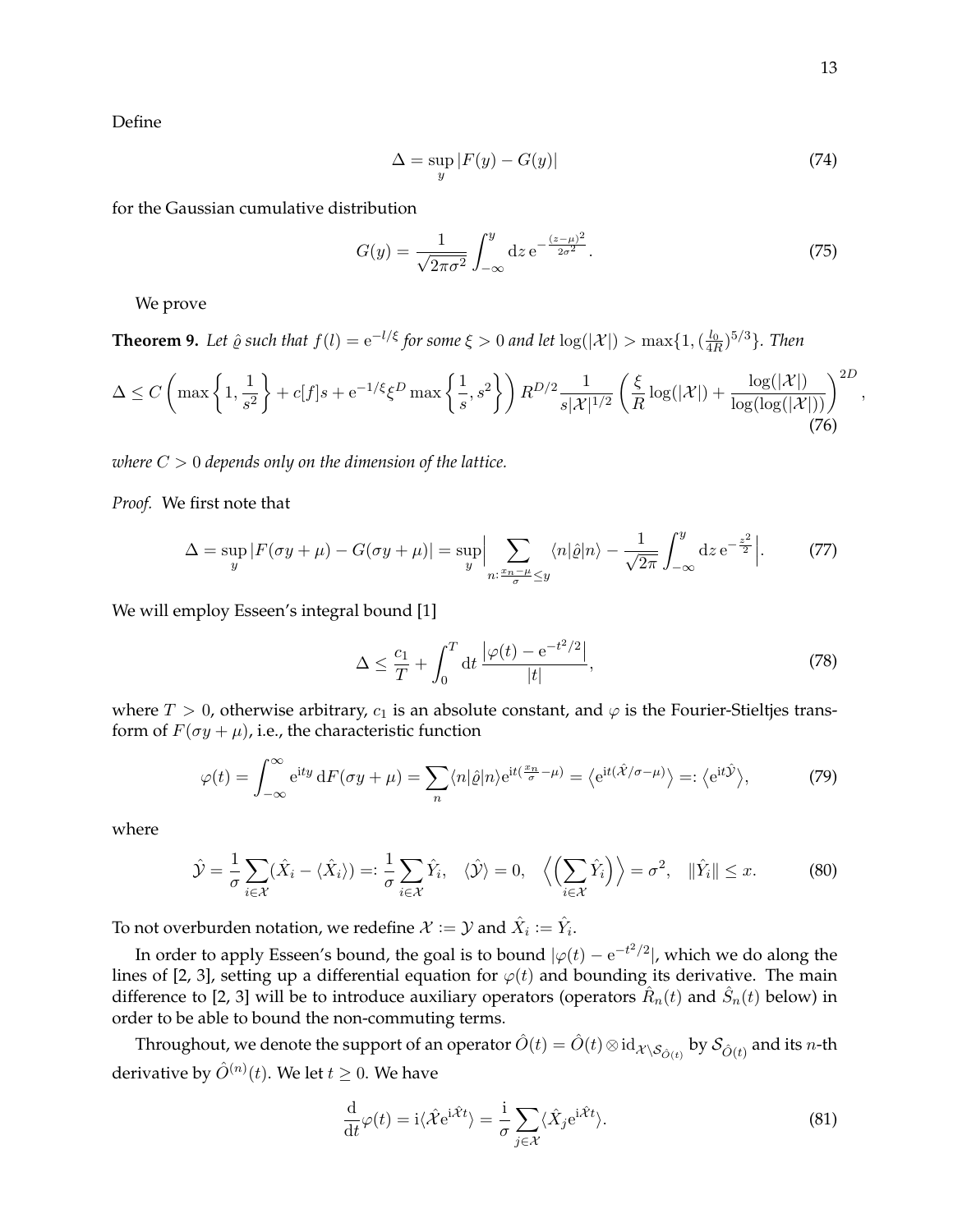We now fix  $j \in \mathcal{X}$  and  $0 < h \in \mathbb{N}$ . For  $n \in \mathbb{N}$ ,  $n > 0$ , we let

$$
\hat{Z}_n = \frac{1}{\sigma} \sum_{\substack{i \in \mathcal{X} \\ d(i,j) \le 2Rhn}} \hat{X}_i, \quad \hat{z}_n = \hat{\mathcal{X}} - \hat{Z}_n = \frac{1}{\sigma} \sum_{\substack{i \in \mathcal{X} \\ d(i,j) > 2Rhn}} \hat{X}_i,
$$
\n
$$
\hat{\xi}_n(t) = e^{i(\hat{z}_{n-1} - \hat{z}_n)t} \hat{R}_n(t) - id, \quad \hat{\Xi}_n(t) = \hat{\xi}_1(t) \cdots \hat{\xi}_n(t),
$$
\n
$$
\hat{\eta}_n(t) = \hat{S}_n(t) e^{-i\hat{Z}_n t} - id,
$$
\n(82)

and we write  $\hat Z_0=\hat X_j/\sigma$ ,  $\hat z_0=\hat{\mathcal X}$ ,  $\hat \Xi_0=$  id. Here,  $\hat R_n(t)$  and  $\hat S_n(t)$  are arbitrary operators and we will choose them in Section IV A. One finds (see Appendix A for details and compare Refs. [2, 3])

$$
\langle \hat{X}_j e^{i\hat{\mathcal{X}}t} \rangle = \left( i \langle \hat{X}_j \mathcal{X} \rangle t + g(t) \right) \varphi(t) + h(t),\tag{83}
$$

where  $g(t) = g_1(t) + g_2(t) + g_3(t)$ ,  $h(t) = h_1(t) + h_2(t) + h_3(t)$ ,

$$
g_1(t) = -i(\langle \hat{X}_j \hat{z}_1 \rangle - \langle \hat{X}_j \rangle \langle \hat{z}_1 \rangle)t,
$$
  
\n
$$
g_2(t) = \langle \hat{X}_j \hat{\xi}_1(t) \rangle + i \langle \hat{X}_j \hat{z}_1 \rangle t - i \langle \hat{X}_j \mathcal{X} \rangle t,
$$
  
\n
$$
g_3(t) = \langle \hat{X}_j \hat{\xi}_1(t) \rangle \langle \hat{\eta}_2(t) \rangle + \sum_{n=3}^k \langle \hat{X}_j \hat{\Xi}_{n-1}(t) \rangle \langle (\hat{\eta}_n(t) + id) \rangle,
$$
  
\n
$$
h_1(t) = \sum_{n=1}^k \left( \langle \hat{X}_j \hat{\Xi}_{n-1}(t) e^{i\hat{z}_n t} \rangle - \langle \hat{X}_j \hat{\Xi}_{n-1}(t) \rangle \langle e^{i\hat{z}_n t} \rangle \right),
$$
  
\n
$$
h_2(t) = \sum_{n=2}^k \langle \hat{X}_j \hat{\Xi}_{n-1}(t) \rangle \langle (\hat{\eta}_n(t) - \langle \hat{\eta}_n(t) \rangle) e^{i\hat{X}t} \rangle,
$$
  
\n
$$
h_3(t) = \langle \hat{X}_j \hat{\Xi}_k(t) e^{i\hat{z}_k t} \rangle + \sum_{n=0}^{k-1} \langle \hat{X}_j \hat{\Xi}_n(t) \hat{r}_n(t) e^{i\hat{z}_{n+1}t} \rangle + \sum_{n=2}^k \langle \hat{X}_j \hat{\Xi}_{n-1}(t) \rangle \langle \hat{s}_n(t) \rangle,
$$
  
\n
$$
\hat{r}_n(t) = e^{i(\hat{z}_n - \hat{z}_{n+1})t} \left( e^{-i(\hat{z}_n - \hat{z}_{n+1})t} e^{i\hat{z}_n t} e^{-i\hat{z}_{n+1}t} - \hat{R}_{n+1}(t) \right) =: e^{i(\hat{z}_n - \hat{z}_{n+1})} \left( \hat{Z}_{R,n+1}(t) - \hat{R}_{n+1}(t) \right),
$$
  
\n
$$
\hat{s}_n(t) = \left( e^{-i(-\hat{X} + \hat{Z}_n)t} e^{-i\hat{X}t} e^{i\hat{Z}_n t
$$

In the following section, we make the operators  $\hat{R}_n(t)$  and  $\hat{S}_n(t)$  explicit and derive some of their properties and give bounds on  $|g_2(t) + g_3(t)|$  and  $|h_3(t)|$ . In Sections IV B-IV D, we derive bounds to the remaining functions in Eq. (84). Equipped with these bounds, we come back to Eqs. (81) and (83) in Section IV E to finish the proof.

 $\Box$ 

## **A.** Operators  $\hat{R}_n(t)$  and  $\hat{S}_n(t)$

We let  $M \in \mathbb{N}$ ,  $M \geq 2$ , and put

$$
\hat{R}_n(t) = \text{id} + \sum_{m=2}^{M} \hat{Z}_{R,n}^{(m)}(0) \frac{t^m}{m!},
$$
\n
$$
\hat{S}_n(t) = \text{id} + \sum_{m=2}^{M} \hat{Z}_{S,n}^{(m)}(0) \frac{t^m}{m!}.
$$
\n(85)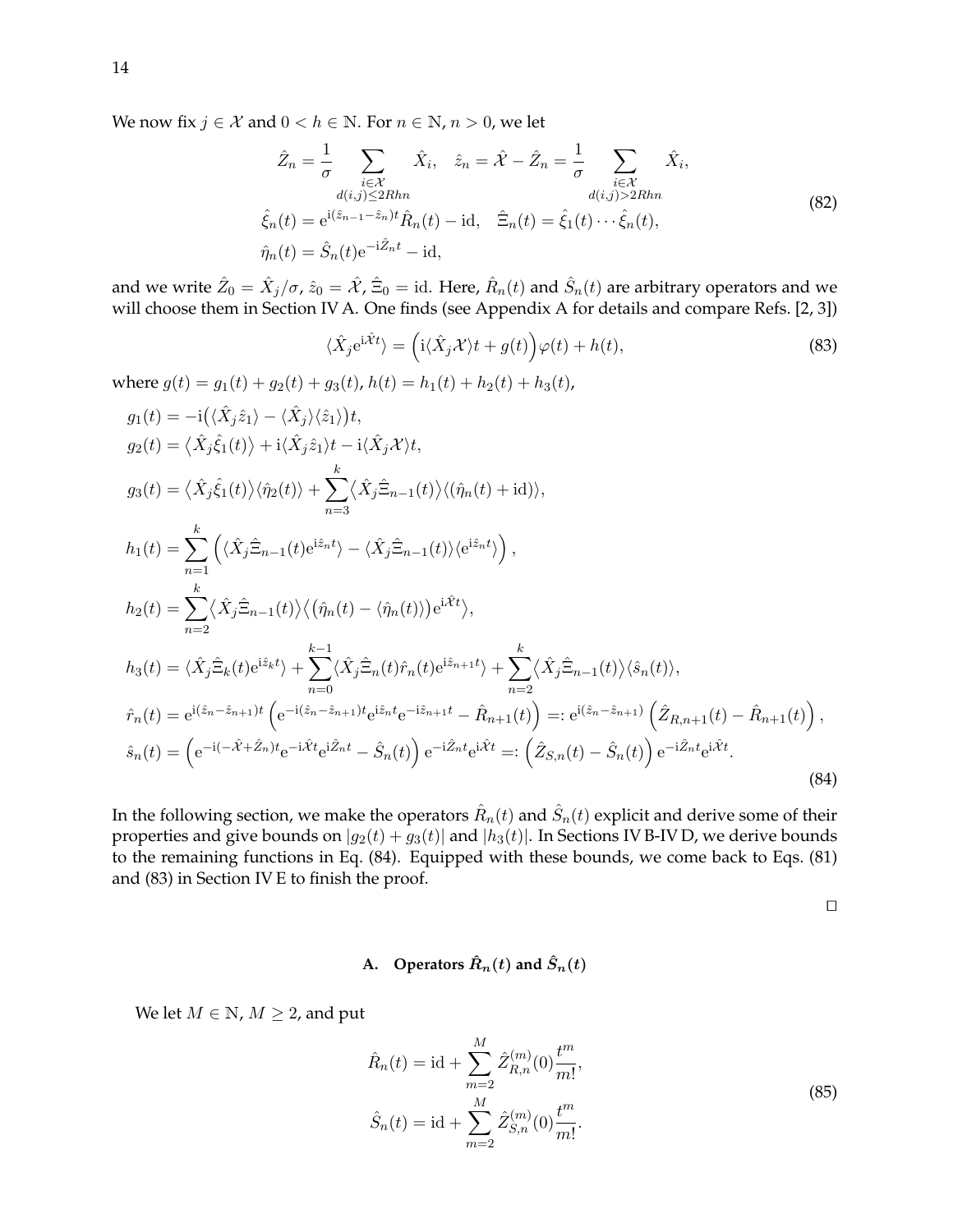For such operators, we have the following Lemma, which we prove in Appendix C.

**Lemma 10.** Let  $M \in \mathbb{N}$ ,  $M \ge 2$ . Let  $\mathcal{A}, \mathcal{B} \subset \mathcal{X}$  and  $\hat{\mathcal{A}} = \sum_{i \in \mathcal{A}} \hat{Y}_i$ ,  $\hat{\mathcal{B}} = \sum_{i \in \mathcal{B}} \hat{Y}_i$  with  $\hat{Y}_i$  local (supported *on*  $\{k \in \mathcal{X} \,|\, d(i,k) \leq R\}$ ) and bounded,  $\|\hat{Y}_i\| \leq y$ . Denote the support of  $[\hat{\mathcal{A}},\hat{\mathcal{B}}]$  by  $\mathcal{S}.$  Let

$$
\hat{Z}(t) = e^{-it(\hat{\mathcal{A}} + \hat{\mathcal{B}})} e^{it\hat{\mathcal{A}}} e^{it\hat{\mathcal{B}}}, \quad \hat{Z}_M(t) = id + \sum_{m=2}^M \hat{Z}^{(m)}(0) \frac{t^m}{m!}.
$$
 (86)

 $\text{Then } \mathcal{S}_{\hat{Z}_M(t)} \text{ }\subset \text{ } \{i\text{ }\in \text{ }\mathcal{X}\text{ }|\text{ }d(i,\mathcal{S})\text{ }\leq \text{ } 2(M-2)R\}.$  Further, let  $\mathcal{C}\text{ }\subset \text{ }\mathcal{X}\times\mathcal{X}\text{ such that } [\hat{\mathcal{A}},\hat{\mathcal{B}}]\text{ }=$  $\sum_{(i,j)\in\mathcal{C}}[\hat{Y}_i,\hat{Y}_j]$  and let  $\beta$  such that  $\sum_{(i,j)\in\mathcal{C}}\|[\hat{Y}_i,\hat{Y}_j]\|\leq \beta.$  If  $\tau\coloneqq2t\max\{2yc_D(2R)^D,\sqrt{\beta/2}\}< 1/2$ *then*

$$
\|\hat{Z}(t) - \hat{Z}_M(t)\| \le 2\tau^{M+1} \quad \text{and} \quad \|\hat{Z}_M^{(m)}(t)\| \le 2m!(2\tau/t)^m. \tag{87}
$$

We set out to apply the lemma to  $\hat Z_{R,n}(t)$  and  $\hat Z_{S,n}(t)$ , which we defined in Eq. (84) and which are of the form (86) with  $\hat{Y}_i=\hat{X}_i/\sigma$  (such that  $y=x/\sigma$ ). To this end, we compute the corresponding commutators: We have  $[\hat{z}_0, -\hat{z}_1] = [\hat{z}_1, \hat{\mathcal{X}}] = [\hat{z}_1, \hat{Z}_1]$ ,  $[-\hat{\mathcal{X}}, \hat{Z}_n] = [\hat{Z}_n, \hat{z}_n]$ , and for  $n > 1$ 

$$
[\hat{z}_{n-1}, -\hat{z}_n] = [\hat{z}_n, \hat{\mathcal{X}}] - [\hat{z}_n, \hat{Z}_{n-1}] = [\hat{z}_n, \hat{Z}_n] - [\hat{z}_n, \hat{Z}_{n-1}] = [\hat{z}_n, \hat{Z}_n],
$$
\n(88)

where the last inequality holds as  $h \geq 1.3$  Now, for  $n \geq 1$ , we have

$$
[\hat{z}_n, \hat{Z}_n] = \frac{1}{\sigma^2} \sum_{\substack{i,k \in \mathcal{X} \\ d(i,j) > 2Rhn \\ d(k,j) \le 2Rhn}} [\hat{X}_i, \hat{X}_k] = \frac{1}{\sigma^2} \sum_{\substack{i,k \in \mathcal{X} \\ d(i,j) > 2Rhn \\ 2Rhn - 2R < d(k,j) \le 2Rhn \\ d(i,k) \le 2R}} [\hat{X}_i, \hat{X}_k],\tag{89}
$$

i.e.,

$$
\begin{aligned}\n\|[\hat{z}_n, \hat{Z}_n]\| &\leq \frac{1}{\sigma^2} \sum_{\substack{i, k \in \mathcal{X} \\ d(i,j) > 2Rhn \\ 2Rhn - 2R < d(k,j) \leq 2R}} \|[\hat{X}_i, \hat{X}_k]\| &\leq \frac{2x^2}{\sigma^2} \sum_{\substack{i, k \in \mathcal{X} \\ 2Rhn - 2R < d(k,j) \leq 2Rhn \\ d(i,k) \leq 2R}} 1 \\
&\leq \frac{2x^2 c_D (2R)^D}{\sigma^2} \sum_{\substack{k \in \mathcal{X} \\ 2Rhn - 2R < d(k,j) \leq 2Rhn \\ 2Rhn - 2R < d(k,j) \leq 2Rhn}} 1 \leq \frac{2x^2 c_D^2 (2R)^D}{\sigma^2} \sum_{l=2Rhn - 2R + 1}^{2Rhn} l^{D-1} \tag{90} \\
&\leq 2\left(\frac{2x c_D (2R)^D}{\sigma}\right)^2 (hn)^{D-1} =: \beta_n,\n\end{aligned}
$$

for which we have  $\sqrt{\beta_n/2}=\max\{2x c_D(2R)^D/\sigma,\sqrt{\beta_n/2}\}$ , i.e., applying the lemma, we have for

$$
\tau_n = 2t\sqrt{\beta_n/2} = 4t \frac{x c_D (2R)^D}{\sigma} (hn)^{\frac{D-1}{2}} \le 1/2 \tag{91}
$$

that

$$
\|\hat{Z}_{R,n}(t) - \hat{R}_n(t)\|, \|\hat{Z}_{S,n}(t) - \hat{S}_n(t)\| \le 2\tau_n^{M+1} \quad \text{and} \quad \|\hat{R}_n^{(m)}(t)\|, \|\hat{S}_n^{(m)}(t)\| \le 2m!(4\sqrt{\beta_n/2})^m. \tag{92}
$$

 $\hat{z}^3 \hat{z}_n$  is the sum of all  $\hat{X}_i/\sigma$  with  $d(i, j) > 2Rhn$  and  $\hat{Z}_{n-1}$  is the sum of all  $\hat{X}_i/\sigma$  with  $d(i, j) \leq 2Rh(n-1)$ , i.e., the distance between the support of  $\hat{z}_n$  and the support of  $\hat{Z}_{n-1}$  is at least  $2Rh - 2R$ .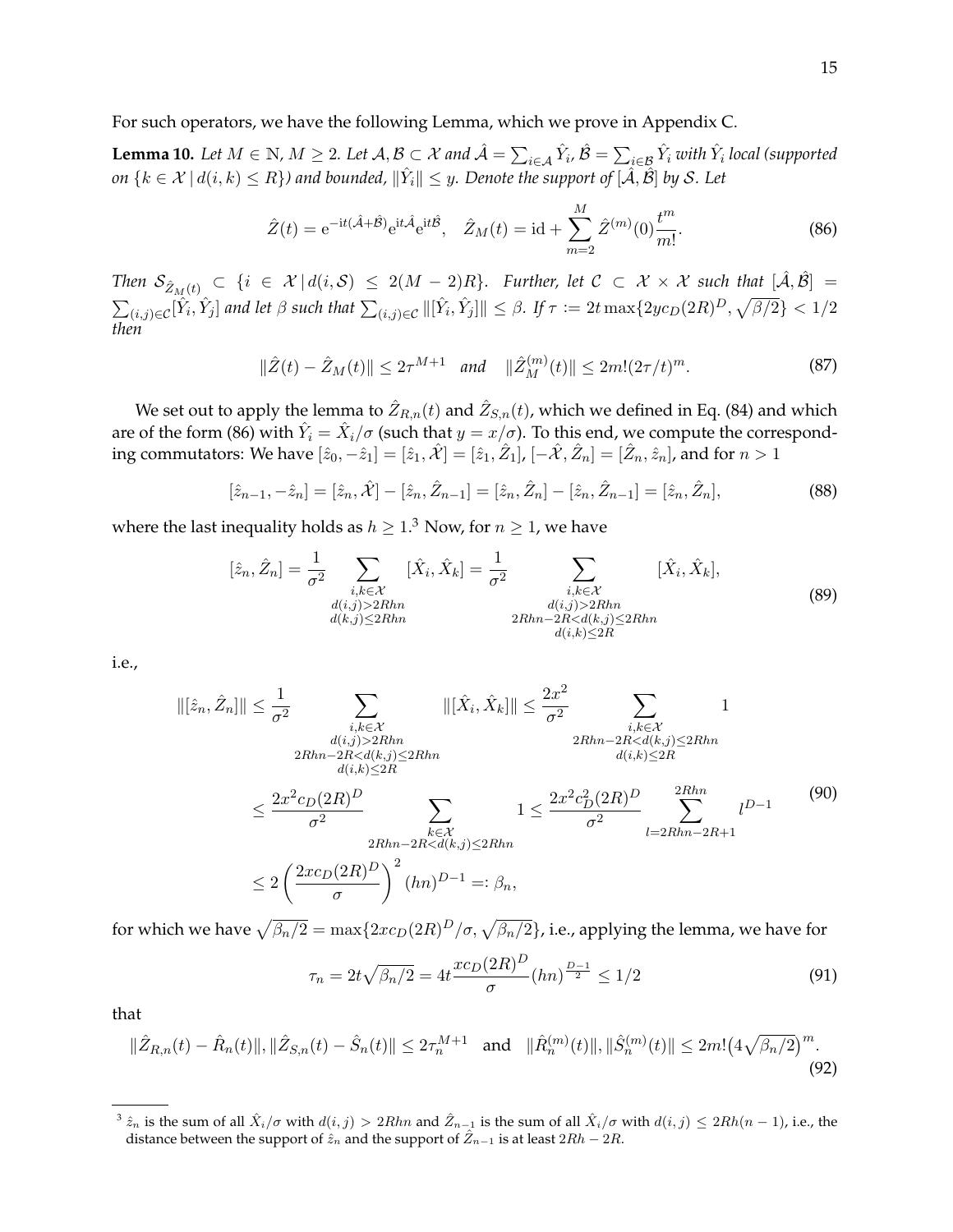Further, Eq. (89) implies that the support of  $[\hat{z}_n,\hat{Z}_n]$  is a subset of

$$
\mathcal{S} \subset \bigcup_{\substack{i,k \in \mathcal{X} \\ d(i,j) > 2Rhn \\ 2Rhn - 2R < d(k,j) \le 2R \\ \text{if } i, j \ge 2R \\ \subset \bigcup_{\substack{i,k \in \mathcal{X} \\ i,k \in \mathcal{X} \\ d(i,j) > 2Rhn \\ d(i,j) > 2Rhn}} \{l \in \mathcal{X} \mid 2Rhn - R < d(l,j) \le 3R + 2Rhn \} \cup \{m \in \mathcal{X} \mid 2Rhn - 3R < d(m,j) \le 2Rhn + R \\ \mathcal{S} \subset \bigcup_{\substack{i,k \in \mathcal{X} \\ d(i,j) > 2Rhn \\ d(i,k) \le 2R}} \{l \in \mathcal{X} \mid 2Rhn - R < d(l,j) \le 3R + 2Rhn \} \cup \{m \in \mathcal{X} \mid 2Rhn - 3R < d(m,j) \le 2Rhn + R \} \tag{93}
$$

We now derive a few implications of Eqs. (92) and (93), which we formulate as a lemma.

 ${\bf Lemma \ 11.} \ \ Let \ n,M\in\mathbb{N}, n\geq 1,\, M\geq 2. \ \ The \ support \ of \ \mathcal{S}_{\hat{\Xi}_{n}(t)} \ and \ the \ support \ of \ \mathcal{S}_{\hat{\eta}^j_n(t)} \ full \$ 

$$
\mathcal{S}_{\hat{\Xi}_n(t)}, \mathcal{S}_{\hat{\eta}_n^j(t)} \subset \left\{ i \in \mathcal{X} \, \middle| \, d(i,j) \le 2R(hn+M) - R \right\}.
$$
\n
$$
(94)
$$

Let  $\tau_n = 2t\sqrt{\beta_n/2} \leq 1/2$ *. Then* 

$$
\|\hat{\Xi}_n(t)\| \le \left(\frac{9}{2}h^{\frac{D+1}{2}}\tau_1\right)^n (n!)^{D-1},
$$
  

$$
\|\hat{\eta}_2(t)\| \le 5 \cdot 2^{D-1}h^{\frac{D+1}{2}}\tau_1.
$$
 (95)

Let  $\frac{9}{2} \tau_k h^{\frac{D+1}{2}} k^{\frac{D-1}{2}} \leq 1/2$ *. Then* 

$$
|h_3(t)| \le x \left(\frac{9}{2}\tau_1 h^{\frac{D+1}{2}}\right)^2 \left(2^{D+1} \frac{1}{2^k} + \frac{24}{81} \left(\frac{1}{9}h^{-\frac{D+1}{2}}k^{-\frac{D-1}{2}}\right)^{M-1} h^{-(D+1)}\right),
$$
  

$$
|g_2(t) + g_3(t)| \le x \left(\frac{145}{324} + \frac{14}{9}2^D + 4 \cdot 6^{D-1}\right) \left(\frac{9}{2}\tau_1 h^{\frac{D+1}{2}}\right)^2.
$$
 (96)

*Proof.* Direct application of Lemma 10 to Eq. (93) yields<sup>4</sup>

$$
S_{\hat{R}_n(t)}, S_{\hat{R}_n(t)} \subset \left\{ i \in \mathcal{X} \, \big| \, 2R(hn - M) + R < d(i, j) \le 2R(hn + M) - R \right\},\tag{97}
$$

which implies that for  $n \geq 1$ 

$$
\mathcal{S}_{\hat{\Xi}_n(t)} \subset \bigcup_{m=1}^n \mathcal{S}_{\hat{z}_{m-1}-\hat{z}_m} \cup \mathcal{S}_{\hat{R}_m(t)}
$$
\n
$$
\subset \bigcup_{m=1}^n \left\{ i \in \mathcal{X} \mid 2Rh(m-1) - R < d(i,j) \le 2Rhm + R \right\} \cup \left\{ i \in \mathcal{X} \mid 2R(hm-M) + R < d(i,j) \le 2R(hm+1) \right\}
$$
\n
$$
\subset \left\{ i \in \mathcal{X} \mid d(i,j) \le 2R(hm+M) - R \right\} \tag{98}
$$

<sup>&</sup>lt;sup>4</sup> We have that  $2Rhn-3R < d(s, j) \leq 3R+2Rhn$  for all s in S. From the lemma we have that  $\mathcal{S}_{\hat{R}_n(t)}, \mathcal{S}_{\hat{R}_n(t)} \subset$  $\{i \in \mathcal{X} \mid d(i, \mathcal{S}) \leq 2(M-2)R\}$ . Thus,  $2Rhn - 3R < d(s, j) \leq d(i, j) + d(i, s)$  and  $d(i, j) \leq d(i, s) + d(s, j) \leq$  $d(i, s)+3R+2Rhn \leq 2(M-2)R+3R+2Rhn$ , i.e., with the choice  $d(i, S) = d(i, s)$ , we have  $2Rhn-3R-2(M-2)R <$  $d(i, j) \leq 2(M - 2)R + 3R + 2Rhn.$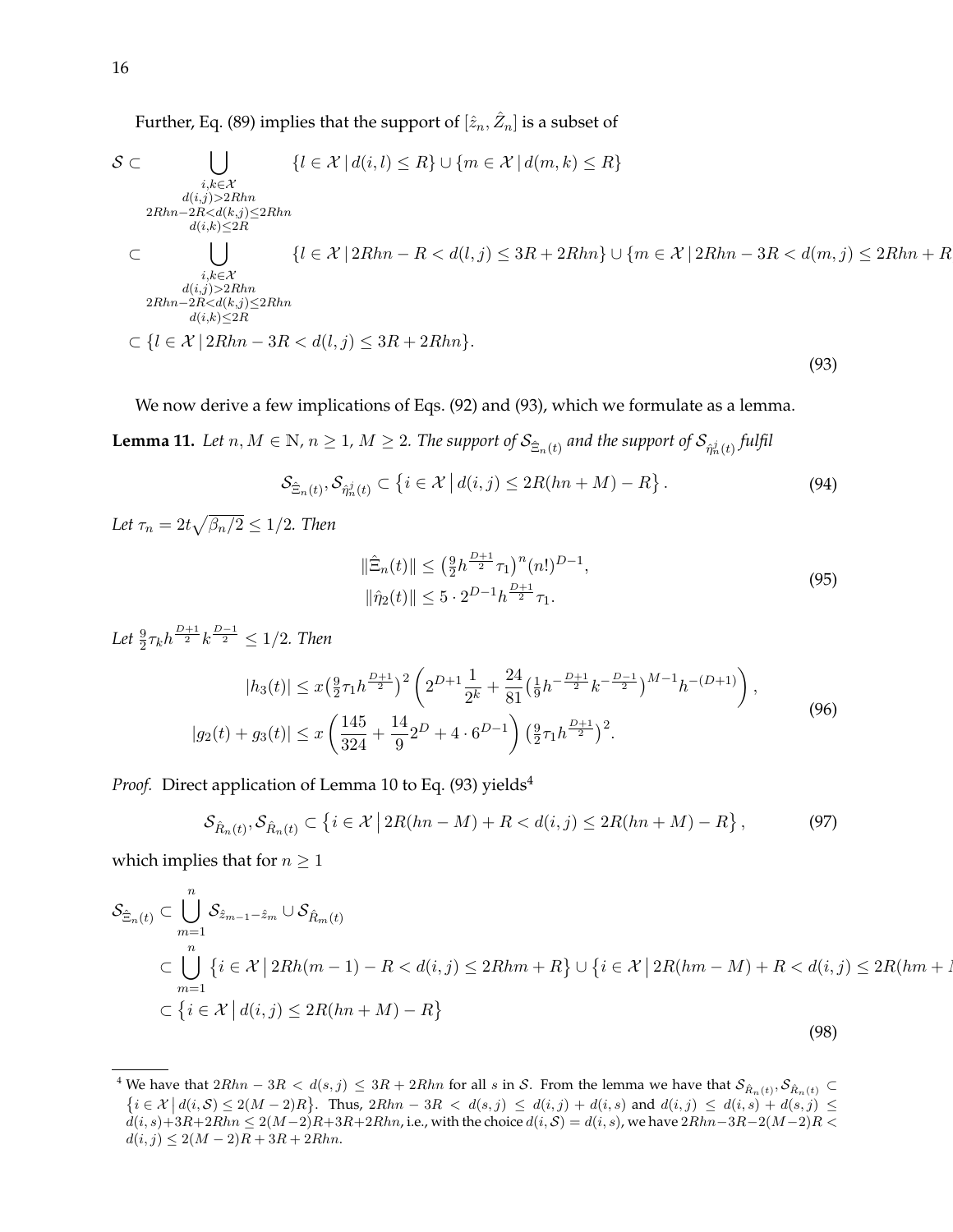and

$$
\mathcal{S}_{\hat{\eta}_n^j(t)} \subset \mathcal{S}_{\hat{Z}_n} \cup \mathcal{S}_{\hat{S}_n(t)} \subset \left\{ i \in \mathcal{X} \, \middle| \, d(i,j) \le 2Rhn \right\} \cup \left\{ i \in \mathcal{X} \, \middle| \, 2R(hn-M) + R < d(i,j) \le 2R(hn+M) - R \right\} \\
\subset \left\{ i \in \mathcal{X} \, \middle| \, d(i,j) \le 2R(hn+M) - R \right\}.
$$
\n(99)

As 
$$
\hat{R}_1(0) = \text{id}
$$
 and  $\hat{R}_1^{(1)}(0) = 0$ , we have  
\n
$$
|g_2(t)| \leq x ||e^{i(\hat{X}-\hat{z}_1)t} \hat{R}_1(t) - \text{id} - i(\mathcal{X}-\hat{z}_1)t||
$$
\n
$$
= x || \int_0^t \text{d}s \left( i(\hat{X}-\hat{z}_1)e^{i(\hat{X}-\hat{z}_1)s} \hat{R}_1(s) + e^{i(\hat{X}-\hat{z}_1)s} \hat{R}_1^{(1)}(s) - i(\mathcal{X}-\hat{z}_1) \right) ||
$$
\n
$$
= x || \int_0^t \text{d}s \int_0^s \text{d}u \left( -(\hat{X}-\hat{z}_1)^2 e^{i(\hat{X}-\hat{z}_1)u} \hat{R}_1(u) + 2i(\hat{X}-\hat{z}_1)e^{i(\hat{X}-\hat{z}_1)u} \hat{R}_1^{(1)}(u) + e^{i(\hat{X}-\hat{z}_1)u} \hat{R}_1^{(2)}(u) \right) ||
$$
\n
$$
\leq x \int_0^t \text{d}s \int_0^s \text{d}u \left( ||\hat{Z}_1||^2 ||\hat{R}_1(u) || + 2||\hat{Z}_1 || ||\hat{R}_1^{(1)}(u) || + ||\hat{R}_1^{(2)}(u) || \right)
$$
\n
$$
\leq x \int_0^t \text{d}s \int_0^s \text{d}u \left( \left( \frac{1}{2} \sqrt{\beta_1/2} h^{\frac{D+1}{2}} \right)^2 ||\hat{R}_1(u) || + \sqrt{\beta_1/2} h^{\frac{D+1}{2}} ||\hat{R}_1^{(1)}(u) || + ||\hat{R}_1^{(2)}(u) || \right), \tag{100}
$$

i.e., Eq. (92) implies that for  $2t\sqrt{\beta_1/2} = 4t \frac{xc_D(2R)^D}{\sigma}$  $\frac{(2R)^D}{\sigma}h^{\frac{D-1}{2}}\leq 1/2$ , we have  $|g_2(t)| \leq xt^2 \frac{\beta_1}{2}$  $(1)$  $\frac{1}{4}h^{D+1} + 4h^{\frac{D+1}{2}} + 32\right) \le \frac{145}{324}$  $\frac{145}{324}x(9\sqrt{\beta_1/2}h^{\frac{D+1}{2}}t)^2$ 

Further, for  $2t\sqrt{\beta_n/2}\leq 1/2$ , Eq. (92) implies

$$
\|\hat{\xi}_n(t)\| = \|e^{i(\hat{z}_{n-1} - \hat{z}_n)t} \hat{R}_n(t) - id\| \le \int_0^t ds \left( \|\hat{z}_{n-1} - \hat{z}_n\| \|\hat{R}_n(s)\| + \|\hat{R}_n^{(1)}(s)\|\right)
$$
  

$$
\le 2\|\hat{z}_{n-1} - \hat{z}_n\|t + 8\sqrt{\beta_n/2}t,
$$
\n(102)

where

$$
\|\hat{z}_{n-1} - \hat{z}_n\| = \begin{cases} \|\hat{Z}_1\| & \text{if } n = 1, \\ \|\hat{Z}_{n-1} - \hat{Z}_n\| & \text{if } n > 1, \end{cases}
$$
  
\n
$$
\leq \frac{x}{\sigma} \times \begin{cases} c_D(2Rh)^D & \text{if } n = 1, \\ \sum_{i \in \mathcal{X}:2Rh(n-1) < d(i,j) \leq 2Rhn} 1 & \text{if } n > 1, \\ c_D(2Rh)^D & \text{if } n = 1, \\ c_D(2Rh)^{D-1}2Rh & \text{if } n > 1, \end{cases}
$$
\n
$$
= \frac{1}{2} \frac{2x c_D(2R)^D}{\sigma} (hn)^{D-1} h = \frac{1}{2} \sqrt{\beta_n/2} (hn)^{\frac{D-1}{2}} h
$$
\n(103)

i.e.,

$$
\|\hat{\xi}_n(t)\| \le \sqrt{\beta_n/2}(hn)^{\frac{D-1}{2}}ht + 8\sqrt{\beta_n/2}t = \sqrt{\beta_1/2}n^{\frac{D-1}{2}}t\left((hn)^{\frac{D-1}{2}}h + 8\right) \le 9\sqrt{\beta_1/2}n^{\frac{D+1}{2}}n^{D-1}t
$$
\n(104)

and thus

$$
\|\hat{\Xi}_n(t)\| \le \left(9\sqrt{\beta_1/2}h^{\frac{D+1}{2}}t\right)^n(n!)^{D-1}.\tag{105}
$$

. (101)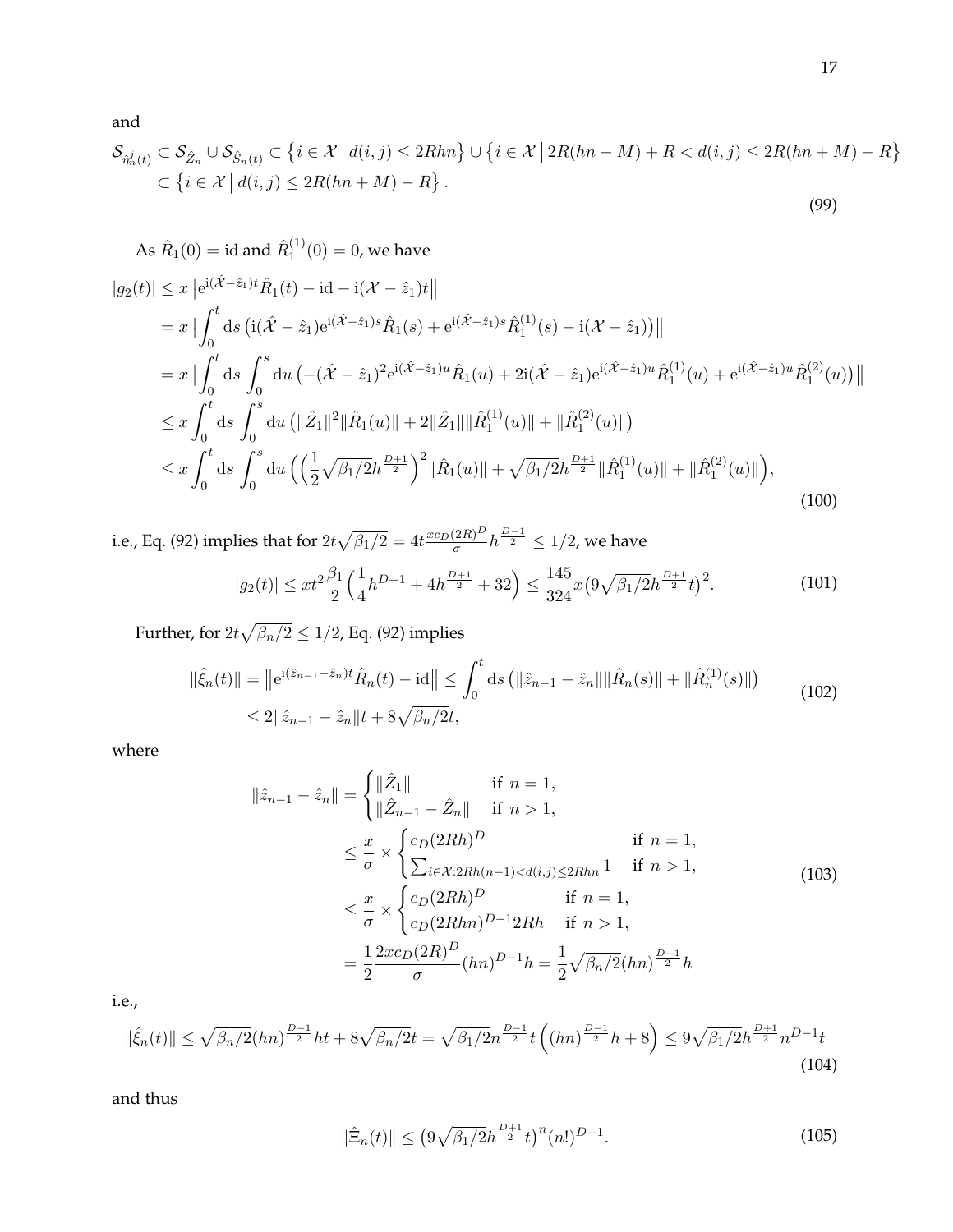Now,

$$
|h_3(t)| \le x \|\hat{\Xi}_k(t)\| + x \sum_{n=0}^{k-1} \|\hat{\Xi}_n(t)\| \|\hat{r}_n(t)\| + x \sum_{n=2}^k \|\hat{\Xi}_{n-1}(t)\| \|\hat{s}_n(t)\|
$$
  

$$
\le x \|\hat{\Xi}_k(t)\| + x \sum_{n=1}^k \|\hat{\Xi}_{n-1}(t)\| \|\hat{Z}_{R,n}(t) - \hat{R}_n(t)\| + x \sum_{n=2}^k \|\hat{\Xi}_{n-1}(t)\| \|\hat{Z}_{S,n}(t) - \hat{S}_n(t)\|,
$$
\n(106)

i.e., Eq. (92) implies that for  $2t\sqrt{\beta_n/2}\leq 1/2$ , we have

$$
|h_{3}(t)| \leq x \|\hat{\Xi}_{k}(t)\| + 2x \sum_{n=1}^{k} \|\hat{\Xi}_{n-1}(t)\| \tau_{n}^{M+1} + 2x \sum_{n=2}^{k} \|\hat{\Xi}_{n-1}(t)\| \tau_{n}^{M+1}
$$
  
\n
$$
= x \|\hat{\Xi}_{k}(t)\| + 2x\tau_{1}^{M+1} + 4x \sum_{n=2}^{k} \|\hat{\Xi}_{n-1}(t)\| \tau_{n}^{M+1}
$$
  
\n
$$
\leq x(\frac{9}{2}\tau_{1}h^{\frac{D+1}{2}})^{k}(k!)^{D-1} + 2x\tau_{1}^{M+1} + 4x \sum_{n=1}^{k-1} (\frac{9}{2}\tau_{1}h^{\frac{D+1}{2}})^{n}(n!)^{D-1}\tau_{n+1}^{M+1}
$$
  
\n
$$
= 2x\tau_{1}^{M+1} + x(\frac{9}{2}\tau_{1}h^{\frac{D+1}{2}}) \left( (\frac{9}{2}\tau_{1}h^{\frac{D+1}{2}})^{k-1}(k!)^{D-1} + 4\sum_{n=0}^{k-2} (\frac{9}{2}\tau_{1}h^{\frac{D+1}{2}})^{n}((n+1)!)^{D-1}\tau_{n+2}^{M+1} \right)
$$
  
\n
$$
\leq 2x\tau_{1}^{M+1} + x(\frac{9}{2}\tau_{1}h^{\frac{D+1}{2}}) \left( 2^{D-1}(\frac{9}{2}\tau_{1}h^{\frac{D+1}{2}})(\frac{9}{2}\tau_{1}h^{\frac{D+1}{2}}k^{D-1})^{k-2} + 4\sum_{n=0}^{k-2} (\frac{9}{2}\tau_{1}h^{\frac{D+1}{2}}k^{D-1})^{n} \tau_{n+2}^{M+1} \right),
$$
  
\n(107)

for which we have (we recall that  $\tau_k = 4t \frac{xc_D(2R)^D}{\sigma}$  $\frac{(2R)^D}{\sigma}(hk)^{\frac{D-1}{2}} = \tau_1 k^{\frac{D-1}{2}}$ 

$$
|h_3(t)| \leq 2x\tau_1^{M+1} + x\left(\frac{9}{2}\tau_1 h^{\frac{D+1}{2}}\right) \left(2^{D-1}\left(\frac{9}{2}\tau_1 h^{\frac{D+1}{2}}\right) \frac{1}{2^{k-2}} + 8\tau_k^{M+1}\right)
$$
  
\n
$$
= x\left(\frac{9}{2}\tau_1 h^{\frac{D+1}{2}}\right)^2 \left(2^{D+1}\frac{1}{2^k} + \frac{8}{81}(\tau_k k^{-\frac{D-1}{2}})^{M-1}h^{-(D+1)} + \frac{16}{9}\tau_k^M h^{-\frac{D+1}{2}} k^{\frac{D-1}{2}}\right)
$$
  
\n
$$
\leq x\left(\frac{9}{2}\tau_1 h^{\frac{D+1}{2}}\right)^2 \left(2^{D+1}\frac{1}{2^k} + \frac{24}{81}\tau_k^{M-1}h^{-(D+1)}\right)
$$
  
\n
$$
\leq x\left(\frac{9}{2}\tau_1 h^{\frac{D+1}{2}}\right)^2 \left(2^{D+1}\frac{1}{2^k} + \frac{24}{81}\left(\frac{1}{9}h^{-\frac{D+1}{2}}k^{-\frac{D-1}{2}}\right)^{M-1}h^{-(D+1)}\right)
$$
  
\n(108)

if  $\frac{9}{2} \tau_k h^{\frac{D+1}{2}} k^{\frac{D-1}{2}} \leq 1/2$ .

Eq. (92) further implies that for  $2t\sqrt{\beta_n/2}\leq 1/2$ 

$$
\|\hat{\eta}_2(t)\| = \|\hat{S}_2(t)e^{-i\hat{Z}_2 t} - id\| \le \int_0^t ds \left(\|\hat{S}_2^{(1)}(s)\| + \|\hat{S}_2(s)\|\|\hat{Z}_2\|\right)
$$
  
\n
$$
\le \left(8\sqrt{\beta_2/2} + \frac{2c_D x (4Rh)^D}{\sigma}\right)t
$$
  
\n
$$
= \left(8 + (2h)^{\frac{D+1}{2}}\right)\sqrt{\beta_2/2}t \le 5(2h)^{\frac{D+1}{2}}\sqrt{\beta_2/2}t,
$$
\n(109)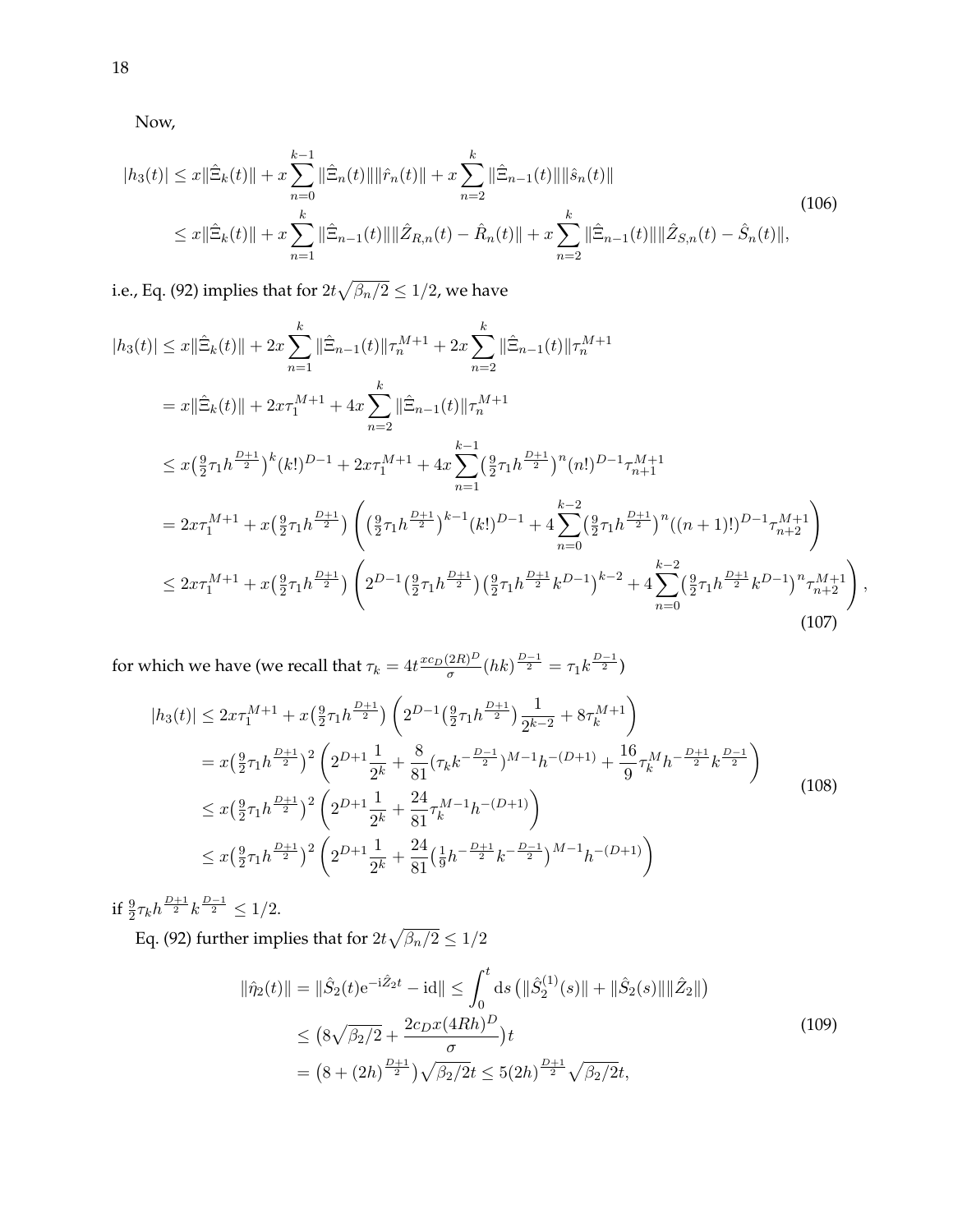i.e.,

$$
|g_2(t) + g_3(t)| \le |g_2(t)| + x||\hat{\xi}_1(t)|| \|\hat{\eta}_2(t)\| + x \sum_{n=3}^k \|\hat{\Xi}_{n-1}(t)\| \|\hat{S}_n(t)\|
$$
  
\n
$$
\le |g_2(t)| + \frac{45}{81} 2^D x \left(9\sqrt{\beta_1/2} h^{\frac{D+1}{2}} t\right)^2 + 2x \sum_{n=2}^{k-1} \left(9\sqrt{\beta_1/2} h^{\frac{D+1}{2}} t\right)^n (n!)^{D-1}
$$
  
\n
$$
\le x \left(\frac{145}{324} + \frac{45}{81} 2^D\right) \left(9\sqrt{\beta_1/2} h^{\frac{D+1}{2}} t\right)^2 + 2x \left(9\sqrt{\beta_1/2} h^{\frac{D+1}{2}} t\right)^2 \sum_{n=0}^{k-3} \left(9\sqrt{\beta_1/2} h^{\frac{D+1}{2}} t\right)^n ((n+2)!)^{D-1}
$$
  
\n
$$
= x \left(\frac{145}{324} + \frac{14}{9} 2^D\right) \left(9\sqrt{\beta_1/2} h^{\frac{D+1}{2}} t\right)^2 + 2x \left(9\sqrt{\beta_1/2} h^{\frac{D+1}{2}} t\right)^2 \sum_{n=1}^{k-3} \left(9\sqrt{\beta_1/2} h^{\frac{D+1}{2}} t\right)^n ((n+2)!)^{D-1}
$$
  
\n
$$
\le x \left(\frac{145}{324} + \frac{14}{9} 2^D\right) \left(9\sqrt{\beta_1/2} h^{\frac{D+1}{2}} t\right)^2 + 2 \cdot 6^{D-1} x \left(9\sqrt{\beta_1/2} h^{\frac{D+1}{2}} t\right)^2 \sum_{n=1}^{k-3} \left(9\sqrt{\beta_n/2} h^{\frac{D+1}{2}} n^{\frac{D-1}{2}} t\right)^n,
$$
  
\n(110)

for which we have

$$
|g_2(t) + g_3(t)| \le x \left(\frac{145}{324} + \frac{14}{9}2^D + 4 \cdot 6^{D-1}\right) \left(\frac{9}{2}\tau_1 h^{\frac{D+1}{2}}\right)^2
$$
\n(111)

if  $\frac{9}{2} \tau_k h^{\frac{D+1}{2}} k^{\frac{D-1}{2}} \leq 1/2$ .

### **B.** Bound on  $|g_1(t)|$

We have

$$
|g_1(t)| \leq \frac{t}{\sigma} \sum_{\substack{i \in \mathcal{X} \\ d(i,j) > 2Rh}} \left| \langle \hat{X}_j \hat{X}_i \rangle - \langle \hat{X}_j \rangle \langle \hat{X}_i \rangle \right|,\tag{112}
$$

where for  $l \in \mathcal{S}_{\hat{X}_j}$  we have  $d(l,j) \leq R$  and for  $k \in \mathcal{S}_{\hat{X}_i}$  we have  $d(k,i) \leq R$ , i.e.,  $2Rh < d(i,j) \leq k$  $d(i,k) + d(k,l) + d(l,j) \leq 2R + d(k,l)$ , i.e.,  $d(\mathcal{S}_{\hat{X}_j}, \mathcal{S}_{\hat{X}_i}) \geq d(i,j) - 2R > 2R(h-1)$ . Hence, for  $2R(h - 1) \ge l_0$ 

$$
|g_1(t)| \le \frac{x^2 t}{\sigma} \sum_{\substack{i \in \mathcal{X} \\ d(i,j) > 2Rh}} f(d(i,j) - 2R) \le \frac{c_D x^2 t}{\sigma} \sum_{l=2Rh+1}^{\infty} f(l - 2R)l^{D-1}.\tag{113}
$$

## **C.** Bound on  $|h_1(t)|$

We have

$$
|h_1(t)| \le |\langle \hat{X}_j e^{i\hat{z}_1 t} \rangle - \langle \hat{X}_j \rangle \langle e^{i\hat{z}_1 t} \rangle| + \sum_{n=2}^k |\langle \hat{X}_j \hat{\Xi}_{n-1}(t) e^{i\hat{z}_n t} \rangle - \langle \hat{X}_j \hat{\Xi}_{n-1}(t) \rangle \langle e^{i\hat{z}_n t} \rangle|,
$$
(114)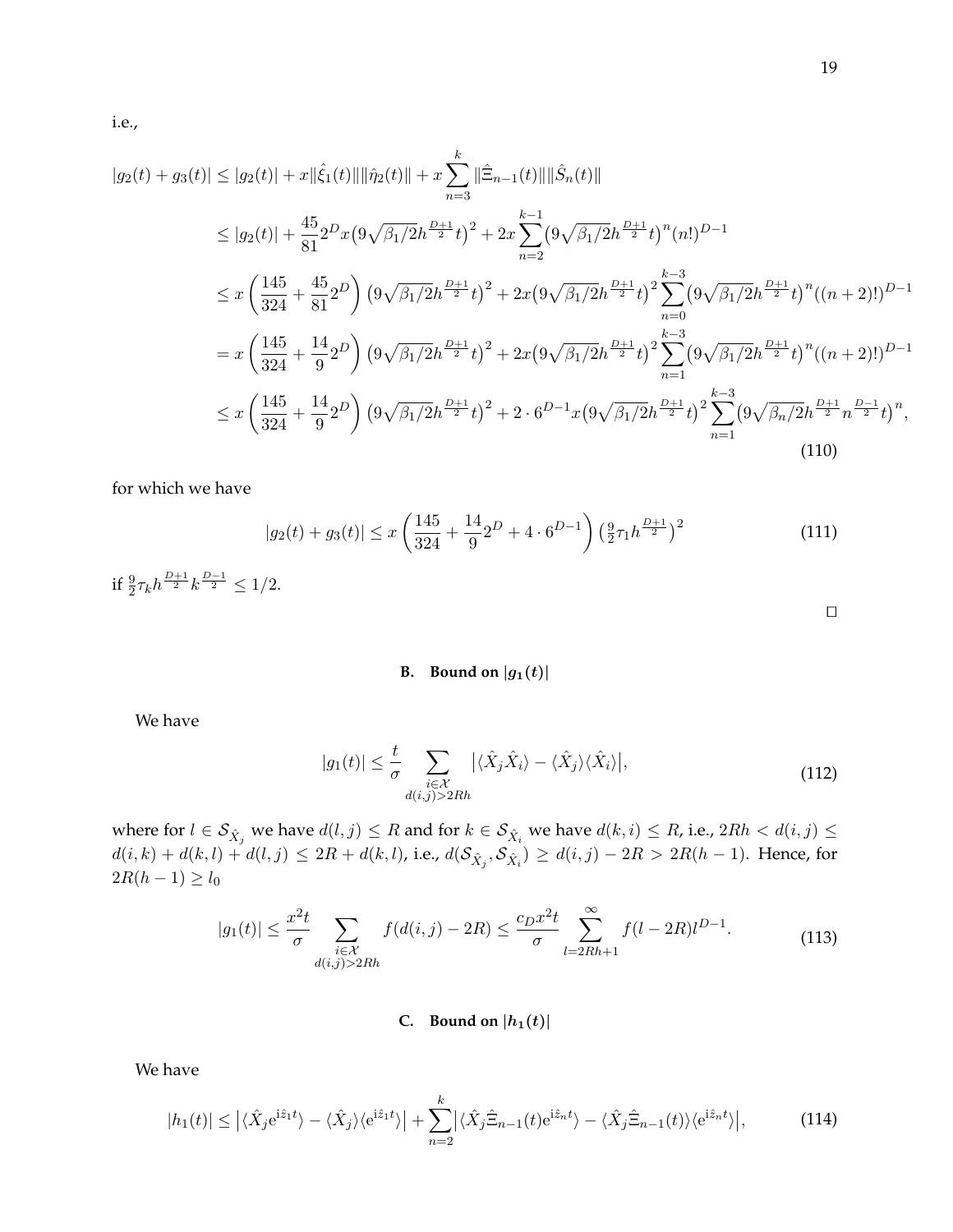where, as  $\langle \hat{X}_j \rangle = 0$ ,

$$
\left| \langle \hat{X}_j e^{i\hat{z}_1 t} \rangle - \langle \hat{X}_j \rangle \langle e^{i\hat{z}_1 t} \rangle \right| \leq \int_0^t ds \left| \langle \hat{X}_j \hat{z}_1 e^{i\hat{z}_1 t} \rangle - \langle \hat{X}_j \rangle \langle \hat{z}_1 e^{i\hat{z}_1 t} \rangle \right|
$$
  

$$
\leq \frac{1}{\sigma} \sum_{\substack{i \in \mathcal{X} \\ d(i,j) > 2Rh}} \int_0^t ds \left| \langle \hat{X}_j \hat{X}_i e^{i\hat{z}_1 t} \rangle - \langle \hat{X}_j \rangle \langle \hat{X}_i e^{i\hat{z}_1 t} \rangle \right|, \tag{115}
$$

i.e., analogous to Section IV B, we have for  $2R(h - 1) \ge l_0$  that

$$
\left| \langle \hat{X}_j e^{i\hat{z}_1 t} \rangle - \langle \hat{X}_j \rangle \langle e^{i\hat{z}_1 t} \rangle \right| \le \frac{c_D x^2 t}{\sigma} \sum_{l=2Rh+1}^{\infty} f(l-2R) l^{D-1}.
$$
 (116)

Now,

$$
S_{\hat{z}_n} \subset \left\{ i \in \mathcal{X} \, \middle| \, d(i,j) > 2Rhn - R \right\},\tag{117}
$$

which, together with Lemma 11, implies that  $d(\mathcal{S}_{\hat{z}_n},\mathcal{S}_{\hat{\Xi}_{n-1}(t)})>2R(h-M).$  Hence, for  $2R(h-M)$  $M$ )  $\geq l_0$ , we have

$$
|h_1(t)| \le \frac{c_D x^2 t}{\sigma} \sum_{l=2Rh+1}^{\infty} f(l-2R)l^{D-1} + xf(2R(h-M) + 1) \sum_{n=1}^{k-1} \|\hat{\Xi}_n(t)\|,
$$
 (118)

where, again due to Lemma 11, for  $\tau_n \leq 1/2$ 

$$
\sum_{n=1}^{k-1} \|\hat{\Xi}_n(t)\| \le \sum_{n=1}^{k-1} \left(\frac{9}{2} h^{\frac{D+1}{2}} \tau_1\right)^n (n!)^{D-1}
$$
\n
$$
\le \left(\frac{9}{2} h^{\frac{D+1}{2}} \tau_1\right) \sum_{n=0}^{k-2} \left(\frac{9}{2} h^{\frac{D+1}{2}} k^{D-1} \tau_1\right)^n,
$$
\n(119)

i.e., for  $\frac{9}{2}h^{\frac{D+1}{2}}k^{\frac{D-1}{2}}\tau_k \leq 1/2$ 

$$
|h_1(t)| \le \frac{c_D x^2 t}{\sigma} \sum_{l=2Rh+1}^{\infty} f(l-2R)l^{D-1} + 2xf(2R(h-M) + 1)\left(\frac{9}{2}h^{\frac{D+1}{2}}\tau_1\right). \tag{120}
$$

## **D.** Bound on  $|h_2(t)|$

We recall that  $\hat{\Xi}_{n-1}(t)$  and  $\hat{\eta}_n(t)$  depend on  $j$ , which we denote by a superscript. Employing the Cauchy-Schwarz inequality, we find

$$
\left| \sum_{j \in \mathcal{X}} \langle \hat{X}_{j} \hat{\Xi}_{n-1}^{j}(t) \rangle \langle (\hat{\eta}_{n}^{j}(t) - \langle \hat{\eta}_{n}^{j}(t) \rangle) e^{i\hat{\mathcal{X}}t} \rangle \right|^{2} = \left| \langle \sum_{j \in \mathcal{X}} \langle \hat{X}_{j} \hat{\Xi}_{n-1}^{j}(t) \rangle (\hat{\eta}_{n}^{j}(t) - \langle \hat{\eta}_{n}^{j}(t) \rangle) e^{i\hat{\mathcal{X}}t} \rangle \right|^{2} \le \left| \langle \sum_{j \in \mathcal{X}} \langle \hat{X}_{j} \hat{\Xi}_{n-1}^{j}(t) \rangle (\hat{\eta}_{n}^{j}(t) - \langle \hat{\eta}_{n}^{j}(t) \rangle) \right) \left( \sum_{j \in \mathcal{X}} \langle \hat{X}_{j} \hat{\Xi}_{n-1}^{j}(t) \rangle (\hat{\eta}_{n}^{j}(t) - \langle \hat{\eta}_{n}^{j}(t) \rangle) \rangle \right| \le x^{2} \sum_{i,j \in \mathcal{X}} \|\hat{\Xi}_{n-1}^{i}(t)\| \|\hat{\Xi}_{n-1}^{j}(t)\| (\langle \hat{\eta}_{n}^{i}(t) (\hat{\eta}_{n}^{j}(t))^{\dagger} \rangle - \langle \hat{\eta}_{n}^{i}(t) \rangle \langle (\hat{\eta}_{n}^{j}(t))^{\dagger} \rangle).
$$
\n(121)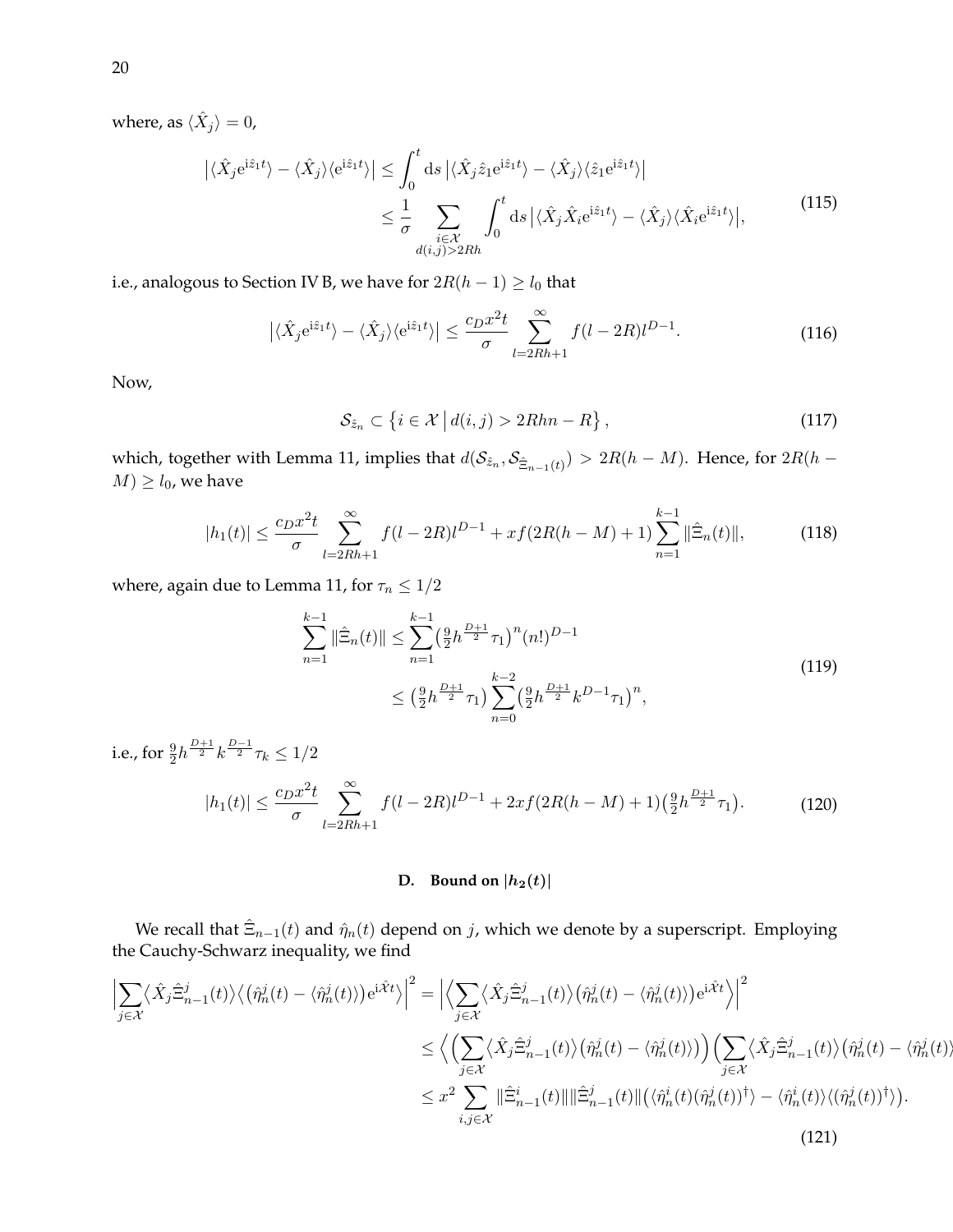Lemma 11 implies  $d(\mathcal{S}_{\hat{\eta}^j_n(t)},\mathcal{S}_{\hat{\eta}^i_n(t)})\geq d(i,j)-4R(hn+M)+2R=:d(i,j)-r_n$ , and therefore (we  $\text{use} \ |\langle \hat{\eta}^i_n(t)(\hat{\eta}^j_n(t))^\dagger\rangle - \langle \hat{\eta}^i_n(t)\rangle \langle (\hat{\eta}^j_n(t))^\dagger\rangle| \leq \| \hat{\eta}^i_n(t)\| \|\hat{\eta}^j_n(t)\|)$ 

$$
\left| \sum_{j \in \mathcal{X}} \langle \hat{X}_{j} \hat{\Xi}_{n-1}^{j}(t) \rangle \langle (\hat{\eta}_{n}^{j}(t) - \langle \hat{\eta}_{n}^{j}(t) \rangle) e^{i\hat{\mathcal{X}}t} \rangle \right|^{2} \leq x^{2} \sum_{\substack{i,j \in \mathcal{X} \\ d(i,j) \leq r_{n}+l_{0}}} \|\hat{\Xi}_{n-1}^{i}(t)\| \|\hat{\Xi}_{n-1}^{j}(t)\| \|\hat{\eta}_{n}^{j}(t)\| \|\hat{\eta}_{n}^{j}(t)\|
$$
  

$$
+ x^{2} \sum_{\substack{i,j \in \mathcal{X} \\ d(i,j) > r_{n}+l_{0}}} \|\hat{\Xi}_{n-1}^{i}(t)\| \|\hat{\Xi}_{n-1}^{j}(t)\| \|\hat{\eta}_{n}^{i}(t)\| \|\hat{\eta}_{n}^{j}(t)\| f(d(i,j) - r_{n})
$$
  

$$
\leq c_{D} x^{2} |\mathcal{X}| \Big( (r_{n} + l_{0})^{D} + \sum_{\substack{l=r_{n}+l_{0}+1 \\ i,j \in \mathcal{X}}}^{s} f(l-r_{n}) l^{D-1} \Big)
$$
  

$$
\times \max_{i,j \in \mathcal{X}} \|\hat{\Xi}_{n-1}^{i}(t)\| \|\hat{\Xi}_{n-1}^{j}(t)\| \|\hat{\eta}_{n}^{i}(t)\| \|\hat{\eta}_{n}^{j}(t)\|
$$
  

$$
=: (c_{r_{n}}[f])^{2} \max_{i,j \in \mathcal{X}} \|\hat{\Xi}_{n-1}^{i}(t)\| \|\hat{\Xi}_{n-1}^{j}(t)\| \|\hat{\eta}_{n}^{i}(t)\| \|\hat{\eta}_{n}^{j}(t)\|,
$$
  
(122)

where for  $\tau_n \leq 1/2$ , again using Lemma 11,

$$
\sqrt{\|\hat{\Xi}_{n-1}^{j}(t)\|\|\hat{\Xi}_{n-1}^{j}(t)\|\|\hat{\eta}_{n}^{j}(t)\|\|\hat{\eta}_{n}^{j}(t)\|} \leq \left(\frac{9}{2}h^{\frac{D+1}{2}}\tau_{1}\right)^{n-1}((n-1)!)^{D-1}\sqrt{\|\hat{\eta}_{n}^{j}(t)\|\|\hat{\eta}_{n}^{j}(t)\|}
$$
\n
$$
\leq \left(\frac{9}{2}h^{\frac{D+1}{2}}\tau_{1}\right)^{n-1}((n-1)!)^{D-1}\times\begin{cases}5\cdot 2^{D-1}h^{\frac{D+1}{2}}\tau_{1} & \text{for } n=2, \\ 3 & \text{for } n>2, \end{cases}
$$
\n(123)

i.e.,

$$
\left| \sum_{j \in \mathcal{X}} h_2^j(t) \right| \le 45 \cdot 2^{D-2} c_{r_2}[f] h^{D+1} \tau_1^2 + 3 \sum_{n=2}^{k-1} c_{r_{n+1}}[f] \left( \frac{9}{2} h^{\frac{D+1}{2}} \tau_1 \right)^n (n!)^{D-1}
$$
  
=  $12 \cdot 2^{D-3} \left( \frac{10}{27} c_{r_2}[f] + \frac{1}{2^{D-1}} \sum_{n=0}^{k-3} c_{r_{n+3}}[f] \left( \frac{9}{2} h^{\frac{D+1}{2}} \tau_1 \right)^n ((n+2)!)^{D-1} \right) \left( \frac{9}{2} h^{\frac{D+1}{2}} \tau_1 \right)^2$   
 $\le 12 \cdot 2^{D-3} \left( \frac{10}{27} c_{r_2}[f] + \sum_{n=0}^{k-3} c_{r_{n+3}}[f] \left( \frac{9}{2} \tau_k h^{\frac{D+1}{2}} k^{\frac{D-1}{2}} \right)^n \right) \left( \frac{9}{2} h^{\frac{D+1}{2}} \tau_1 \right)^2,$  (124)

where for  $2R(h - M) \ge l_0$  and  $n \ge 2$ 

$$
(c_{r_n}[f])^2 = c_D x^2 |\mathcal{X}| \Big( (r_n + l_0)^D + \sum_{l=1}^{\infty} f(l + l_0)(l + r_n + l_0)^{D-1} \Big)
$$
  
\n
$$
\leq c_D x^2 |\mathcal{X}| (r_n + l_0)^D \Big( 1 + \sum_{l=1}^{\infty} f(l + l_0)(l + 1)^{D-1} \Big)
$$
  
\n
$$
\leq c_D x^2 |\mathcal{X}| (6R)^D (hn)^D \Big( 1 + \sum_{l=1}^{\infty} f(l + l_0)(l + 1)^{D-1} \Big),
$$
\n(125)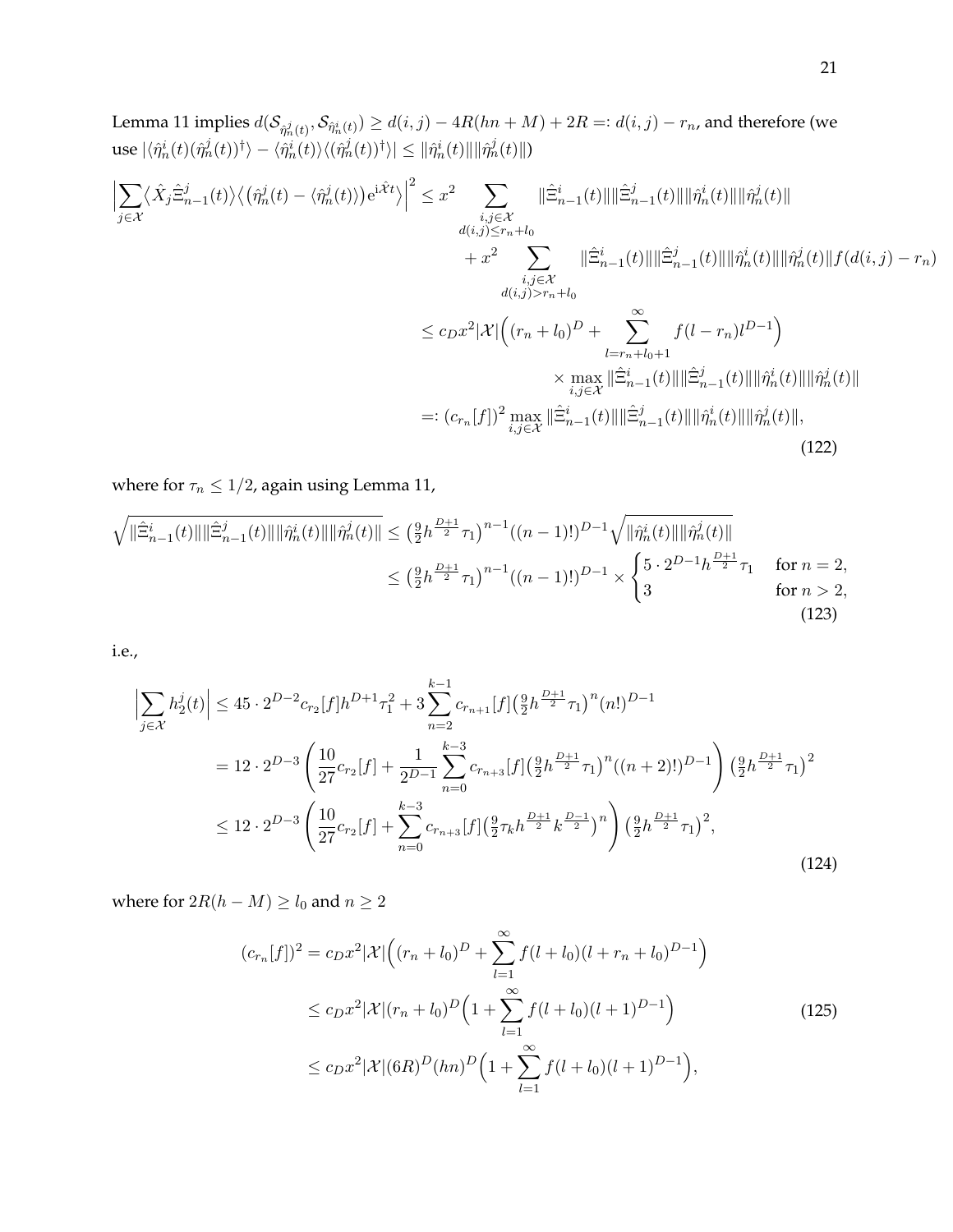i.e.,

$$
\left| \sum_{j \in \mathcal{X}} h_2^j(t) \right| \le 12 \cdot 2^{D-3} c_D^{1/2} x (6R)^{D/2} \left( 1 + \sum_{l=1}^{\infty} f(l+l_0)(l+1)^{D-1} \right)^{1/2} \times \left( \frac{10}{27} 2^{D/2} + \sum_{n=0}^{k-3} (n+3)^{D/2} \left( \frac{9}{2} \tau_k h^{\frac{D+1}{2}} k^{\frac{D-1}{2}} \right)^n \right) \left( \frac{9}{2} h^{\frac{D+1}{2}} \tau_1 \right)^2 |\mathcal{X}|^{1/2} h^{D/2},\tag{126}
$$

which we combine with the bound on  $|h_3(t)|$  in Lemma 11 to find that for  $\frac{9}{2}\tau_k h^{\frac{D+1}{2}}k^{\frac{D-1}{2}}\leq 1/2$ 

$$
\left| \sum_{j \in \mathcal{X}} h_2^j(t) \right| + \left| \sum_{j \in \mathcal{X}} h_3^j(t) \right| \leq x \left[ C_D[f] \left( \frac{10}{27} 2^{D/2} + \sum_{n=0}^{k-3} \frac{(n+3)^{D/2}}{2^n} \right) \frac{h^{D/2}}{|\mathcal{X}|^{1/2}} + \left( 2^{D+1} \frac{1}{2^k} + \frac{24}{81} \left( \frac{1}{9} h^{-\frac{D+1}{2}} k^{-\frac{D-1}{2}} \right)^{M-1} h^{-(D+1)} \right) \right] |\mathcal{X}| \left( \frac{9}{2} \tau_1 h^{\frac{D+1}{2}} \right)^2
$$

$$
= \left[ C_D[f] \left( \frac{10}{27} 2^{D/2} + \sum_{n=0}^{k-3} \frac{(n+3)^{D/2}}{2^n} \right) \frac{h^{D/2}}{|\mathcal{X}|^{1/2}} + \left( 2^{D+1} \frac{1}{2^k} + \frac{24}{81} \frac{1}{(9h^{\frac{D+1}{2}} k^{\frac{D-1}{2}})^{M-1} h^{D+1}} \right) \right] \frac{|\mathcal{X}|^{3/2} x^3}{\sigma^2} (18c_D 2^D)^2 R^{2D} \frac{h^{2D}}{|\mathcal{X}|^{1/2}} t^2,
$$
(127)

where

$$
C_D[f] = 3 \cdot 2^{D-1} c_D^{1/2} (6R)^{D/2} \sqrt{1 + \sum_{l=1}^{\infty} f(l+l_0)(l+1)^{D-1}}.
$$
 (128)

### **E. Final steps**

We denote by  $C > 0$  a constant, not always the same, that depends only on  $D$ . Further, we write  $S = \frac{\sigma}{x|X|}$  $\frac{\sigma}{x|\mathcal{X}|^{1/2}}$ . Combining Eqs. (81) and (83) and the bounds obtained in the previous sections, we have

$$
\varphi^{(1)}(t) = \left(-t + g(t)\right)\varphi(t) + h(t), \quad \varphi(0) = 1,\tag{129}
$$

where, letting  $k, h, M \in \mathbb{N}$ ,  $k, M \ge 2$ ,  $2R(h - M) \ge l_0$ , and

$$
t \le \frac{CS}{R^D} \frac{|\mathcal{X}|^{1/2}}{h^D k^{D-1}} =: T_1 \tag{130}
$$

the functions  $g$  and  $h$  are bounded by

$$
|g(t)| \le c_1 t + c_2 t^2,
$$
  
\n
$$
|h(t)| \le c_3 t + c_4 t^2,
$$
\n(131)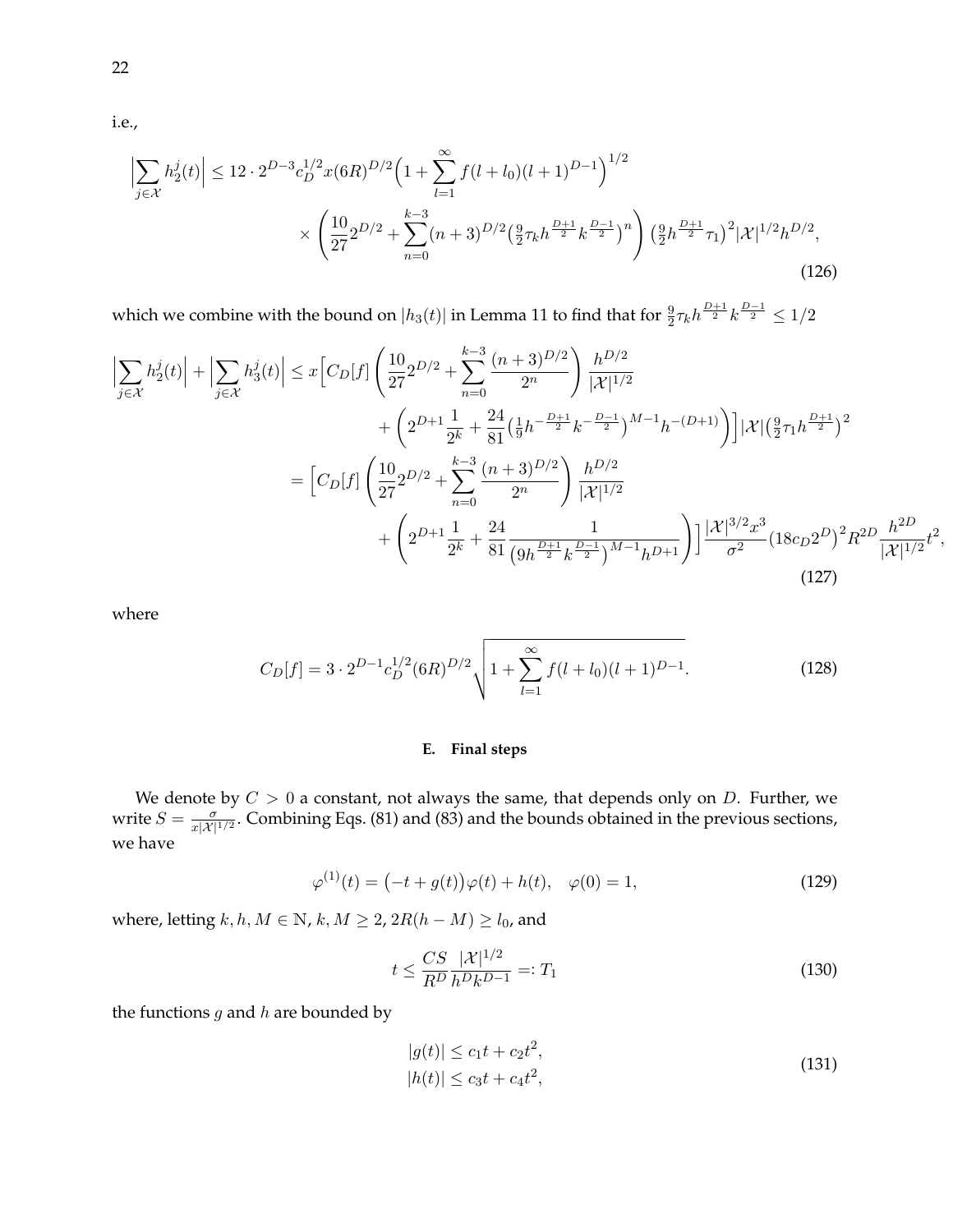where

$$
c_{1} = \frac{C}{S^{2}} \sum_{l=2Rh+1}^{\infty} f(l-2R)l^{D-1},
$$
  
\n
$$
c_{3} = c_{1} + \frac{CR^{D}}{S^{2}} f(2R(h-M) + 1)h^{D} =: c_{1} + c_{5},
$$
  
\n
$$
c_{2} = \frac{CR^{2D}}{S^{3}} \frac{h^{2D}}{|\mathcal{X}|^{1/2}},
$$
  
\n
$$
c_{4} = CC[f] \frac{S^{3}}{R^{2D}} \frac{1}{h^{3D/2}} c_{2}^{2} + \left(\frac{1}{2^{k}} + \frac{1}{(9h^{\frac{D+1}{2}}k^{\frac{D-1}{2}})^{M-1}h^{D+1}}\right)c_{2} =: CC[f] \frac{S^{3}}{R^{2D}} \frac{1}{h^{3D/2}} c_{2}^{2} + c_{6} \le CC[f] \frac{S^{3}}{R^{2D}} c_{2}^{2} + c_{6},
$$
  
\n
$$
C[f] = R^{D/2} \left(1 + \sum_{l=1}^{\infty} f(l+l_{0})(l+1)^{D-1}\right)^{1/2}.
$$
\n(132)

Now let  $c_1 < 1/2$  and

$$
t \le \frac{1}{4c_2} = \frac{CS^3}{R^{2D}} \frac{|\mathcal{X}|^{1/2}}{h^{2D}} =: T_2.
$$
 (133)

Then the solution to Eq. (129) with functions  $g$  and  $h$  bounded as above fulfils (see Appendix B)

$$
|\varphi(t) - e^{-t^2/2}| \le \left(\frac{c_1}{2} + \frac{c_2}{3}t\right)t^2 e^{-t^2/6} + 4(1 - e^{-\frac{t^2}{4}})(c_3 + c_4t),\tag{134}
$$

i.e., for

$$
1 < T := \min\{T_1, T_2\} \tag{135}
$$

we have, using Esseen's inequality [1],

$$
\Delta \leq C \frac{1}{T} + C \int_0^T dt \frac{|\varphi(t) - e^{-t^2/2}|}{t}
$$
  
\n
$$
\leq C \frac{1}{\min\{T_1, T_2\}} + C \int_0^\infty dt \ (c_1 + c_2 t) t e^{-t^2/6} + C c_3 \left( \int_0^1 dt \frac{1 - e^{-\frac{t^2}{4}}}{t} + \int_1^T dt \frac{1}{t} \right) + C c_4 T
$$
  
\n
$$
\leq C \max \left\{ \frac{1}{T_1}, \frac{1}{T_2} \right\} + C (c_1 + c_2) + C c_3 (1 + \log(T)) + C \frac{C[f] S^3}{R^{2D}} c_2^2 T + C c_6 T
$$
  
\n
$$
\leq C \left( \max \left\{ \frac{1}{c_2 T_1}, 1 \right\} + \frac{C[f] S^3}{R^{2D}} \right) c_2 + C c_3 \max\{1, \log(\min\{T_1, T_2\})\} + C \frac{c_6}{c_2},
$$
\n(136)

which also holds for  $c_1 \geq 1/2$  and  $0 < T \leq 1$  as, trivially,  $\Delta \leq 2$ .

We bound

$$
c_6 \le C\Big(\frac{1}{2^k} + \frac{1}{\left(9h^{\frac{D+1}{2}}k^{\frac{D-1}{2}}\right)^{M-1}h^{D+1}}\Big)c_2 \le C\Big(\frac{1}{2^k} + h^{-M}\Big)c_2.
$$
 (137)

Now set  $h=2M$ ,  $k=\lceil M\log_2(M)\rceil$ , and let  $\log(\log(|\mathcal{X}|))>0$  and  $M\geq \frac{2\log(|\mathcal{X}|)}{\log(\log(|\mathcal{X}|))} \geq \max\{2,\frac{l_0}{2R}\}.$ Then all the assumptions on  $k, h, M$  are fulfilled and we have  $2 \le \alpha M \log_2(M) \le k \le$  $M\log_2(M) + 1 \leq 2M\log_2(M)$  and

$$
c_6 \le CM^{-M}c_2 \le Cc_2 \exp\left(-\frac{2\log(|\mathcal{X}|)}{\log(\log(|\mathcal{X}|))}\log\left(\frac{2\log(|\mathcal{X}|)}{\log(\log(|\mathcal{X}|))}\right)\right) \le Cc_2|\mathcal{X}|^{-1}.\tag{138}
$$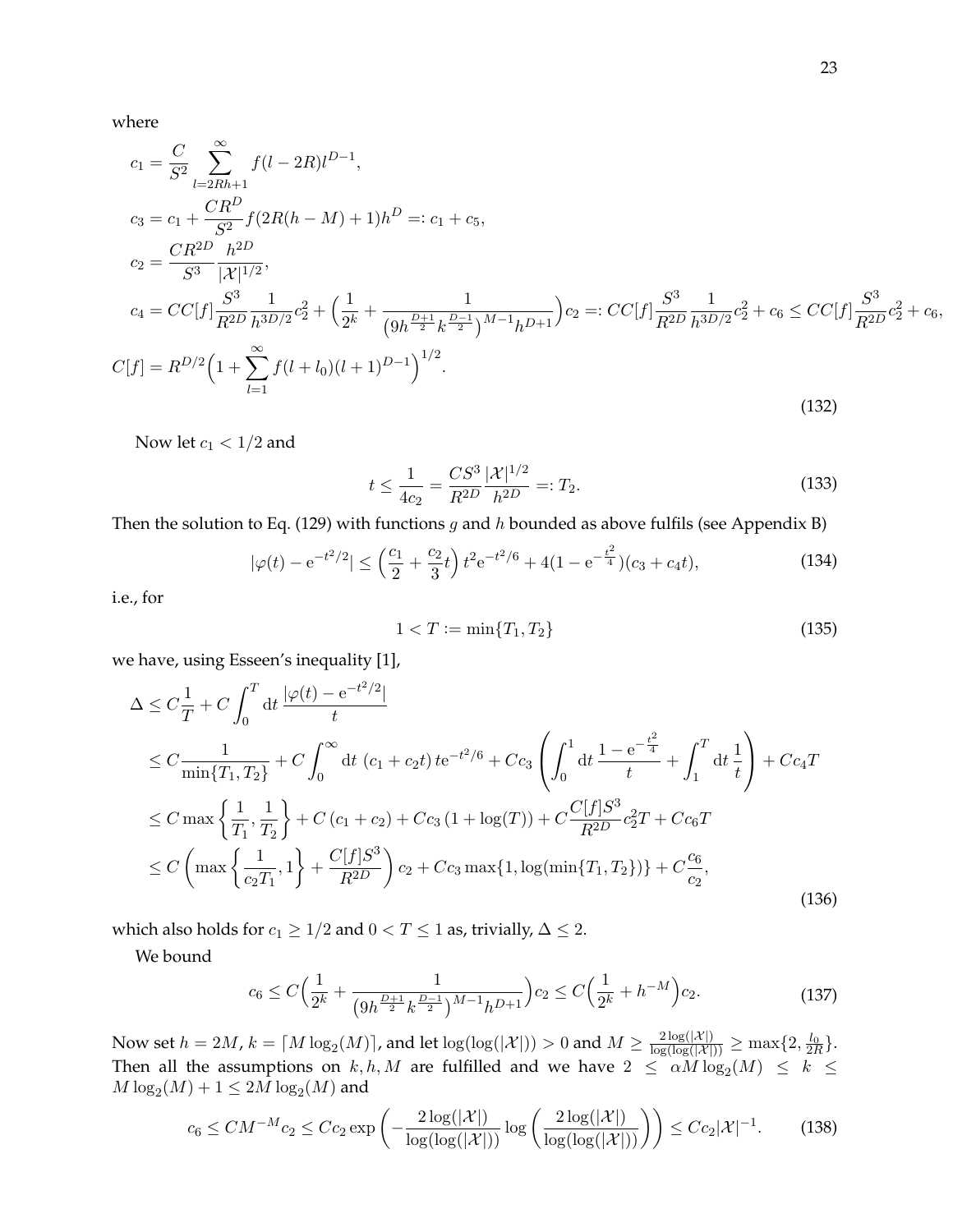and

$$
c_2 T_1 = \frac{CR^D}{S^2} \frac{M^D}{k^{D-1}} \ge \frac{CR^D}{S^2} \frac{M}{[\log_2(M)]^{D-1}} \ge \frac{CR^D}{S^2}.
$$
 (139)

Hence, writing  $s = S/R^{D/2}$ ,  $c[f] = C[f]/R^{D/2}$ ,

$$
\Delta \le C \left( \max \left\{ s^2, 1 \right\} + c[f] s^3 \right) \frac{R^{D/2}}{s^3} \frac{M^{2D}}{|\mathcal{X}|^{1/2}} + C|\mathcal{X}|^{-1} + Cc_3 \max \left\{ 1, \log \left( \frac{s^3}{R^{D/2}} \frac{|\mathcal{X}|^{1/2}}{M^{2D}} \right) \right\} \right\}
$$
\n
$$
\le C \left( \max \left\{ 1, \frac{1}{s^2} \right\} + c[f] s \right) R^{D/2} \frac{M^{2D}}{s |\mathcal{X}|^{1/2}} + Cc_3 s^2 \max \left\{ \frac{1}{s^2}, s \right\} |\mathcal{X}|^{1/2}.
$$
\n(140)

#### *1. Exponential decay*

Now let  $f(l) \leq e^{-l/\xi}$  with  $\xi > 0$ . Then

$$
Cs^{2}c_{3} = \frac{1}{R^{D}}e^{2R/\xi} \sum_{l=1}^{\infty} e^{-(l+4RM)/\xi} (l+4RM)^{D-1} + e^{-(2RM+1)/\xi} M^{D}
$$
  
= 
$$
\frac{1}{R^{D}}e^{2R/\xi} \xi^{D-1} \sum_{l=1}^{\infty} \int_{l-1}^{l} dx e^{-(l+4RM)/\xi} [(l+4RM)/\xi]^{D-1} + e^{-(2RM+1)/\xi} M^{D},
$$
(141)

i.e., for  $D \leq 1 + 4RM/\xi$ ,

$$
Cs^{2}c_{3} \leq \frac{1}{R^{D}} e^{2R/\xi} \xi^{D} \int_{4RM/\xi}^{\infty} dx e^{-x} x^{D-1} + e^{-(2RM+1)/\xi} M^{D}
$$
  
\n
$$
\leq \frac{1}{R^{D}} e^{2R/\xi} \xi^{D} e^{-3RM/\xi} \int_{0}^{\infty} dx e^{-x/4} x^{D-1} + \frac{\xi^{D} D^{D}}{R^{D}} e^{-(RM+1)/\xi} \left( e^{-\frac{RM}{D\xi}} \frac{RM}{D\xi} \right)^{D}
$$
(142)  
\n
$$
\leq \left( \int_{0}^{\infty} dx e^{-x/4} x^{D-1} + D^{D} \right) e^{-1/\xi} \frac{\xi^{D}}{R^{D}} e^{-RM/\xi}.
$$

Now set  $M = \lceil D\xi \log(|\mathcal{X}|)/R + \frac{2 \log(|\mathcal{X}|)}{\log(\log(|\mathcal{X}|))}\rceil$  (and recall that we assumed  $\log(\log(|\mathcal{X}|)) > 0$ and  $\frac{2\log(|\mathcal{X}|)}{\log(\log(|\mathcal{X}|))} \ge \max\{2, \frac{l_0}{2R}\}$ , both of which are implied by  $\log(|\mathcal{X}|) > \max\{1, (\frac{l_0}{4R})^{5/3}\}$ ). Then  $4RM/\xi+1\geq 4D\log(|\mathcal{X}|)>D$ , i.e., the above assumption is fulfilled and we have

$$
\Delta \le C \left( \max \left\{ 1, \frac{1}{s^2} \right\} + c[f]s + e^{-1/\xi} \xi^D \max \left\{ \frac{1}{s}, s^2 \right\} \right) R^{D/2} \frac{M^{2D}}{s |\mathcal{X}|^{1/2}}
$$
  
=  $C \left( \max \left\{ 1, \frac{1}{s^2} \right\} + c[f]s + e^{-1/\xi} \xi^D \max \left\{ \frac{1}{s}, s^2 \right\} \right) R^{D/2} \frac{1}{s |\mathcal{X}|^{1/2}} \left( \frac{\xi}{R} \log(|\mathcal{X}|) + \frac{\log(|\mathcal{X}|)}{\log(\log(|\mathcal{X}|))} \right)^{2D} (143)$ 

.

[1] C.G. Esseen, Acta Math. **77**, 1 (1945).

<sup>[2]</sup> J. Sunklodas, *Rate of convergence in the central limit theorem for random variables with strong mixing*, Lithuanian Mathematical Journal **24**, 182 (1984).

<sup>[3]</sup> A.N. Tikhomirov, *On the Convergence Rate in the Central Limit Theorem for Weakly Dependent Random Variables*, Theory Probab. Appl. **25**, 790 (1980).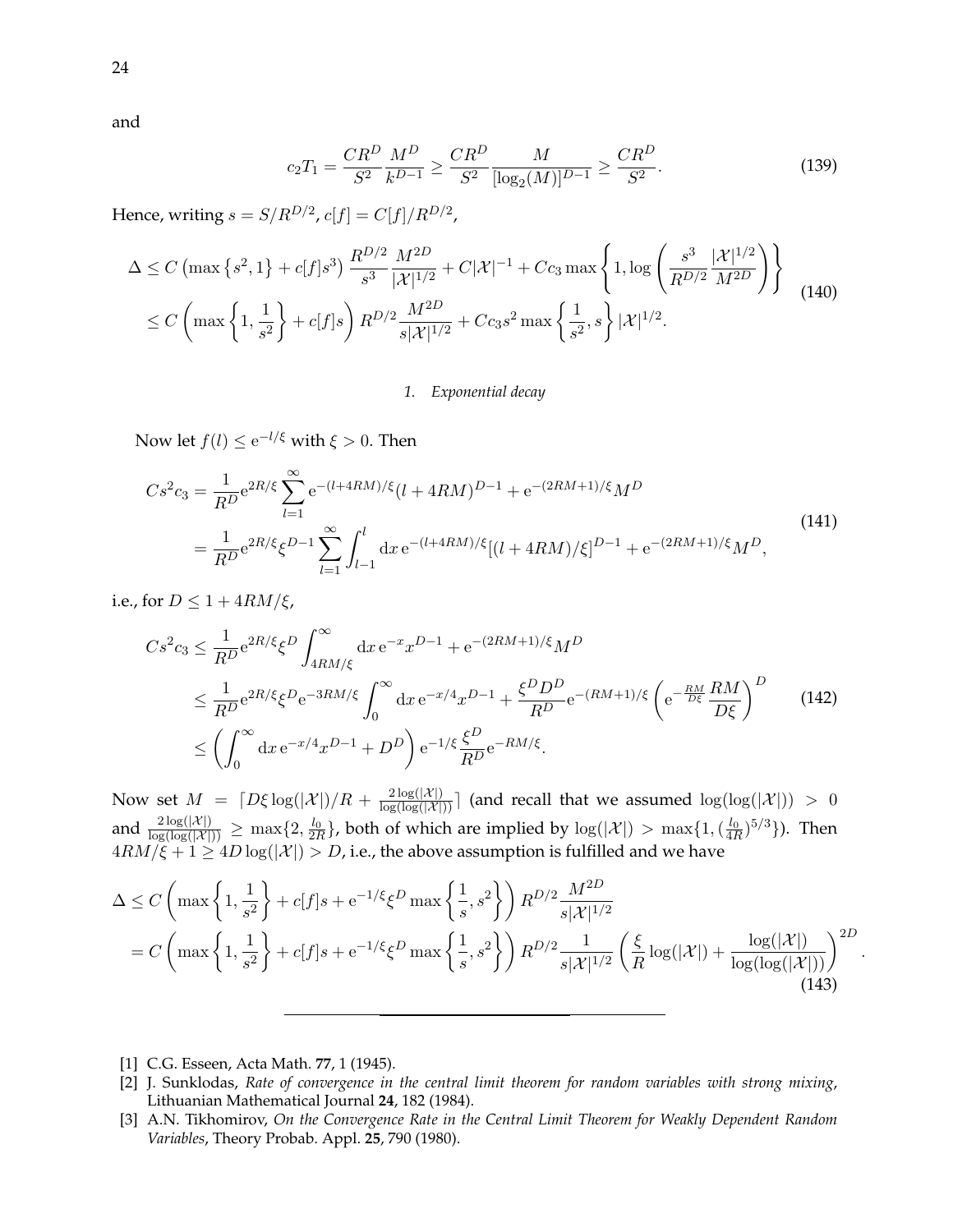- [4] D. Goderis and P. Vets. Central limit theorem for mixing quantum systems and the CCR-algebra of fluctuations. Commun. Math. Phys. 122, 249 (1989).
- [5] M. Hartmann, G. Mahler, and O. Hess, Gaussian quantum fluctuations in interacting many particle systems, Lett. Math. Phys. 68, 103 (2004).
- [6] A.C. Berry, The accuracy of the Gaussian approximation to the sum of independent variates, Trans. Amer. Math. Soc. 49, 122 (1941).
- [7] L.H. Y. Chen and Q.-M. Shao. Normal approximation under local dependence. Ann. Probab. 32, 198 (2004).
- [8] M. Deserno. Microcanonical and canonical two-dimensional Ising model: An example.
- [9] H. Araki. Gibbs states of a one dimensional quantum lattice. Comm. Math. Phys. **14**, 120 (1969).
- [10] M. Kliesch, C. Gogolin, M. J. Kastoryano, A. Riera, J. Eisert. Locality of temperature. Phys. Rev. X **4**, 031019 (2014).
- [11] G. Bouch. Complex-time singularity and locality estimates for quantum lattice systems. arXiv:1011.1875.
- [12] N. Datta. Min- and Max- Relative Entropies and a New Entanglement Monotone. IEEE Transactions on Information Theory 55, 2816 (2009).
- [13] S. Popescu, A.J. Short, A. Winter. Entanglement and the foundations of statistical mechanics. Nature Physics **2**, 754 (2006).
- [14] H. Touchette. Equivalence of statistical-mechanical ensembles: A collection of quotes and notes. 2006.
- [15] J.L. Lebowitz and E.H. Lieb, Existence of thermodynamics for real matter with Coulomb forces. Phys. Rev. Lett. **22**, 631 (1969).
- [16] H.-O. Georgii, The equivalence of ensembles for classical systems of particles. J. Stat. Phys. **80**, 1341 (1995).
- [17] H. Touchette, The large deviation approach to statistical mechanics. Phys. Rep. 478, 1 (2009).
- [18] R. Lima. Equivalence of ensembles in quantum lattice systems. Annales de l'I. H. P. 15 (1), 6168 (1971).
- [19] R. Lima. Equivalence of Ensembles in Quantum Lattice Systems: States. Commun. Math. Phys. 24, 180192 (1972).
- [20] M.P. Müller, E. Adlam, Ll. Masanes, and Nathan Wiebe. Thermalization and canonical typicality in translation-invariant quantum lattice systems. arXiv:1312.7420.
- [21] M. Srednicki. Chaos and Quantum Thermalization. Physical Review E **50**, 888 (1994).
- [22] N. Linden, S. Popescu, A.J. Short, A. Winter. Quantum mechanical evolution towards thermal equilibrium. Phys. Rev. E **79**, 061103 (2009).
- [23] A. Riera, C. Gogolin, J. Eisert. Thermalization in Nature and on a Quantum Computer. Phys. Rev. Lett. **108**, 080402 (2012).
- [24] F.G.S.L. Brandão and M. Horodecki. Exponential Decay of Correlations Implies Area Law. To appear in CMP. arXiv:1206.2947.
- [25] N. Datta and R. Renner. Smooth Renyi Entropies and the Quantum Information Spectrum. IEEE Transactions on Information Theory 55, 2807 (2009).
- [26] F.G.S.L. Brandão and M.B. Plenio. A Generalization of Quantum Steins Lemma. Commun. Math. Phys. **295**, 791 (2010).

#### **Appendix A: The first step**

Omitting the argument, we write  $\hat{\Xi}_n = \hat{\Xi}_n(t)$ ,  $\hat{\zeta}_n = \hat{\zeta}_n(t)$ ,  $\hat{\eta}_n = \hat{\eta}_n(t)$ ,  $\hat{S}_n = \hat{S}_n(t)$ , and  $\hat{R}_n =$  $\hat{R}_n(t)$  throughout this section. For  $k \in \mathbb{N}$ ,  $k \ge 2$ , we have

$$
e^{i\hat{X}t} = (e^{i\hat{X}t}e^{-i\hat{z}_1t} - id)e^{i\hat{z}_1t} + e^{i\hat{z}_1t}
$$
  
\n
$$
= (e^{i\hat{X}t}e^{-i\hat{z}_1t} - e^{i(\hat{X}-\hat{z}_1)t}\hat{R}_1)e^{i\hat{z}_1t} + (e^{i(\hat{X}-\hat{z}_1)t}\hat{R}_1 - id)e^{i\hat{z}_1t} + e^{i\hat{z}_1t}
$$
  
\n
$$
= e^{i\hat{z}_1t} + \sum_{n=2}^k \hat{\Xi}_{n-1}e^{i\hat{z}_nt} + (e^{i\hat{X}t}e^{-i\hat{z}_1t} - e^{i(\hat{X}-\hat{z}_1)t}\hat{R}_1)e^{i\hat{z}_1t} + \hat{\xi}_1e^{i\hat{z}_1t} - \sum_{n=2}^k \hat{\Xi}_{n-1}e^{i\hat{z}_nt}.
$$
\n(A1)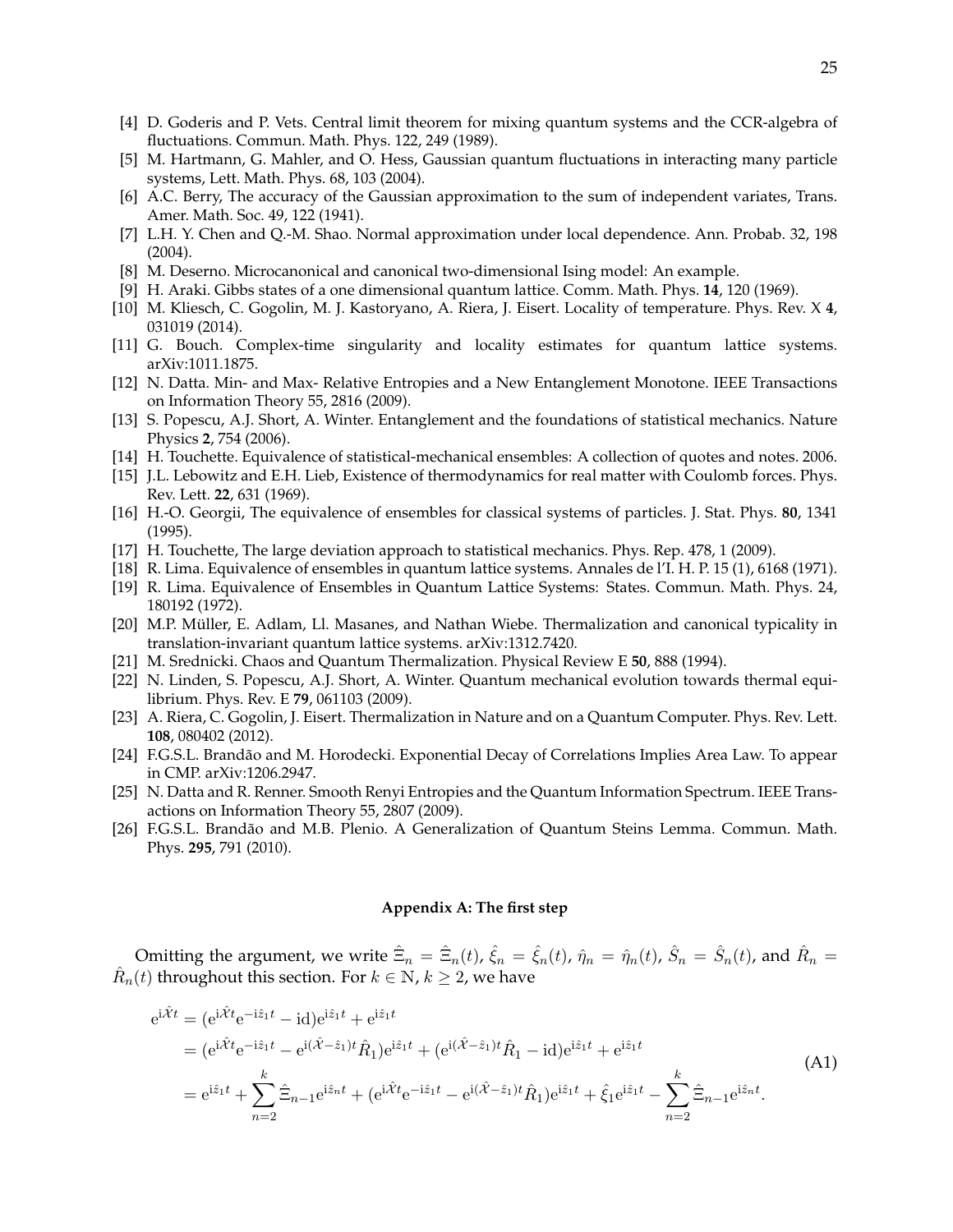For  $n \in \mathbb{N}$ ,  $1 \le n \le k-1$ , denote

$$
\hat{Y}_n = \hat{\Xi}_n e^{i\hat{z}_n t} - \sum_{m=n+1}^k \hat{\Xi}_{m-1} e^{i\hat{z}_m t}.
$$
\n(A2)

Then

$$
e^{i\hat{X}t} = e^{i\hat{z}_1t} + \sum_{n=2}^{k} \hat{\Xi}_{n-1} e^{i\hat{z}_n t} + (e^{i\hat{X}t} e^{-i\hat{z}_1 t} - e^{i(\hat{X} - \hat{z}_1)t} \hat{R}_1) e^{i\hat{z}_1 t} + \hat{Y}_1.
$$
 (A3)

We have

$$
\hat{Y}_n = \hat{\Xi}_n e^{i\hat{z}_n t} - \hat{\Xi}_n e^{i\hat{z}_{n+1}t} - \sum_{m=n+2}^k \hat{\Xi}_{m-1} e^{i\hat{z}_m t} \n= \hat{Y}_{n+1} + \hat{\Xi}_n e^{i\hat{z}_n t} - \hat{\Xi}_n e^{i\hat{z}_{n+1}t} - \hat{\Xi}_{n+1} e^{i\hat{z}_{n+1}t} \n= \hat{Y}_{n+1} + \hat{\Xi}_n \left( e^{i\hat{z}_n t} e^{-i\hat{z}_{n+1}t} - e^{i(\hat{z}_n - \hat{z}_{n+1})} \hat{R}_{n+1} \right) e^{i\hat{z}_{n+1}t} \n=: \hat{Y}_{n+1} + \hat{\Delta}_n
$$
\n(A4)

 $\hbox{for}\ 1\leq n\leq k-2\hbox{ and, letting }\hat{\Delta}_{k-1}=\hat{\Xi}_{k-1}\left(\mathrm{e}^{\mathrm{i}\hat{z}_{k-1}t}\mathrm{e}^{-\mathrm{i}\hat{z}_{k}t}-\mathrm{e}^{\mathrm{i}(\hat{z}_{k-1}-\hat{z}_{k})}\hat{R}_{k}\right)\mathrm{e}^{\mathrm{i}\hat{z}_{k}t},$ 

$$
\hat{Y}_{k-1} = \hat{\Xi}_{k-1} e^{i\hat{z}_{k-1}t} - \hat{\Xi}_{k-1} e^{i\hat{z}_k t} \n= \hat{\Xi}_{k-1} \left( e^{i\hat{z}_{k-1}t} e^{-i\hat{z}_k t} - id \right) e^{i\hat{z}_k t} - \hat{\Delta}_{k-1} + \hat{\Delta}_{k-1} \n= \hat{\Xi}_{k-1} \left( e^{i(\hat{z}_{k-1} + \hat{z}_k)} \hat{R}_k - id \right) e^{i\hat{z}_k t} + \hat{\Delta}_{k-1} \n= \hat{\Xi}_k e^{i\hat{z}_k t} + \hat{\Delta}_{k-1}.
$$
\n(A5)

Hence,

$$
\hat{Y}_1 = \hat{\Xi}_k e^{i\hat{z}_k t} + \sum_{n=1}^{k-1} \hat{\Delta}_n
$$
\n(A6)

and therefore, writing  $\hat{\Delta}_0 = (\mathrm{e}^{\mathrm{i}\hat{\mathcal{X}}t} \mathrm{e}^{-\mathrm{i}\hat{z}_1 t} - \mathrm{e}^{\mathrm{i}(\hat{\mathcal{X}}-\hat{z}_1)t} \hat{R}_1) \mathrm{e}^{\mathrm{i}\hat{z}_1 t}$ ,

$$
e^{i\hat{X}t} = e^{i\hat{z}_1t} + \sum_{n=2}^{k} \hat{\Xi}_{n-1} e^{i\hat{z}_n t} + \hat{\Xi}_k e^{i\hat{z}_k t} + \sum_{n=0}^{k-1} \hat{\Delta}_n.
$$
 (A7)

Now, for  $n\geq 1$ 

$$
\langle e^{i\hat{z}_n t} \rangle = \langle e^{i(\hat{X} - \hat{Z}_n)t} \rangle = \langle e^{i(\hat{X} - \hat{Z}_n)t} \rangle - \langle \hat{S}_n e^{-i\hat{Z}_n t} e^{i\hat{X}t} \rangle + \langle \hat{S}_n e^{-i\hat{Z}_n t} e^{i\hat{X}t} \rangle, \tag{A8}
$$

where

$$
\langle \hat{S}_n e^{-i\hat{Z}_n t} e^{i\hat{X}t} \rangle = \langle (\hat{\eta}_n + id) e^{i\hat{X}t} \rangle = \langle (\hat{\eta}_n + id) e^{i\hat{X}t} \rangle - \langle (\hat{\eta}_n + id) \rangle \varphi(t) + \langle (\hat{\eta}_n + id) \rangle \varphi(t)
$$
  
=  $\langle (\hat{\eta}_n - \langle \hat{\eta}_n \rangle) e^{i\hat{X}t} \rangle + \langle (\hat{\eta}_n + id) \rangle \varphi(t).$  (A9)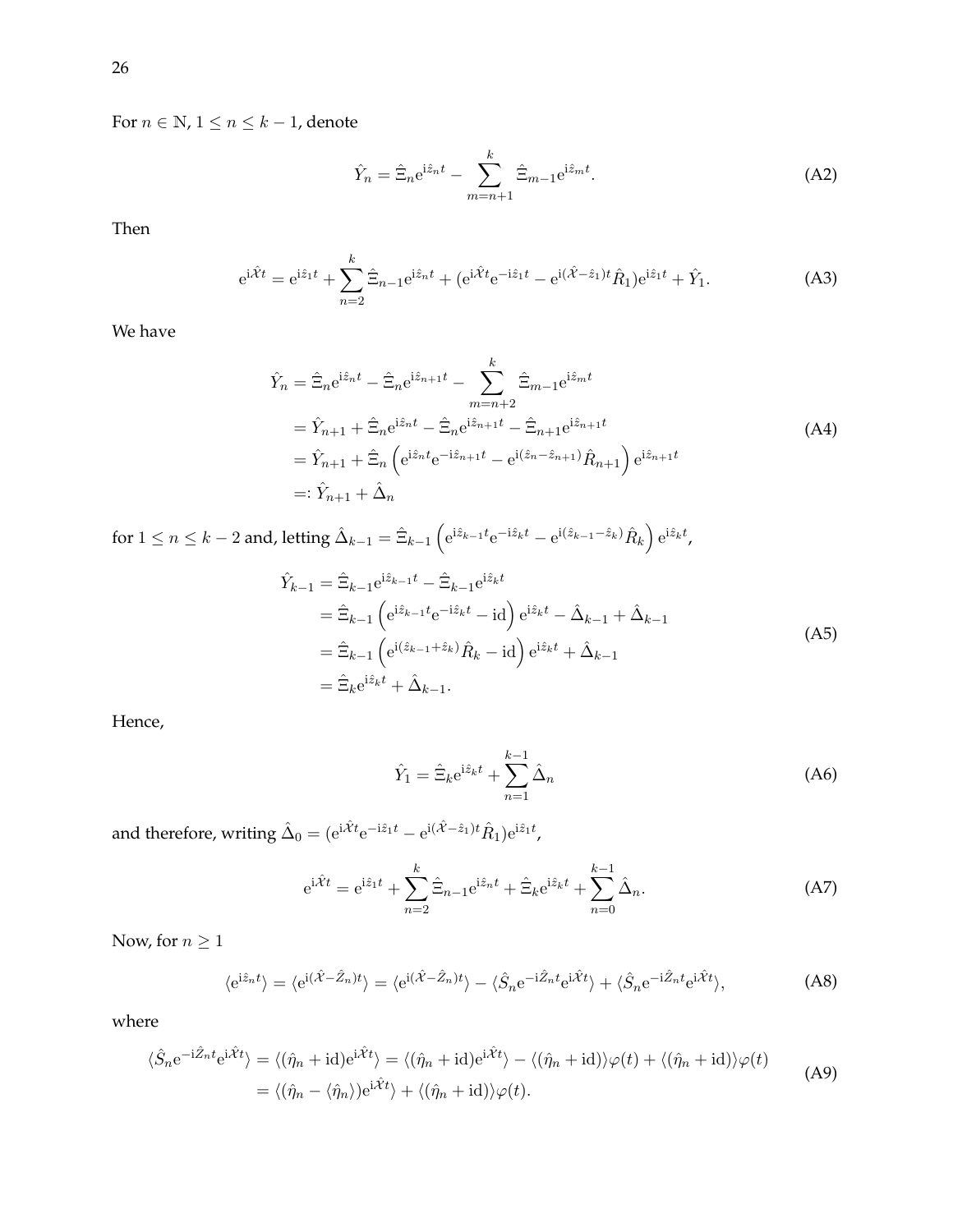Hence,

$$
\sum_{n=2}^{k} \langle \hat{X}_{j} \hat{\Xi}_{n-1} \rangle \langle (\hat{\eta}_{n} - \langle \hat{\eta}_{n} \rangle) e^{i\hat{\mathcal{X}}t} \rangle = \sum_{n=2}^{k} \langle \hat{X}_{j} \hat{\Xi}_{n-1} \rangle \langle e^{i\hat{z}_{n}t} \rangle - \sum_{n=2}^{k} \langle \hat{X}_{j} \hat{\Xi}_{n-1} \rangle \langle (\hat{\eta}_{n} + id) \rangle \varphi(t) + \sum_{n=2}^{k} \langle \hat{X}_{j} \hat{\Xi}_{n-1} \rangle \left( \langle \hat{S}_{n} e^{-i\hat{Z}_{n}t} e^{i\hat{X}t} \rangle - \langle e^{i(\hat{X} - \hat{Z}_{n})t} \rangle \right)
$$
(A10)

and therefore, using that  $\langle \hat{X}_j \rangle = 0$ ,

$$
\langle \hat{X}_j e^{i\hat{X}t} \rangle = i \langle \hat{X}_j \mathcal{X} \rangle \varphi(t) t - i \left( \langle \hat{X}_j \hat{z}_1 \rangle - \langle \hat{X}_j \rangle \langle \hat{z}_1 \rangle \right) \varphi(t) t \n+ \left( \langle \hat{X}_j \hat{\xi}_1(t) \rangle + i \langle \hat{X}_j \hat{z}_1 \rangle t - i \langle \hat{X}_j \mathcal{X} \rangle t \right) \varphi(t) \n+ \langle \hat{X}_j \hat{\xi}_1(t) \rangle \langle \hat{\eta}_2(t) \rangle \varphi(t) + \sum_{n=3}^k \langle \hat{X}_j \hat{\Xi}_{n-1}(t) \rangle \langle (\hat{\eta}_n(t) + id) \rangle \varphi(t) \n+ \sum_{n=1}^k \left( \langle \hat{X}_j \hat{\Xi}_{n-1}(t) e^{i\hat{z}_n t} \rangle - \langle \hat{X}_j \hat{\Xi}_{n-1}(t) \rangle \langle e^{i\hat{z}_n t} \rangle \right) \n+ \sum_{n=2}^k \langle \hat{X}_j \hat{\Xi}_{n-1}(t) \rangle \langle (\hat{\eta}_n(t) - \langle \hat{\eta}_n(t) \rangle) e^{i\hat{X}t} \rangle + \langle \hat{X}_j \hat{\Xi}_k(t) e^{i\hat{z}_k t} \rangle \n+ \sum_{n=0}^{k-1} \langle \hat{X}_j \hat{\Delta}_n(t) \rangle - \sum_{n=2}^k \langle \hat{X}_j \hat{\Xi}_{n-1}(t) \rangle \left( \langle \hat{S}_n(t) e^{-i\hat{Z}_n t} e^{i\hat{X}t} \rangle - \langle e^{i(\hat{X} - \hat{Z}_n)t} \rangle \right),
$$
\n(A11)

where for  $n\in\mathbb{N}$  ,  $0\leq n\leq k-1$  ,

$$
\hat{\Delta}_n(t) = \hat{\Xi}_n(t) \left( e^{i\hat{z}_n t} e^{-i\hat{z}_{n+1}t} - e^{i(\hat{z}_n - \hat{z}_{n+1})} \hat{R}_{n+1}(t) \right) e^{i\hat{z}_{n+1}t}.
$$
\n(A12)

## **Appendix B: The differential equation and the bound on its solution**

The solution of

$$
\frac{d\varphi}{dt}(t) = -t\varphi(t) + g(t)\varphi(t) + h(t), \quad \varphi(0) = 1,
$$
\n(B1)

is given by

$$
\varphi(t) = e^{-a(t)} \Big( 1 + \int_0^t ds \, h(s) e^{a(s)} \Big), \quad a(t) = \int_0^t ds \, (s - g(s)) = t^2 / 2 - \int_0^t ds \, g(s) \tag{B2}
$$

and fulfils

$$
|\varphi(t) - e^{-t^2/2}| = e^{-t^2/2} |e^{\int_0^t ds g(s)} + e^{\int_0^t ds g(s)} \int_0^t ds h(s) e^{s^2/2 - \int_0^s du g(u)} - 1|
$$
  
\n
$$
\leq e^{-t^2/2} |e^{\int_0^t ds g(s)} - 1| + e^{-t^2/2} |e^{\int_0^t ds g(s)} \int_0^t ds h(s) e^{s^2/2 - \int_0^s du g(u)} | \qquad (B3)
$$
  
\n
$$
\leq e^{-t^2/2} e^{\int_0^t ds |g(s)|} \int_0^t ds |g(s)| + e^{-t^2/2} \int_0^t ds |h(s)| e^{s^2/2 + \int_s^t du |g(u)|} .
$$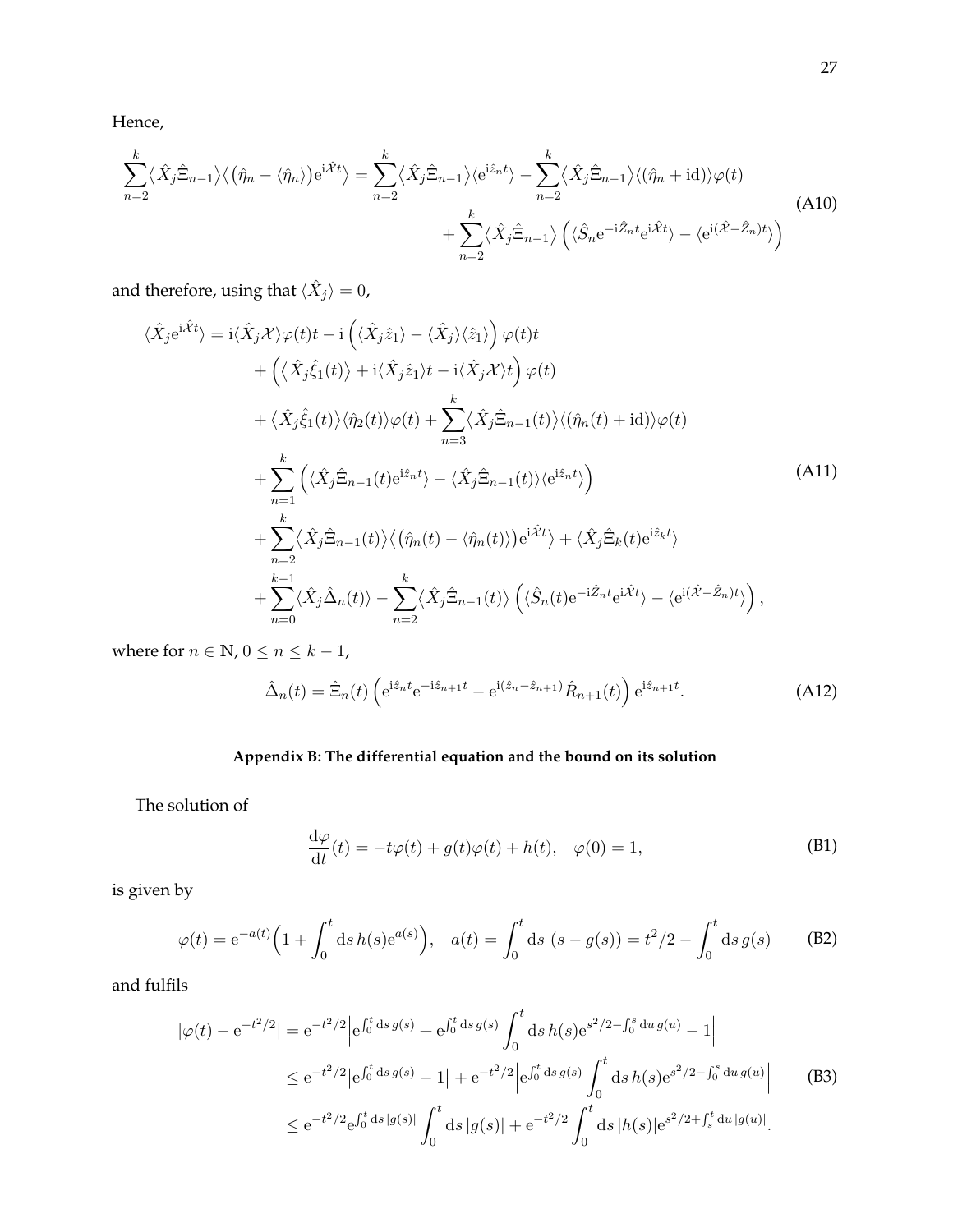If  $|g(u)| \leq c_1 u + c_2 u^2$  with  $c_{1,2} \geq 0$ , we find

$$
\int_0^t ds |h(s)| e^{s^2/2 + \int_s^t du |g(u)|} \le e^{c_1 t^2/2 + c_2 t^3/3} \int_0^t ds |h(s)| e^{(1-c_1)s^2/4 + (1-c_1)s^2/4 - c_2 s^3/3}, \quad (B4)
$$

where, for  $2c_2s\leq 1-c_1$ , the function  $(1-c_1)s^2/4-c_2s^3/3$  is non-decreasing in  $s$ , i.e., for  $2c_2t\leq 1-c_1$ and  $1 > c_1$ 

$$
e^{-t^{2}/2} \int_{0}^{t} ds |h(s)| e^{s^{2}/2 + \int_{s}^{t} du |g(u)|} \leq e^{-(1-c_{1})t^{2}/4} \int_{0}^{t} ds |h(s)| e^{(1-c_{1})s^{2}/4}
$$
  
\n
$$
= \frac{2}{1-c_{1}} e^{-(1-c_{1})t^{2}/4} \int_{0}^{t} ds \frac{|h(s)|}{s} \frac{d}{ds} e^{(1-c_{1})s^{2}/4}
$$
  
\n
$$
\leq \frac{2}{1-c_{1}} e^{-(1-c_{1})t^{2}/4} \int_{0}^{t} ds \frac{d}{ds} e^{(1-c_{1})s^{2}/4} \max_{s \in [0,t]} \frac{|h(s)|}{s}
$$
  
\n(B5)  
\n
$$
= \frac{2}{1-c_{1}} (1 - e^{-\frac{1-c_{1}}{4}t^{2}}) \max_{s \in [0,t]} \frac{|h(s)|}{s}.
$$

Hence, for  $|g(t)|\leq c_1 t+c_2t^2$  with  $c_2\geq 0$  and  $0\leq c_1 < 1/2$  and  $t$  such that  $2c_2t\leq 1-c_1$ , we have

$$
|\varphi(t) - e^{-t^2/2}| \le \frac{c_1}{2} e^{-(1-c_1)t^2/3} t^2 + \frac{c_2}{3} e^{-(1-c_1)t^2/3} t^3 + \frac{2}{1-c_1} (1 - e^{-\frac{1-c_1}{4}t^2}) \max_{s \in [0,t]} \frac{|h(s)|}{s}
$$
  
 
$$
\le \frac{c_1}{2} e^{-t^2/6} t^2 + \frac{c_2}{3} e^{-t^2/6} t^3 + 4(1 - e^{-\frac{t^2}{4}}) \max_{s \in [0,t]} \frac{|h(s)|}{s}.
$$
 (B6)

## **Appendix C: Proof of Lemma 10**

We start by bounding the support (Section C 2) and the operator norm (Section C 3) of  $\hat{Z}^{(n)}(0)$ . We do so by expressing it in terms of nested commutators in the following section. We complete the proof of Lemma 10 in Section C 4. For operators  $\hat{A}$  and  $\hat{B}$ , we denote

$$
[\hat{A}, \hat{B}]_n = [\hat{A}, [\hat{A}, \hat{B}]_{n-1}], \quad [\hat{A}, \hat{B}]_0 = \hat{B}.
$$
 (C1)

#### **1. Nested commutator form**

We have

$$
\hat{Z}^{(1)}(t) = -i\hat{Z}(t)e^{-it\hat{\mathcal{B}}}\left(e^{-it\hat{\mathcal{A}}}\hat{\mathcal{B}}e^{it\hat{\mathcal{A}}}-\hat{\mathcal{B}}\right)e^{it\hat{\mathcal{B}}} =: -i\hat{Z}(t)e^{-it\hat{\mathcal{B}}}\hat{Y}(t)e^{it\hat{\mathcal{B}}} =: -i\hat{Z}(t)\hat{X}(t),\tag{C2}
$$

where

$$
\hat{X}^{(1)}(t) = -ie^{-it\hat{\mathcal{B}}}[\hat{\mathcal{B}}, \hat{Y}(t)]e^{it\hat{\mathcal{B}}} + e^{-it\hat{\mathcal{B}}} \hat{Y}^{(1)}(t)e^{it\hat{\mathcal{B}}}
$$
(C3)

and, for  $n \in \mathbb{N}$ , by induction

$$
\hat{X}^{(n)}(t) = \sum_{k=0}^{n} {n \choose k} (-i)^{n-k} e^{-it\hat{\mathcal{B}}} [\hat{\mathcal{B}}, \hat{Y}^{(k)}(t)]_{n-k} e^{it\hat{\mathcal{B}}}.
$$
 (C4)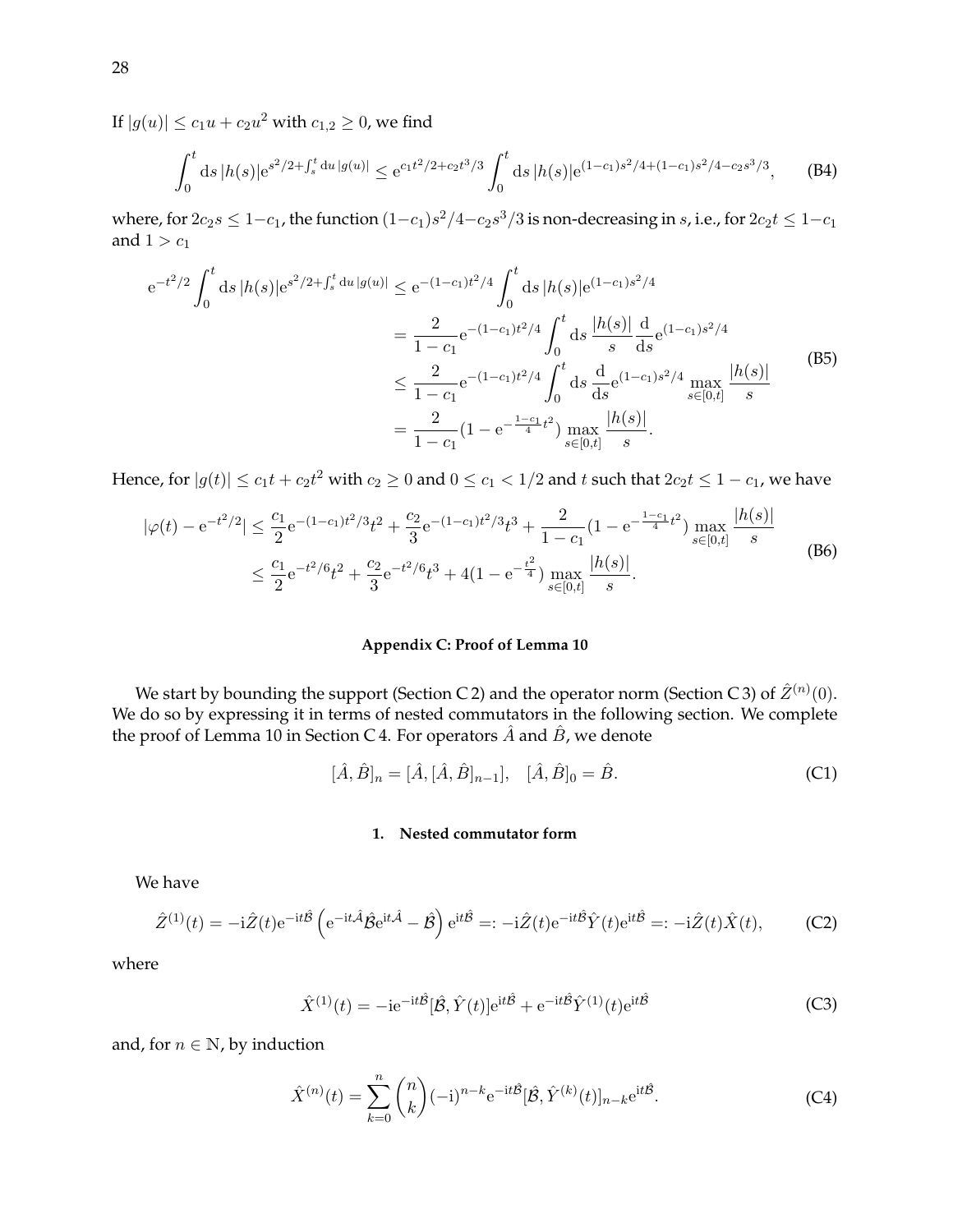Hence, employing the general product rule, we find for  $m \in \mathbb{N}$ 

$$
\hat{Z}^{(m+1)}(t) = -i \sum_{n=0}^{m} {m \choose n} \hat{Z}^{(n)}(t) \hat{X}^{(m-n)}(t)
$$
\n
$$
= -i \sum_{n=0}^{m} {m \choose n} \hat{Z}^{(n)}(t) \sum_{k=0}^{m-n} {m-n \choose k} (-i)^{m-n-k} e^{-it\hat{\beta}} [\hat{\beta}, \hat{Y}^{(k)}(t)]_{m-n-k} e^{it\hat{\beta}}
$$
\n
$$
= -i \sum_{n=0}^{m} {m \choose n} \hat{Z}^{(n)}(t) (-i)^{m-n} e^{-it\hat{\beta}} [\hat{\beta}, (e^{-it\hat{A}}\hat{\beta}e^{it\hat{A}} - \hat{\beta})]_{m-n} e^{it\hat{\beta}}
$$
\n
$$
-i \sum_{n=0}^{m-1} {m \choose n} \hat{Z}^{(n)}(t) \sum_{k=1}^{m-n} {m-n \choose k} (-i)^{m-n-k} e^{-it\hat{\beta}} [\hat{\beta}, -ie^{-it\hat{A}}[\hat{A}, \hat{B}]_k e^{it\hat{A}}]_{m-n-k} e^{it\hat{\beta}},
$$
\n(C5)

i.e.,  $\hat{Z}(0) = id$ ,  $\hat{Z}^{(1)}(0) = 0$ , and for  $m \in \mathbb{N}$ ,  $m > 0$ ,

$$
\hat{Z}^{(m+1)}(0) = -\sum_{n=0}^{m-1} {m \choose n} \hat{Z}^{(n)}(0) \sum_{k=1}^{m-n} {m-n \choose k} (-i)^{m-n-k} [\hat{B}, [\hat{A}, \hat{B}]_k]_{m-n-k}.
$$
 (C6)

## **2. Support**

We let  $\mathcal{C}\subset\mathcal{X}$  and  $\hat{\mathcal{C}}=\sum_{i\in\mathcal{C}}\hat{Y}_i.$  Let  $\hat{S}$  an operator and denote by  $\mathcal{S}_n$  the support of  $[\hat{\mathcal{C}},\hat{S}]_n.$  Then

$$
[\hat{\mathcal{C}}, \hat{S}]_{n+1} = \sum_{i \in \mathcal{C}} [\hat{Y}_i, [\hat{\mathcal{C}}, \hat{S}]_n] = \sum_{\substack{i \in \mathcal{C} \\ d(i, S_n) \le R}} [\hat{Y}_i, [\hat{\mathcal{C}}, \hat{S}]_n],
$$
\n(C7)

i.e., by induction<sup>5</sup>

$$
\mathcal{S}_n \subset \left\{ i \in \mathcal{X} \, \middle| \, d(i, \mathcal{S}_0) \le 2nR \right\}.
$$
 (C10)

We thus have

$$
\mathcal{S}_{[\hat{\beta},[\hat{\mathcal{A}},\hat{\beta}]_k]_{n-k}} \subset \left\{ i \in \mathcal{X} \mid d(i, \mathcal{S}_{[\hat{\mathcal{A}},\hat{\beta}]_k}) \le 2(n-k)R \right\},\
$$
  

$$
\mathcal{S}_{[\hat{\mathcal{A}},\hat{\beta}]_k} = \mathcal{S}_{[\hat{\mathcal{A}},[\hat{\mathcal{A}},\hat{\beta}]_{k-1}} \subset \left\{ i \in \mathcal{X} \mid d(i,\mathcal{S}) \le 2(k-1)R \right\},\
$$
 (C11)

<sup>5</sup> We have

$$
\mathcal{S}_{n+1} \subset \mathcal{S}_n \bigcup_{\substack{i \in \mathcal{X} \\ d(i,\mathcal{S}_n) \le R}} \mathcal{S}_{\hat{X}_i} \subset \mathcal{S}_n \bigcup_{\substack{i \in \mathcal{X} \\ d(i,\mathcal{S}_n) \le R}} \{j \in \mathcal{X} \mid d(i,j) \le R\}.
$$
 (C8)

Now let (C10) hold. Then  $d(i, S_0) \leq d(i, s) + d(s, S_0) \leq d(i, s) + 2nR$  for all  $s \in S_n$ . Hence,  $d(i, j) \leq R$  and  $d(i, S_n) \leq R$  imply  $d(j, S_0) \leq d(j, i) + d(i, S_0) \leq R + 2nR + d(i, s)$ , i.e., with the choice  $d(i, S_n) = d(i, s)$ 

$$
\mathcal{S}_{n+1} \subset \mathcal{S}_n \bigcup_{\substack{i \in \mathcal{X} \\ d(i,\mathcal{S}_n) \le R}} \{j \in \mathcal{X} \mid d(j,\mathcal{S}_0) \le 2(n+1)R\} = \{j \in \mathcal{X} \mid d(j,\mathcal{S}_0) \le 2(n+1)R\}.
$$
 (C9)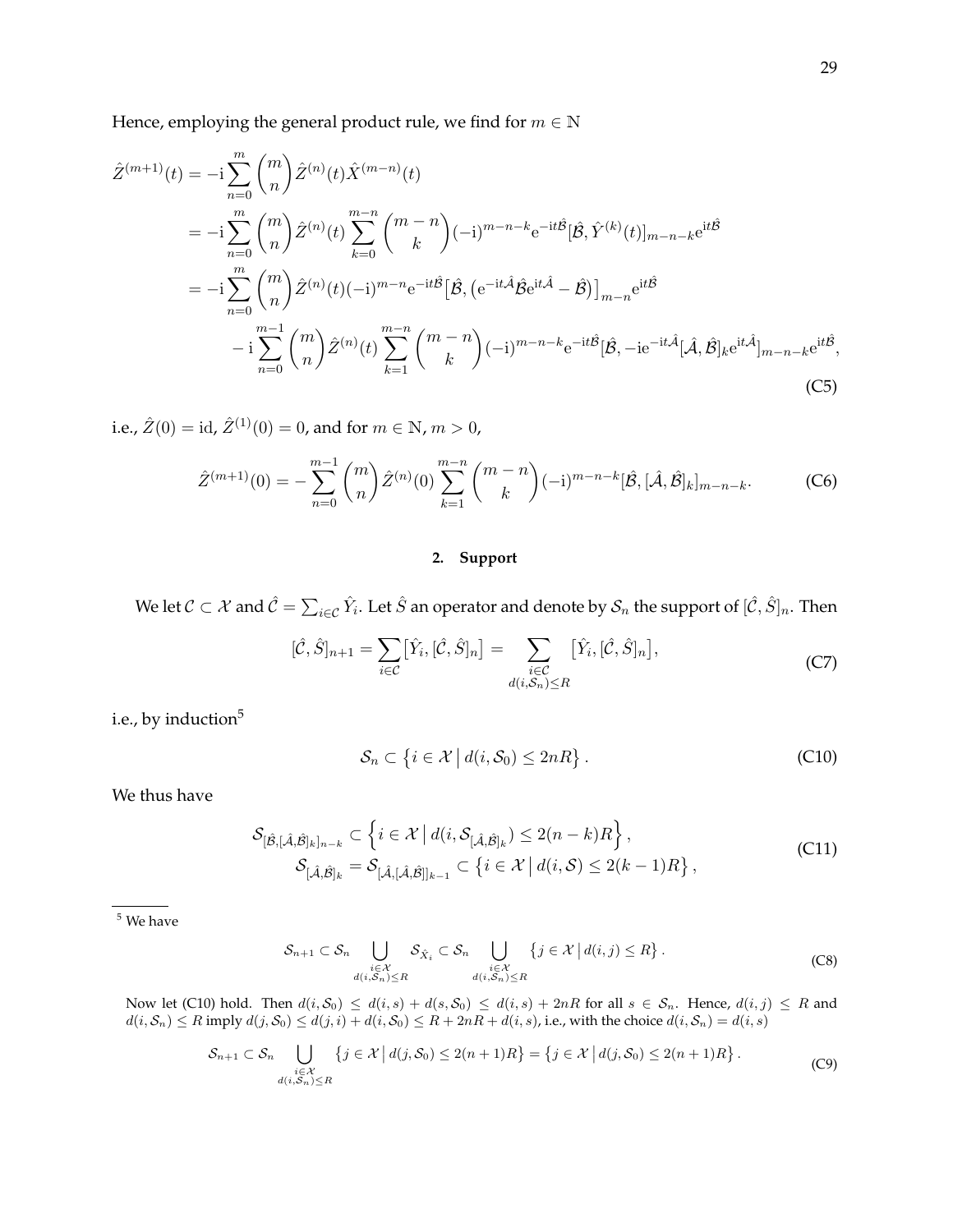which implies

$$
\mathcal{S}_{\sum_{k=1}^{n}[\hat{\beta},[\hat{\mathcal{A}},\hat{\beta}]_{k}]_{n-k}} \subset \bigcup_{k=1}^{n} \mathcal{S}_{[\hat{\mathcal{B}},[\hat{\mathcal{A}},\hat{\mathcal{B}}]_{k}]_{n-k}} \subset \bigcup_{k=1}^{n} \left\{ i \in \mathcal{X} \mid d(i,\mathcal{S}_{[\hat{\mathcal{A}},\hat{\mathcal{B}}]_{k}}) \leq 2(n-k)R \right\} \subset \left\{ i \in \mathcal{X} \mid d(i,\mathcal{S}) \leq 2(n-1)R \right\}.
$$
\n
$$
(C12)
$$

Hence, the support of  $\hat{Z}^{(m+1)}(0)$  is contained in

$$
\mathcal{S}_{\hat{Z}^{(m+1)}(0)} \subset \bigcup_{n=0}^{m-1} \mathcal{S}_{\hat{Z}^{(n)}(0)} \cup \{i \in \mathcal{X} \mid d(i, S) \le 2(m - n - 1)R\}
$$
\n
$$
\subset \{i \in \mathcal{X} \mid d(i, S) \le 2(m - 1)R\} \cup \bigcup_{n=0}^{m-1} \mathcal{S}_{\hat{Z}^{(n)}(0)}
$$
\n
$$
\subset \cdots \subset \{i \in \mathcal{X} \mid d(i, S) \le 2(m - 1)R\}.
$$
\n(C13)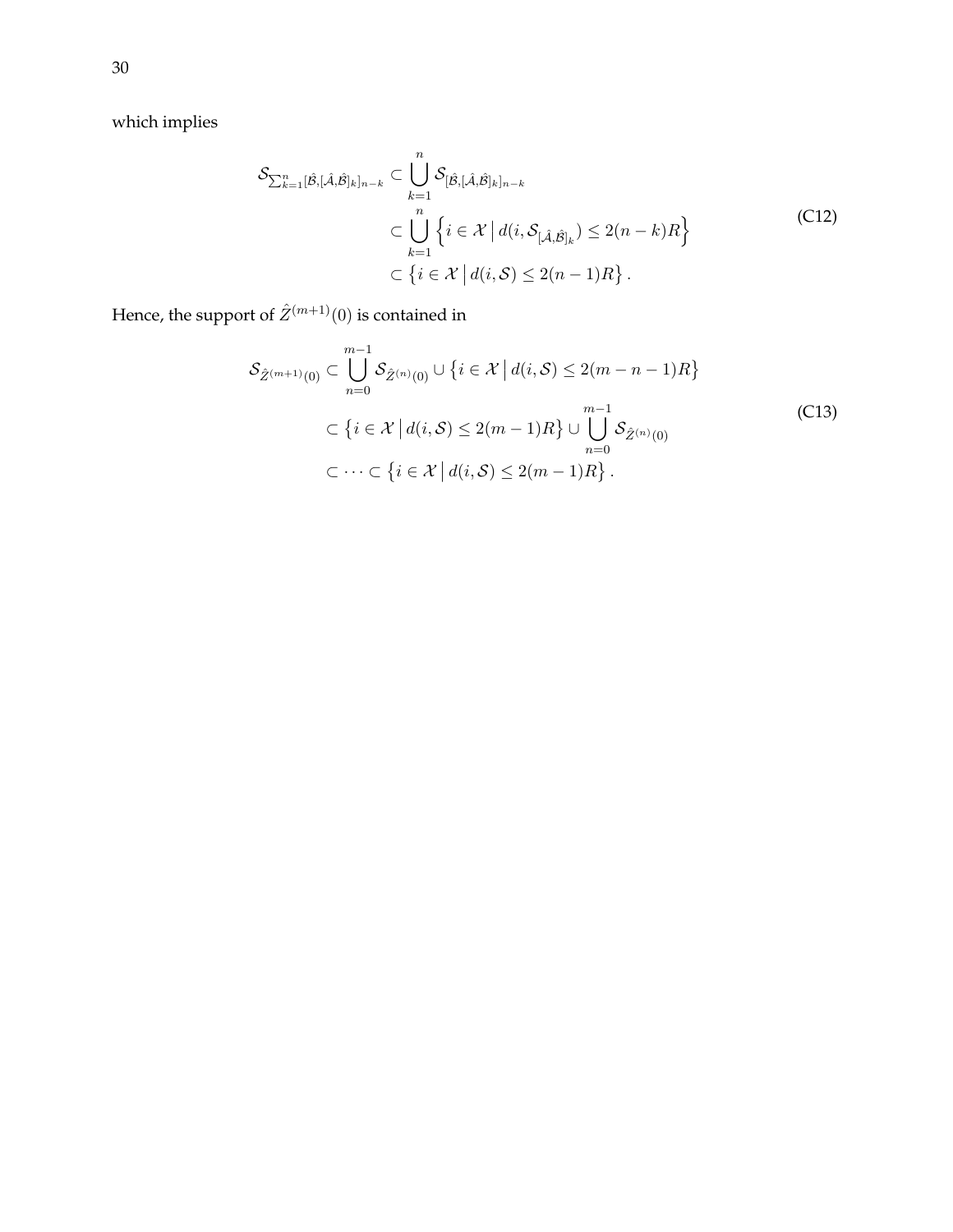# **3. Operator norm**

Consider

$$
\sum_{i \in \mathcal{X}} [\hat{Y}_{i}, [\hat{Y}_{i_{2}},[\cdots[\hat{Y}_{i_{k-1}},\hat{Y}_{i_{k}}]]\cdots] \n= \sum_{\substack{i \in \mathcal{X} \\ d(i,i_{1}) \leq 2R}} [\hat{Y}_{i}, [\hat{Y}_{i_{2}},[\hat{Y}_{i_{2}},[\cdots[\hat{Y}_{i_{k-1}},\hat{Y}_{i_{k}}]]\cdots] + \sum_{\substack{i \in \mathcal{X} \\ d(i,i_{1}) > 2R}} [\hat{Y}_{i}, [\hat{Y}_{i_{1}},[\hat{Y}_{i_{2}},[\cdots[\hat{Y}_{i_{k-1}},\hat{Y}_{i_{k}}]]\cdots] + \sum_{\substack{d(i_{i},i_{1}) > 2R \\ d(i,i_{1}) > 2R}} [\hat{Y}_{i},[\hat{Y}_{i_{1}},[\hat{Y}_{i_{2}},[\cdots[\hat{Y}_{i_{k-1}},\hat{Y}_{i_{k}}]]\cdots] + \sum_{\substack{d(i_{i},i_{k}) \leq 2R \\ d(i,i_{1}) > 2R}} [\hat{Y}_{i},[\hat{Y}_{i_{1}},[\hat{Y}_{i_{2}},[\cdots[\hat{Y}_{i_{k-1}},\hat{Y}_{i_{k}}]]\cdots] + \sum_{\substack{d(i_{i},i_{k}) \leq 2R \\ d(i,i_{k}) > 2R}} [\hat{Y}_{i},[\hat{Y}_{i_{1}},[\hat{Y}_{i_{2}},[\cdots[\hat{Y}_{i_{k-1}},\hat{Y}_{i_{k}}]]\cdots] + \sum_{\substack{i \in \mathcal{X} \\ d(i,i_{1}) > 2R \\ d(i,i_{1}) > 2R}} [\hat{Y}_{i},[\hat{Y}_{i_{1}},[\hat{Y}_{i_{2}},[\cdots[\hat{Y}_{i_{k-1}},\hat{Y}_{i_{k}}]]\cdots] + \sum_{\substack{i \in \mathcal{X} \\ d(i,i_{1}) > 2R \\ d(i,i_{1}) > 2R}} [\hat{Y}_{i},[\hat{Y}_{i_{1}},[\hat{Y}_{i_{2}},[\cdots[\hat{Y}_{i_{k-1}},\hat{Y}_{i_{k}}]]\cdots] + \cdots + \sum_{\substack{i \in \mathcal{X} \\ d(i,i_{1}) > 2R \\ d(i,i_{2}) \leq 2R}} [\hat{Y}_{i},[\hat{Y}_{i_{1}},[\hat{Y}_{i_{2}},[\cdots[\hat{Y}_{i_{k-1}},\hat{Y}_{i
$$

where the last term is zero, i.e., denoting  $\alpha = 2yc_D(2R)^D$ , we have

$$
\sum_{i \in \mathcal{X}} ||[\hat{Y}_{i}, [\hat{Y}_{i_{1}}, [\hat{Y}_{i_{2}}, [\cdots[\hat{Y}_{i_{k-1}}, \hat{Y}_{i_{k}}]] \cdots]]|| \leq \sum_{\substack{i \in \mathcal{X} \\ d(i,i_{1}) \leq 2R}} ||[\hat{Y}_{i}, [\hat{Y}_{i_{1}}, [\hat{Y}_{i_{2}}, [\cdots[\hat{Y}_{i_{k-1}}, \hat{Y}_{i_{k}}]] \cdots]]||
$$
  

$$
+ \cdots + \sum_{\substack{i \in \mathcal{X} \\ d(i,i_{k}) \leq 2R}} ||[\hat{Y}_{i}, [\hat{Y}_{i_{1}}, [\hat{Y}_{i_{2}}, [\cdots[\hat{Y}_{i_{k-1}}, \hat{Y}_{i_{k}}]] \cdots]]||
$$
  

$$
\leq \alpha k ||[\hat{Y}_{i_{1}}, [\hat{Y}_{i_{2}}, [\cdots[\hat{Y}_{i_{k-1}}, \hat{Y}_{i_{k}}]] \cdots]]||.
$$
\n(C15)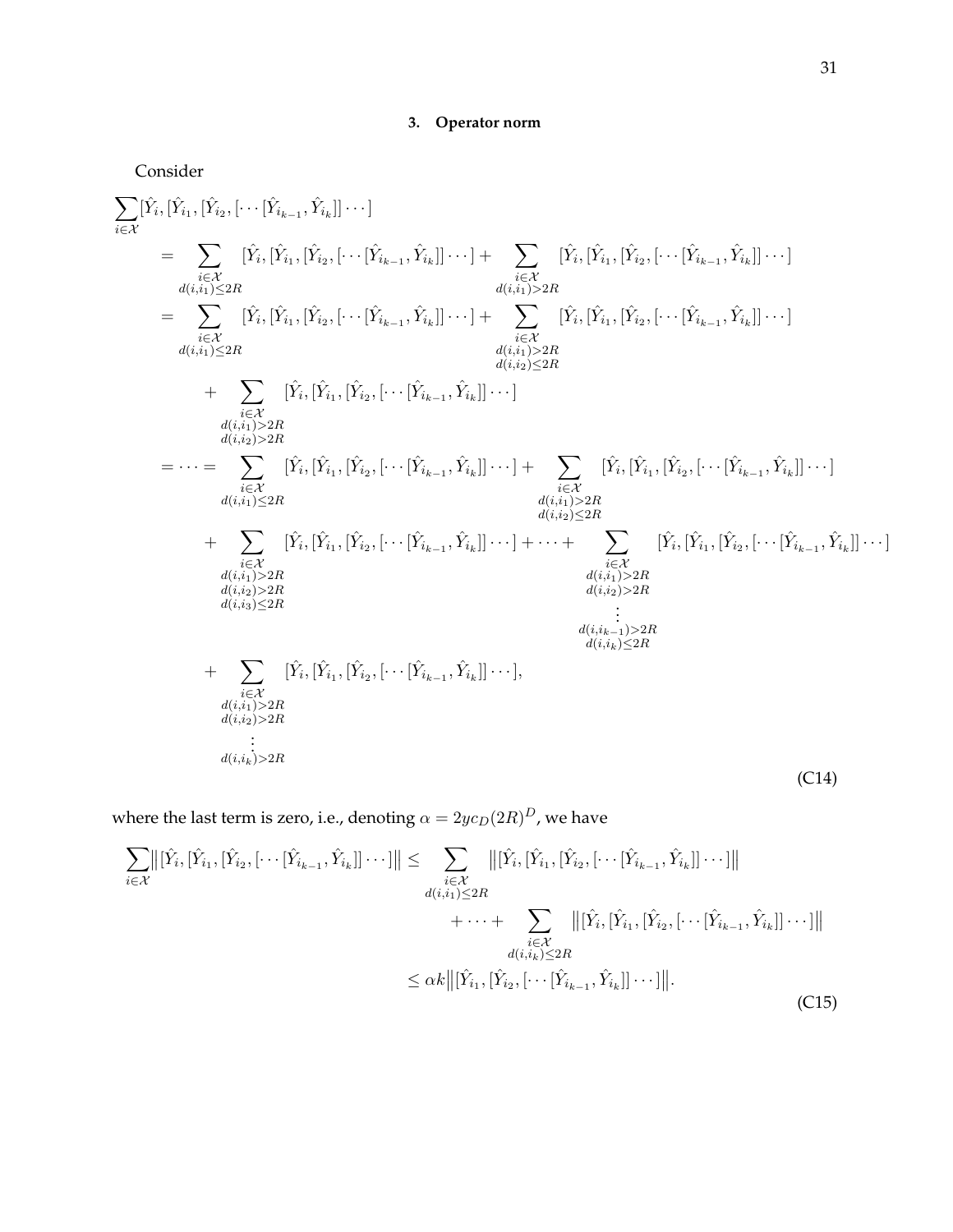Hence,

$$
\|[\hat{\mathcal{B}},[\hat{\mathcal{A}},\hat{\mathcal{B}}]_k]_{n-k}\| \leq \sum_{i_1 \in \mathcal{X}} \cdots \sum_{i_{n-k} \in \mathcal{X}} \left\|[\hat{Y}_{i_1},[\hat{Y}_{i_2},[\cdots[\hat{Y}_{i_{n-k}},[\hat{\mathcal{A}},\hat{\mathcal{B}}]_k]\cdots]]\right\|
$$
  
\n
$$
\leq \sum_{i_1 \in \mathcal{X}} \cdots \sum_{i_{n-k} \in \mathcal{X}} \sum_{j_1 \in \mathcal{X}} \cdots \sum_{j_{k-1} \in \mathcal{X}} \sum_{(i,j) \in \mathcal{C}} \left\|[\hat{Y}_{i_1},[\hat{Y}_{i_2},[\cdots[\hat{Y}_{i_{n-k}},[\hat{Y}_{j_1},[\cdots[\hat{Y}_{j_{k-1}},[\hat{Y}_i,\hat{Y}_j]]\cdots]]]\right\|
$$
  
\n
$$
\leq \alpha n \sum_{i_2 \in \mathcal{X}} \cdots \sum_{i_{n-k} \in \mathcal{X}} \sum_{j_1 \in \mathcal{X}} \cdots \sum_{j_{k-1} \in \mathcal{X}} \sum_{(i,j) \in \mathcal{C}} \left\|[\hat{Y}_{i_2},[\cdots[\hat{Y}_{i_{n-k}},[\hat{Y}_{j_1},[\cdots[\hat{Y}_{j_{k-1}},[\hat{Y}_i,\hat{Y}_j]]\cdots]]]\right\|
$$
  
\n
$$
\leq \cdots \leq \alpha^{n-1} n! \sum_{(i,j) \in \mathcal{C}} \|[\hat{Y}_i,\hat{Y}_j]\|.
$$
 (C16)

Thus, for  $m \in \mathbb{N}$ ,  $m > 0$ ,

$$
\|\hat{Z}^{(m+1)}(0)\| \leq \sum_{n=0}^{m-1} {m \choose n} \|\hat{Z}^{(n)}(0)\| \sum_{k=1}^{m-n} {m-n \choose k} \|[\hat{B}, [\hat{A}, \hat{B}]_k]_{m-n-k} \|
$$
  

$$
\leq \beta \sum_{n=0}^{m-1} {m \choose n} \|\hat{Z}^{(n)}(0)\| \sum_{k=1}^{m-n} {m-n \choose k} \alpha^{m-n-1} (m-n)! \qquad (C17)
$$
  

$$
= 2^{m+1} (m+1)! \alpha^{m+1} \frac{\beta}{2\alpha^2} \frac{1}{m+1} \sum_{n=0}^{m-1} \frac{\|\hat{Z}^{(n)}(0)\|}{2^n n! \alpha^n} (1 - 2^{n-m}),
$$

i.e.,

$$
z_m := \frac{\|\hat{Z}^{(m)}(0)\|}{2^m m! \alpha^m} \le \max\left\{1, \frac{\beta}{2\alpha^2}\right\} \frac{1}{m} \sum_{n=0}^{m-2} z_n =: \frac{\gamma}{m} \sum_{n=0}^{m-2} z_n,
$$
 (C18)

for which we have  $z_0=1$ ,  $z_1=0$ , and  $z_m\leq \gamma^{\lfloor \frac{m}{2}\rfloor}$  by induction.<sup>6</sup>

### **4. Final steps**

We start by showing that  $\hat{Z}(t) = \sum_{n=0}^{\infty} \frac{t^n}{n!}$  $\frac{t^n}{n!} \hat{Z}^{(n)}(0).$  Let  $\hat{a}_n$  and  $\hat{b}_n$  be sequences of operators such that the limit  $\hat{B}=\sum_{n=0}^\infty \hat{b}_n$  exists and such that  $\sum_{n=0}^\infty \|\hat{a}_n\|<\infty.$  Then<sup>7</sup>

$$
\hat{A}\hat{B} = \sum_{n=0}^{\infty} \sum_{k=0}^{n} \hat{a}_k \hat{b}_{n-k}.
$$
 (C24)

<sup>6</sup> Let  $m \geq 2$  and  $z_n \leq \gamma^{\lfloor \frac{n}{2} \rfloor}$  for  $n \leq m-2$ . Then

$$
z_m \leq \frac{\gamma}{m} \sum_{n=0}^{m-2} \gamma^{\lfloor \frac{n}{2} \rfloor} \leq \gamma \frac{m-1}{m} \gamma^{\lfloor \frac{m-2}{2} \rfloor} \leq \gamma^{\lfloor \frac{m}{2} \rfloor}.
$$
 (C19)

 $<sup>7</sup>$  This is basically Merten's theorem on the product of series. It might be obvious for matrices, the proof is the same:</sup> Write

$$
\hat{A}_m = \sum_{n=0}^m \hat{a}_n, \quad \hat{B}_m = \sum_{n=0}^m \hat{b}_n, \quad \hat{C}_m = \sum_{n=0}^m \sum_{k=0}^n \hat{a}_k \hat{b}_{n-k}.
$$
 (C20)

Rearranging terms, one finds

$$
\hat{C}_m = \sum_{n=0}^m \hat{a}_{m-n} \sum_{k=0}^n \hat{b}_k = \sum_{n=0}^m \hat{a}_{m-n} (\hat{B}_n - \hat{B}) + \hat{A}_m \hat{B},
$$
\n(C21)